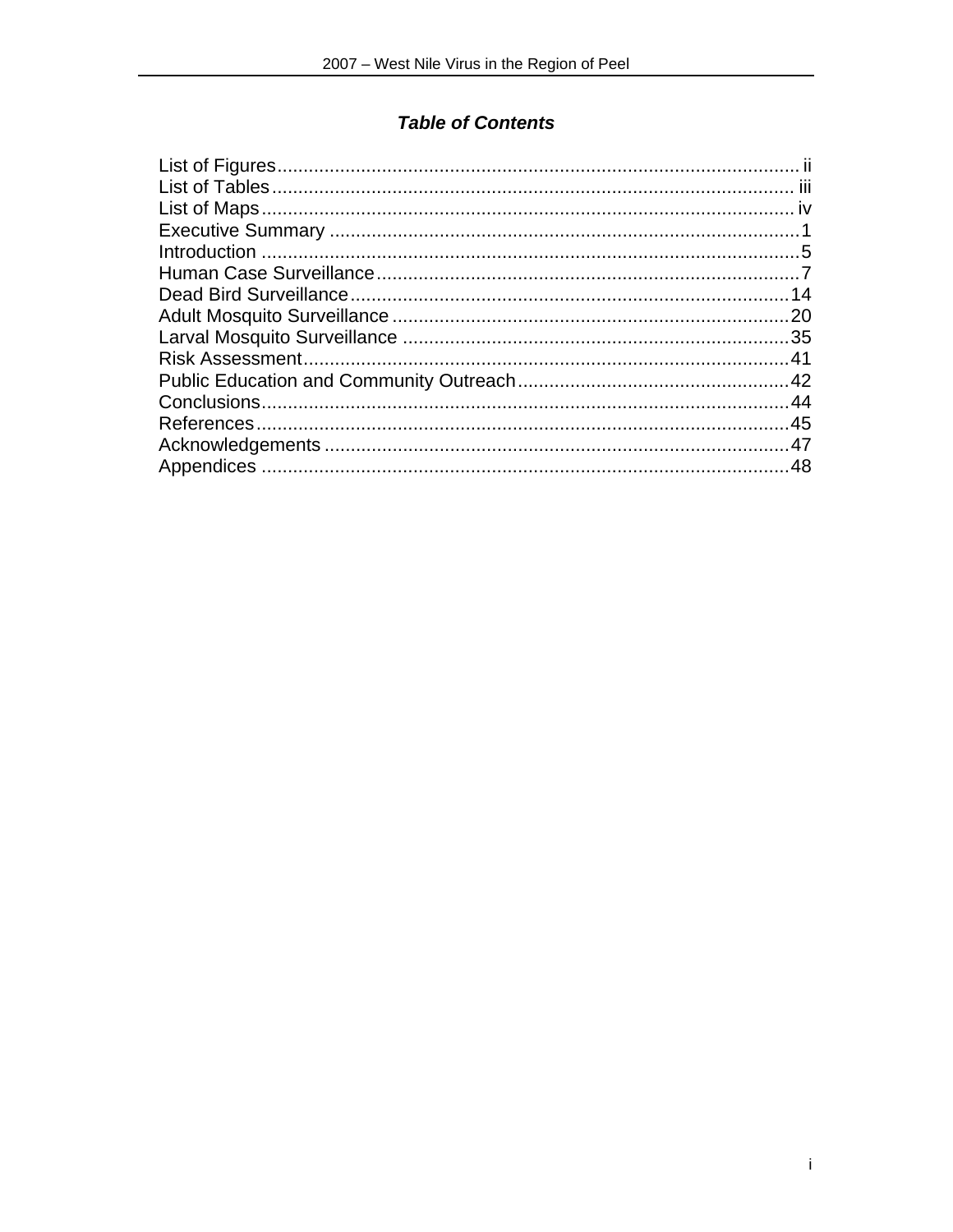# *List of Figures*

| Figure 1  | Confirmed and Probable Human Cases, Region of Peel,                 |     |
|-----------|---------------------------------------------------------------------|-----|
|           |                                                                     | . 9 |
| Figure 2  | Number of Dead Birds Reported to Customer Contact Centre,           |     |
|           |                                                                     | 15  |
| Figure 3  | Total Target Birds* by Week, Region of Peel, 2002, 2005-2007 17     |     |
| Figure 4  | Ochlerotatus japonicus (Oc. japonicus) abundance in the             |     |
|           | Region of Peel, 2002 - 2007 (based on actual counts)                | 24  |
| Figure 5  | WNV Positive Mosquito Batches by Week of Collection,                |     |
|           |                                                                     | 26  |
| Figure 6  | Average Number of Culex Species per Trap Event by Week,             |     |
|           |                                                                     | 28  |
| Figure 7  | Proportion of Culex Species to Total Species in Selected Sites,     |     |
|           |                                                                     | 28  |
| Figure 8  | Types of Sites Found to Contain Mosquito Larvae,                    |     |
|           |                                                                     | 36  |
| Figure 9  | Numbers of Culex pipiens and Culex restuans Larvae by               |     |
|           | Week of Collection, Region of Peel, 2007                            | 37  |
|           | Figure 10 Surface Water Site Types Treated, Region of Peel, 2007 40 |     |
| Figure 11 | Number of Calls to the Customer Contact Centre, Region of Peel,     |     |
|           |                                                                     | 43  |
|           |                                                                     |     |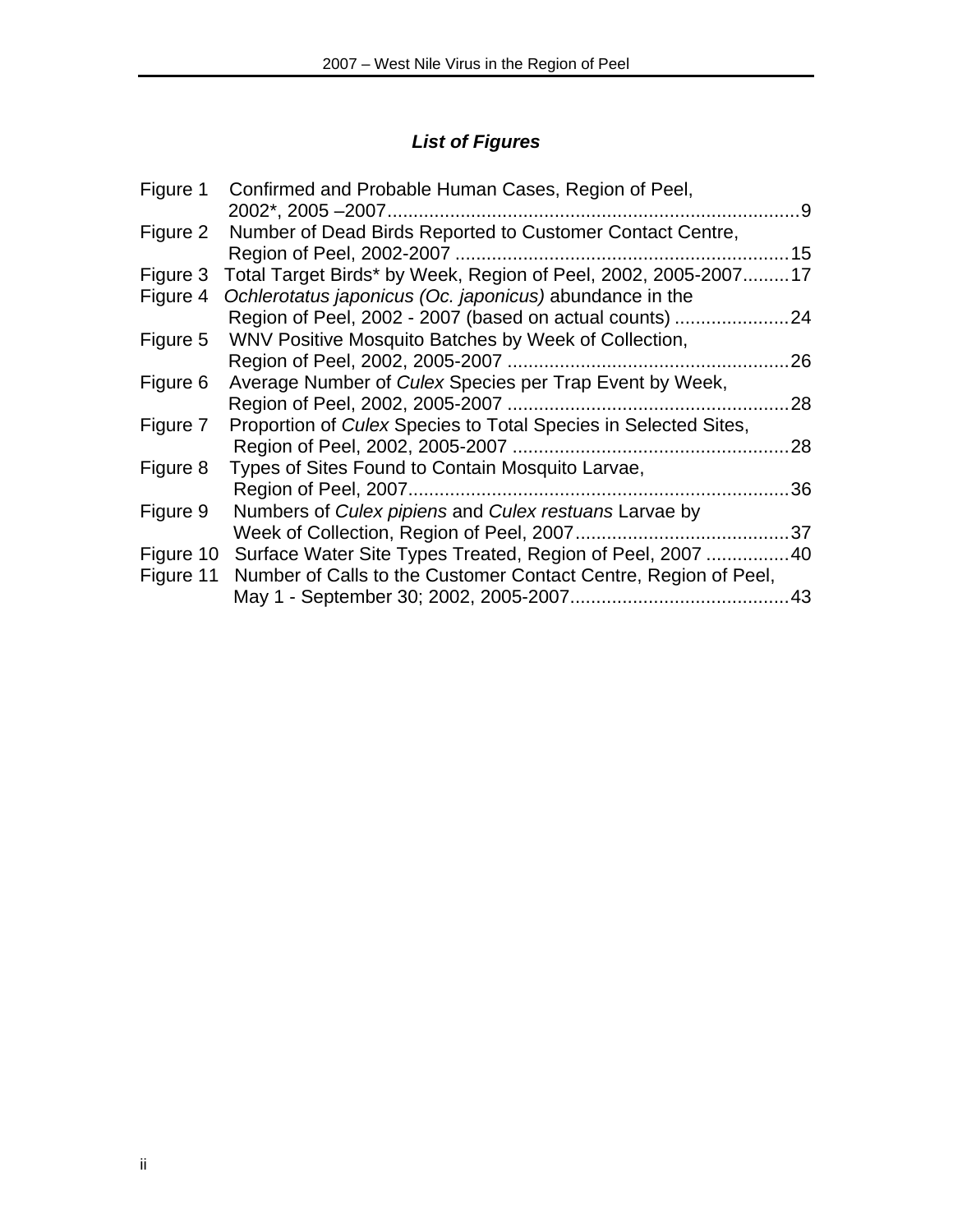# *List of Tables*

| Table 1  | Number of Human Cases by Municipality, Region of Peel,<br>2002-2007<br>. 9 |  |
|----------|----------------------------------------------------------------------------|--|
| Table 2  | Summary of Human WNV Cases, Deaths and Rates by                            |  |
| Table 3  | Number of Human Cases and Deaths by Province,                              |  |
|          |                                                                            |  |
| Table 4  | Number of Dead Bird Reports for Target Species by                          |  |
|          | Municipality, Region of Peel, 2002, 2005-2007 16                           |  |
| Table 5  | Date and Location of First Positive Target Bird (Crow or Blue Jay),        |  |
|          |                                                                            |  |
| Table 6  | Dead Bird Results by Ontario Health Unit, Ontario, 2007  18                |  |
| Table 7  | Dead Bird Results by Selected Province, Canada, 2007  19                   |  |
| Table 8  | Estimated Number of Female Adult Mosquitoes Collected and                  |  |
|          |                                                                            |  |
| Table 9  | Number of Positive Trapping Events by Municipality,                        |  |
|          |                                                                            |  |
| Table 10 | Annual Comparison of Female Culex Mosquitoes Collected                     |  |
|          | and Positive Batches, Region of Peel, 2002, 2005-2007 27                   |  |
| Table 11 | Annual Comparison of the Top 12 Mosquito Species Collected                 |  |
|          | from Common Traps, Region of Peel, 2002, 2005-200730                       |  |
| Table 12 | Minimum Infection Rates of Culex Species in Each Municipality,             |  |
|          |                                                                            |  |
| Table 13 | Minimum Infection Rates of non-Culex Species in Each                       |  |
|          |                                                                            |  |
| Table 14 | Mosquito Surveillance Statistics by Health Unit, Ontario, 200733           |  |
| Table 15 | Mosquito Surveillance Statistics by Province, Territory,                   |  |
|          |                                                                            |  |
| Table 16 | Number of Surface Water Sites Monitored by Municipality 36                 |  |
| Table 17 | Summary of Catch Basin Treatment, Region of Peel, 200739                   |  |
| Table 18 | Summary of Surface Water Treatment by Municipality,                        |  |
|          |                                                                            |  |
| Table 19 | Proportion of Residents who Protected Themselves from                      |  |
|          | Mosquitoes All or Most of the Time During the Month Prior to               |  |
|          |                                                                            |  |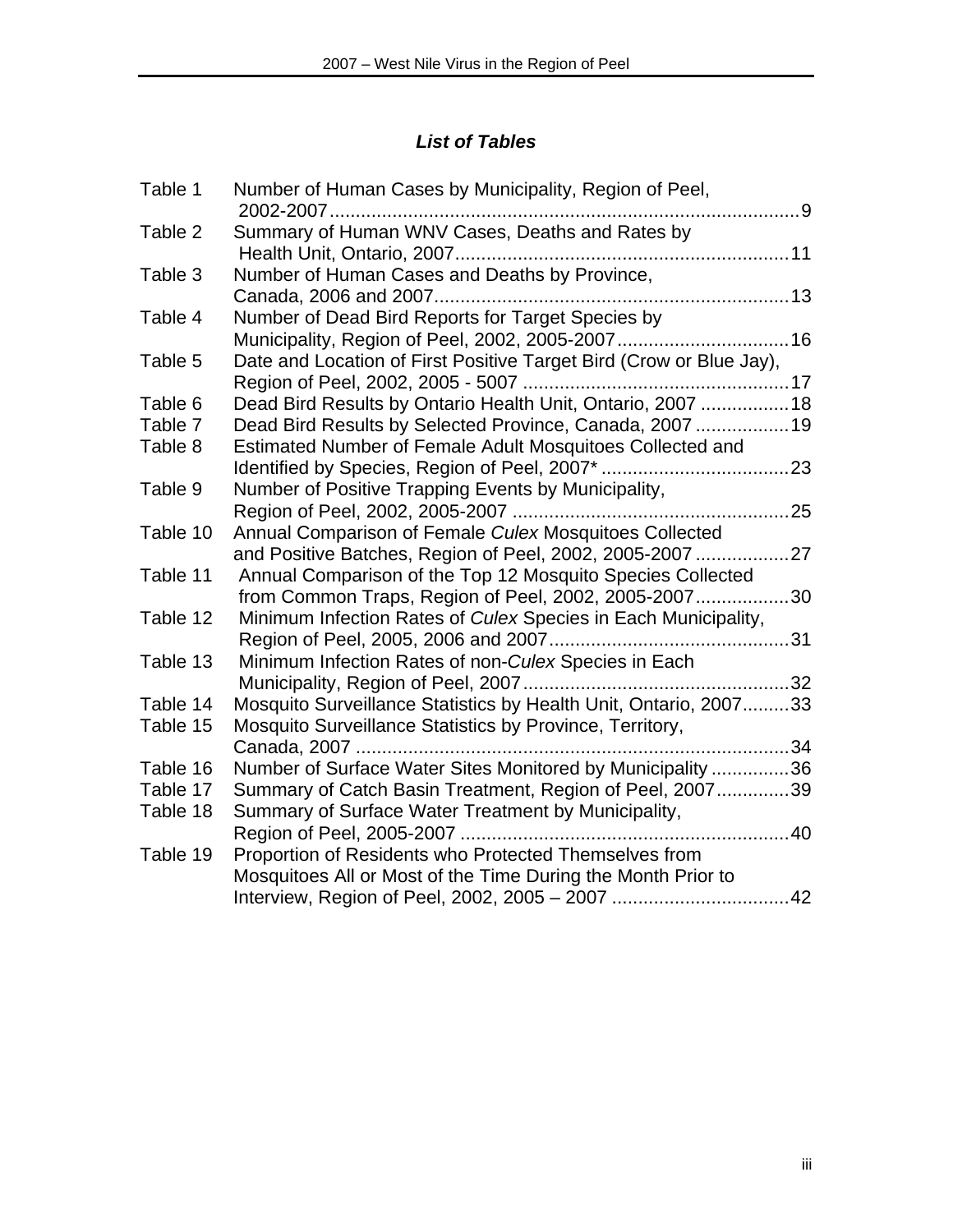# *List of Maps*

| Map 1 West Nile Virus Cases by Ontario Health Unit Region, 2007 <sup>9</sup> 12 |  |
|---------------------------------------------------------------------------------|--|
| Map 2 Location of Mosquito Traps by Municipal Ward,                             |  |
|                                                                                 |  |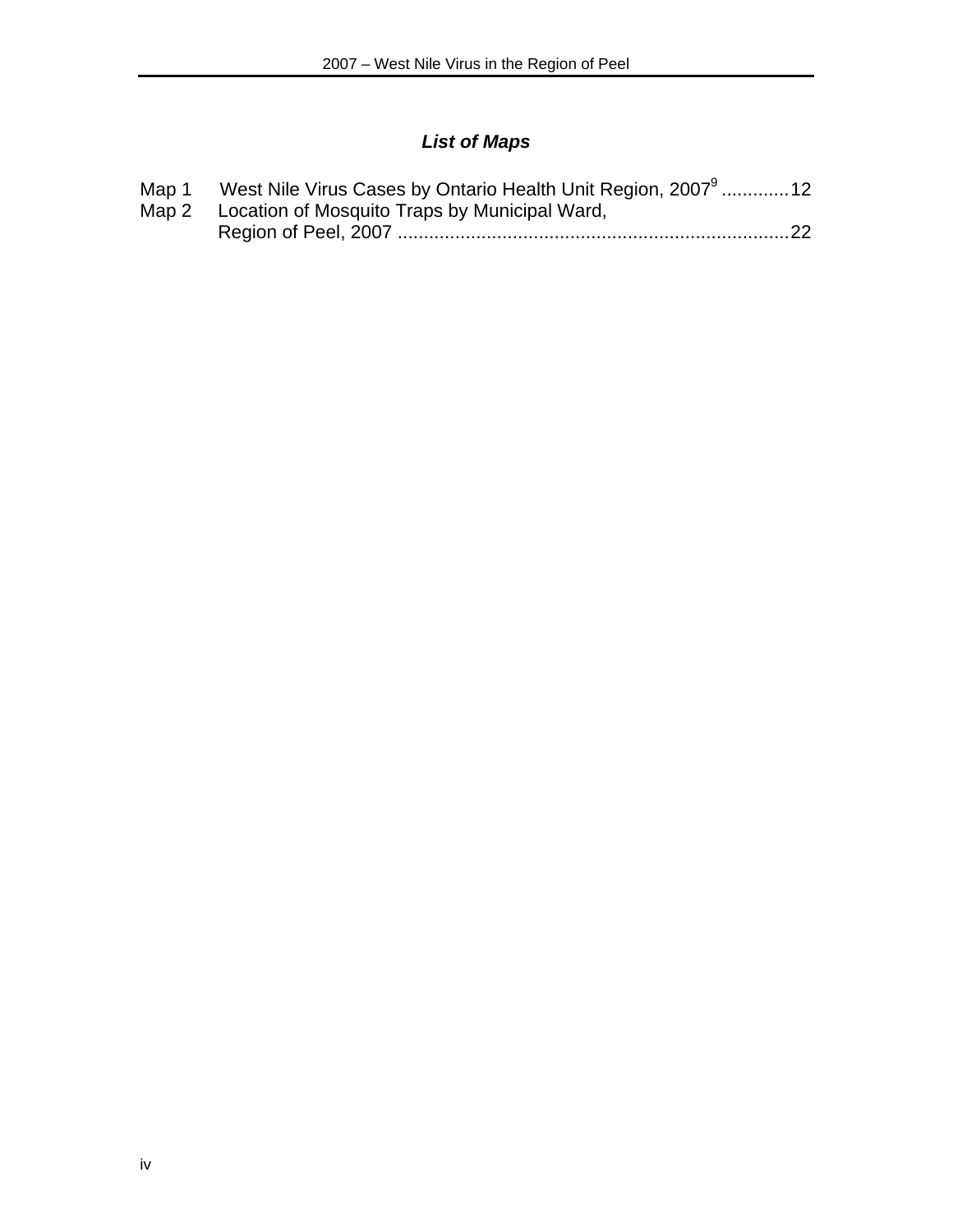# *Executive Summary*

Surveillance results of human cases, birds and mosquitoes in 2007 showed a decrease in West Nile Virus (WNV) activity in the Region of Peel and across Ontario. However, some western provinces such as Saskatchewan, Manitoba and Alberta saw increased activity. A record number of 1,422 human cases occurred in Saskatchewan. In comparison, 15 human cases occurred in Ontario.

The information collected in the various surveillance activities continues to be valuable in assessing the risk of human West Nile fever to Region of Peel residents. This information is used to assess the need for enhanced mosquito reduction activities which include larviciding and breeding site reduction. Public education and community outreach are a significant and important component of the program, particularly in preventing personal exposure and in eliminating breeding sites on private property.

WNV, first detected in North America in 1999, is transmitted primarily through the bite of infected mosquitoes. The spread across the continent has been rapid. In 2007, human cases were reported in seven provinces/territories and in 43 states within the continental part of the United States. WNV activity in the Region of Peel first occurred in birds and mosquitoes in 2001. The following year, 2002, marked the year with the greatest number of confirmed human cases in the Region, including two deaths.

In keeping with the Region of Peel WNV Prevention Plan, this sixth annual report presents surveillance information collected in 2007.

# **Human Case Surveillance**

In 2007, there was only one WNV human case, a decrease from the two reported in 2006 and three in 2005. The one case was a resident of the City of Mississauga. The onset of the 2007 case was consistent with the timing of the first case in previous years; however, it is not clear whether the disease was acquired locally or abroad. There were no deaths in the Region of Peel or in any other health unit across Ontario due to WNV infection in 2007. Of the Ontario health units reporting cases, the Region of Peel had the lowest WNV case rate when adjusted for population size. The provincial rate of human WNV infection remains well below the 2002 rate.

Nationally, the rates of human WNV cases surged, particularly in the prairie provinces of Saskatchewan, Manitoba and Alberta. This unprecedented increase in Canada is thought to be due to various weather conditions present in 2007 and the characteristics of the specific WNV mosquito vector prevalent in these provinces. With respect to the weather conditions, the spring of 2007 was wet and the summer was extremely hot. These conditions were optimal for rapid reproduction of vector mosquitoes.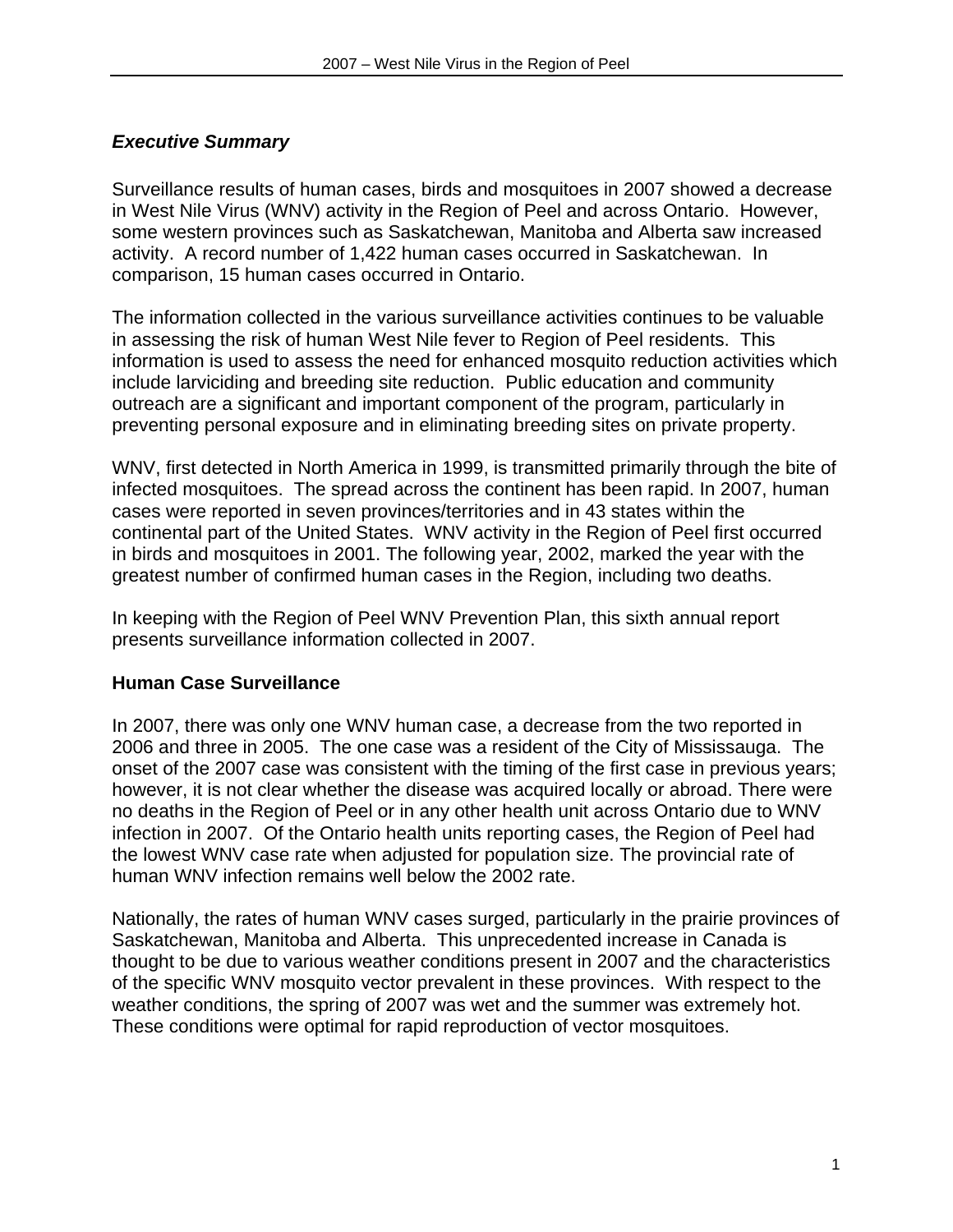#### **Dead Bird Surveillance**

In 2007, there was a 60% decrease in the number of dead birds (all species) reported to the Peel Customer Contact Centre when compared to the previous year. Most dead bird reports (58%) were from the City of Mississauga.

The number of target birds (crows and blue jays) reported decreased by 47% in 2007 when compared to the previous year. Two birds tested positive for WNV in the Region of Peel; both occurred in Brampton.

The bird infection rate in the Region of Peel was 6.9% in 2007. This compares to an average provincial rate of 10.5% and 6.5% nationally. A complete assessment of the infection rate in birds is limited by the capping of bird submissions towards the end of the season. However, due to the low infection rate in Peel Region, there was no cap applied in 2007. This was not necessarily the case with other health units and provinces.

In the Region of Peel, the first positive bird was reported one week after the first human case and two weeks prior to the first positive mosquito batch.

#### **Adult Mosquito Surveillance**

Mosquitoes were collected weekly from 31 permanent, fixed-location traps throughout the Region of Peel. In total of 64,450 female adult mosquitoes were collected in the Region of Peel; 49% in the City of Mississauga, 36% in the City of Brampton and 16% in the Town of Caledon.

Three permanent traps were positive for WNV in 2007, for a total of three positive mosquito batches. This represents a decrease from the 14 positive batches that occurred in 2006.

In 2007, sixteen different mosquito species were found in the Region of Peel. The *Culex* species, *Culex pipiens* and *Culex restuans*, are associated with a greater risk of WNV transmission. In 2007, two of the three WNV positive batches in the Region of Peel were due to the *Culex* species. The abundance of the *Culex* species increased in 2007 to 7% from 5% the previous year. This compares to high of 30% seen in 2002 which was before the larviciding program was implemented in Peel Region.

*Ochlerotatus japonicus,* an efficient WNV vector, was monitored again in 2007. Its abundance relative to other species remained stable at 0.4%; however, the actual counts and trapping events continued to increase in 2007. *Ochlerotatus japonicus*  tested positive for WNV for the first time in Ontario in 2007. The positive batch was found in the Chatham-Kent health unit.

In 2007, the presence of the Asian tiger mosquito (*Stegomyia albopicta*) was once again monitored. This was in response to finding this species in the Region of Peel and in two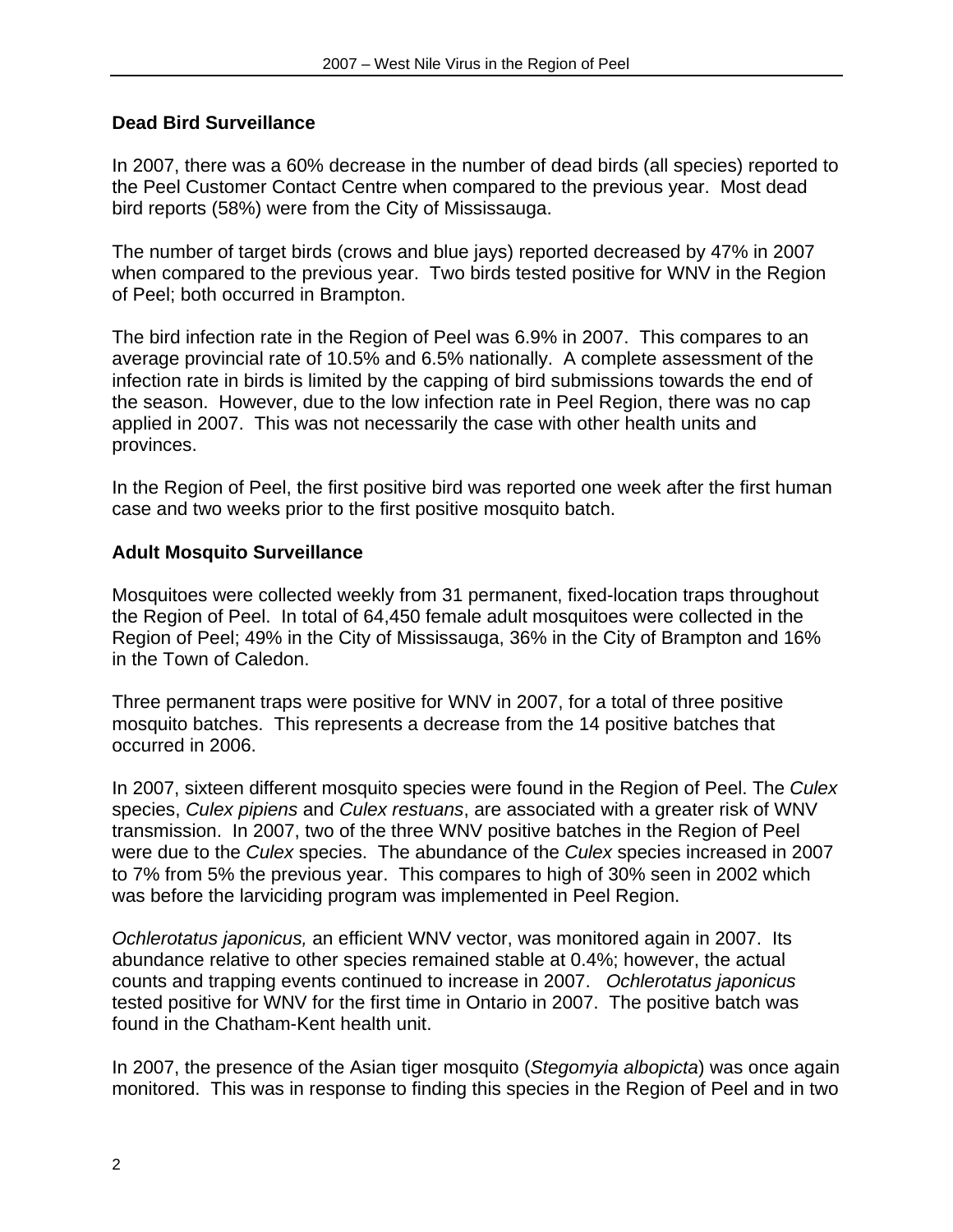other Ontario health units for the first time in 2005. This mosquito species is a known carrier of WNV and other viruses. The Asian tiger mosquito was not captured in the Region of Peel in 2007.

# **Larval Surveillance**

Mosquito larval surveillance was undertaken at 2,400 potential breeding sites in the Region of Peel. Seventy per cent of the sites were in the City of Mississauga, 19% in the City of Brampton and 11% in the Town of Caledon. Mosquito larvae were found at 19% of the breeding sites monitored; 2% of all sites had only vector larvae present.

Ditches and woodland pools were the most common habitat where larvae were found. Thirty-one per cent of the breeding sites with larvae were ditches, and 20% were woodland pools.

In 2007, a total of 1,927 mosquito larvae were identified compared to 2,205 in 2006. Sixty per cent of the larvae identified were *Culex pipiens* and *Culex restuans*. Larvae first emerged in week 20 (May 13 to 19) and peaked in week 33 (August 12 to 18).

# **Larval Mosquito Reduction**

As in previous years, the larval mosquito reduction activities involved several concurrent approaches. Four rounds of methoprene (Altosid®) pellets were applied to a total of 343,169 roadside catch basins between mid-June to beginning of September (on average 86,874 treated per round). Limited post-treatment monitoring indicated that the methroprene pellets were 98% effective in controlling mosquito larvae. An additional 2,275 non-roadside catch basins on Peel-owned and/or operated properties, private backyards and public parks were treated with methoprene briquets which were effective up to 86 days.

Vectolex® (*Bacillus sphaericus*) was used in 1,282 catch basins that drain to Environmentally Sensitive Areas.

A total of 221 surface water sites were treated with AquaBac 200G (*Bacillus thuringiensis var. israelensis)*. Some locations required multiple treatments. A total of 201 sites were treated in 2006. Across the Region of Peel, ditches, woodland pools, creeks and culverts were the surface water sites most often larvicided in 2007.

# **Conclusion**

There is no information suggesting that the spread of WNV has stopped. While WNV activity, as measured by the three main surveillance factors, will vary from year to year, it is apparent that the disease has established itself in North America.

A number of factors influence the risk of human WNV infection requiring the implementation of multiple surveillance and risk reduction strategies to minimize the risk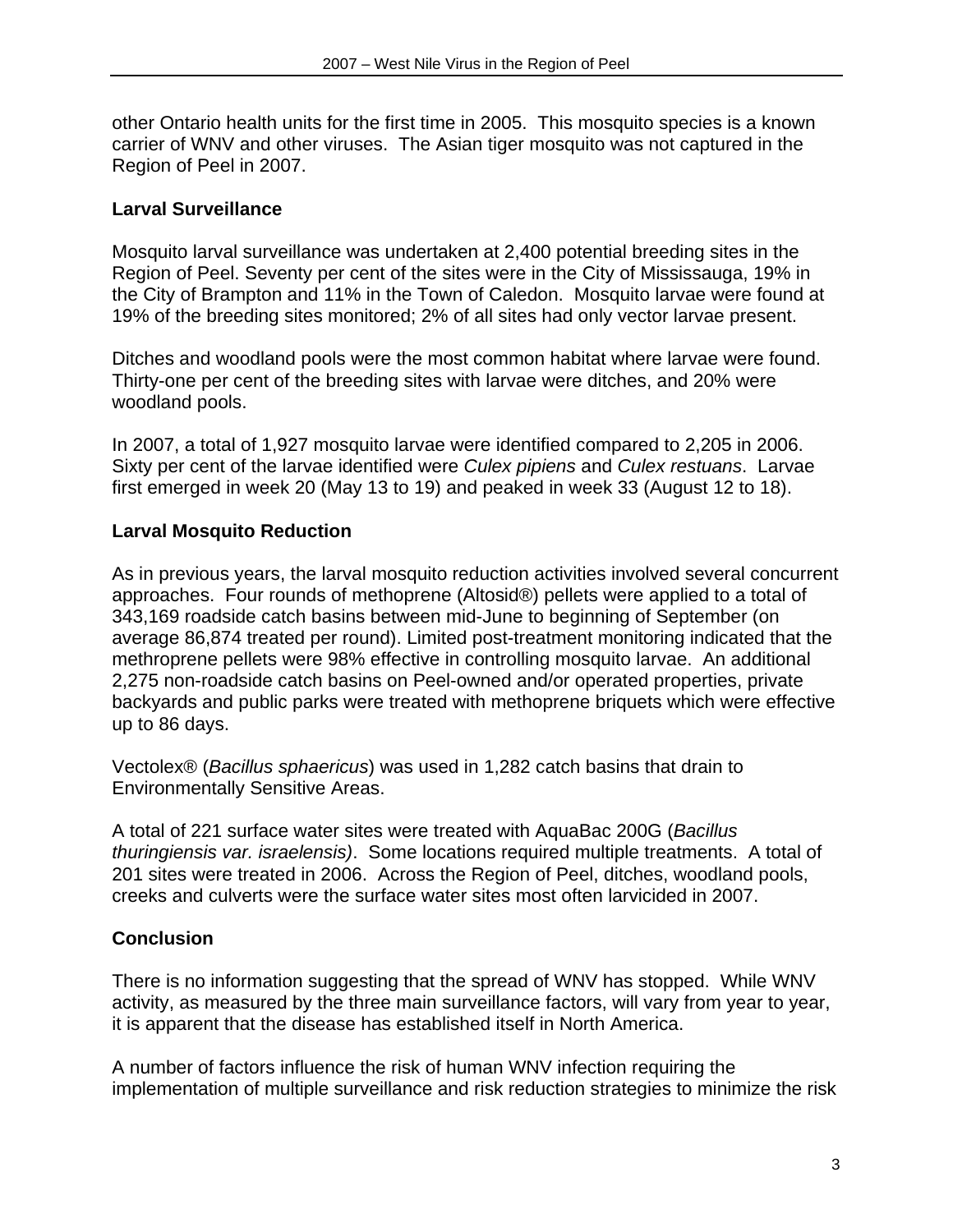of human WNV infection. The surveillance systems implemented in the Region of Peel suggest that prevention and reduction activities are resulting in reduced risk of human WNV infection in the Region of Peel. Of the nine health units in Ontario that reported WNV cases in 2007, the Region of Peel had the lowest rate of WNV cases, at 0.08 per 100,000 population.

The *Culex* species continues to be the predominant species responsible for the majority of WNV positive mosquito batches in the Region of Peel. Therefore, targeted mosquito vector reduction focussing on the *Culex* species should continue.

The results of the 2007 WNV surveillance program suggest that the 2008 WNV Prevention Plan should continue to focus on surveillance, mosquito reduction, public education and community outreach.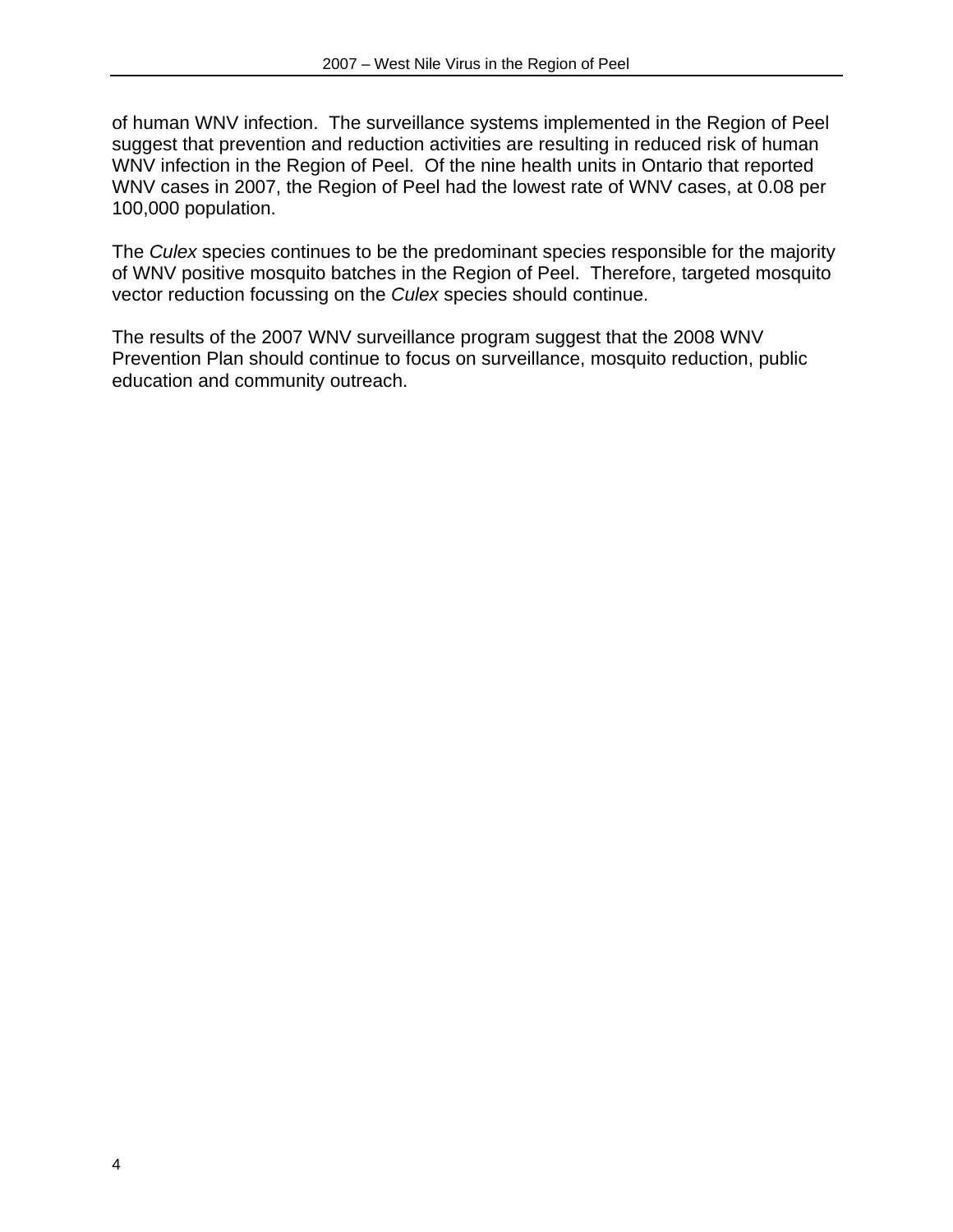# *Introduction*

West Nile Virus (WNV), a virus transmitted primarily through the bite of infected mosquitoes, was first detected in North America in 1999 when an outbreak was experienced in New York City. Since then, WNV has rapidly spread across the continent to other US states and Canadian provinces.

In early spring, the amplification of WNV begins when infected adult *Culex* mosquitoes that have survived throughout the winter emerge and/or infected migratory birds return to a region. *Culex pipiens* and *Culex restuans*, two mosquito species that feed primarily on birds, are the main vectors for the virus in Ontario and have been estimated to be responsible for up to 80% of WNV human infections in the north eastern United States, an environment similar to Peel Region.<sup>1</sup> They feed on birds and the virus is transmitted back and forth, resulting in an increase in the number of birds and mosquitoes infected. Later on in the season, typically in late July, there is a "spill over point" where the virus bridges out of the mosquito-bird cycle via bridge vectors. The bridge vectors are mosquito species that feed on humans and other mammals in addition to birds.

The type of WNV vector mosquito species will vary with geography. For example, the species responsible for the 2007 increase in human cases in the prairie provinces and the central United States, *Culex tarsalis*, is not found in significant abundance in Ontario.

In 2001, WNV was first detected in birds and mosquitoes in the Region of Peel. Locally acquired human illness of WNV first occurred in the Region of Peel in 2002. Many cases required hospitalization and intensive care. The only two deaths due to WNV infection in the Region of Peel occurred in 2002.

Ontario Regulation 199/03 (Control of West Nile Virus),<sup>2</sup> under the Health *Protection and Promotion Act*, requires that the local Medical Officer of Health (MOH) conduct a risk assessment of the conditions pertaining to WNV in their health unit. The risk assessment relies primarily on surveillance of human, bird and mosquito infections. This guides the MOH with respect to appropriate WNV risk reduction activities, including the need for additional mosquito reduction measures. Provincial regulation also requires the MOH to record, investigate and report any adverse or unintended human health effects attributed to mosquito reduction actions and to report any non-human environmental adverse effects to the Ministry of Environment and/or other relevant local or provincial authorities. WNV is both a reportable and communicable disease under Regulations 558/91 $^3$  and 559/91, $^4$  respectively, requiring physicians and laboratories to report human cases to the local MOH.

Since 2003, the Region of Peel has had a WNV Prevention Plan. The goal of the plan is to minimize the impact of WNV with a regional surveillance program involving humans, birds and mosquitoes. The surveillance program guides the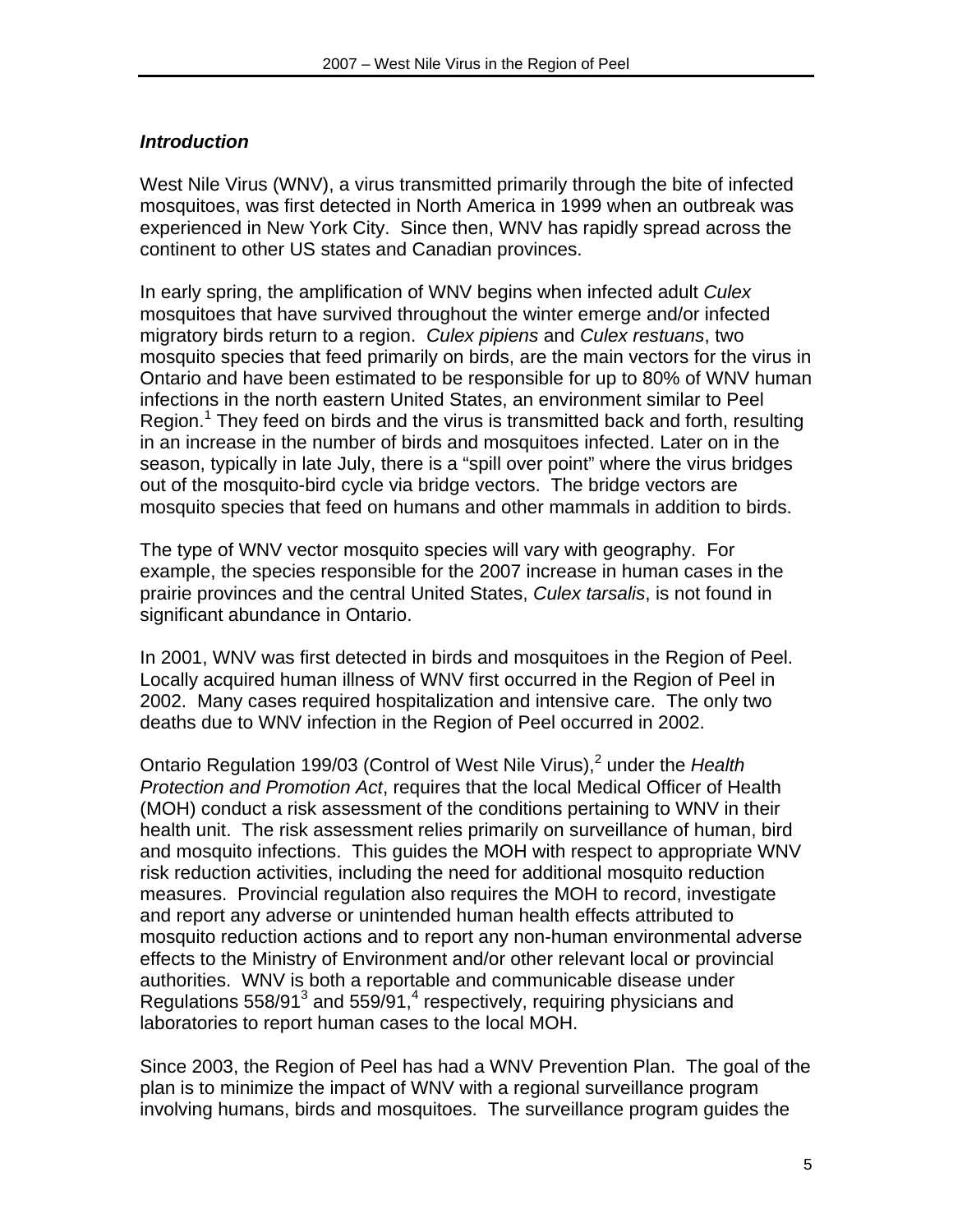integrated pest management activities which include mosquito larvae reduction and prevention, and the public education and community outreach activities.

This sixth annual West Nile Virus in the Region of Peel report presents the surveillance data and information on the risk reduction activities for 2007. This report follows the 2007 WNV Prevention Plan set out and adopted by the Region of Peel Council.<sup>5</sup> The 2007 surveillance information is compiled, analyzed and compared to previous years' information where appropriate. Larval reduction, public education and community outreach activities are also reviewed.

The scope of the 2007 report has been narrowed. In previous years, the annual report provided the detailed results of the Peel program plus details on the surveillance activities at the provincial, national and Great Lakes States level. This year's annual report will continue to provide information about the provincial and national level; however, details that have been articulated in previous reports and that have not changed from year-to-year will not be repeated. Rather, the reader is directed to those reports for more detail at the WNV web site (http://www.peelregion.ca/health/westnile/resources/ ). In addition, detailed explanations of process and methods will not be repeated because they are established elements of the program. Any changes in the program will be noted. The Ward Profiles chapter has not been included in this year's report. The WNV communications plan includes weekly updates to all stakeholders including local and regional councillors. Whenever a human case occurs the appropriate stakeholders are promptly informed.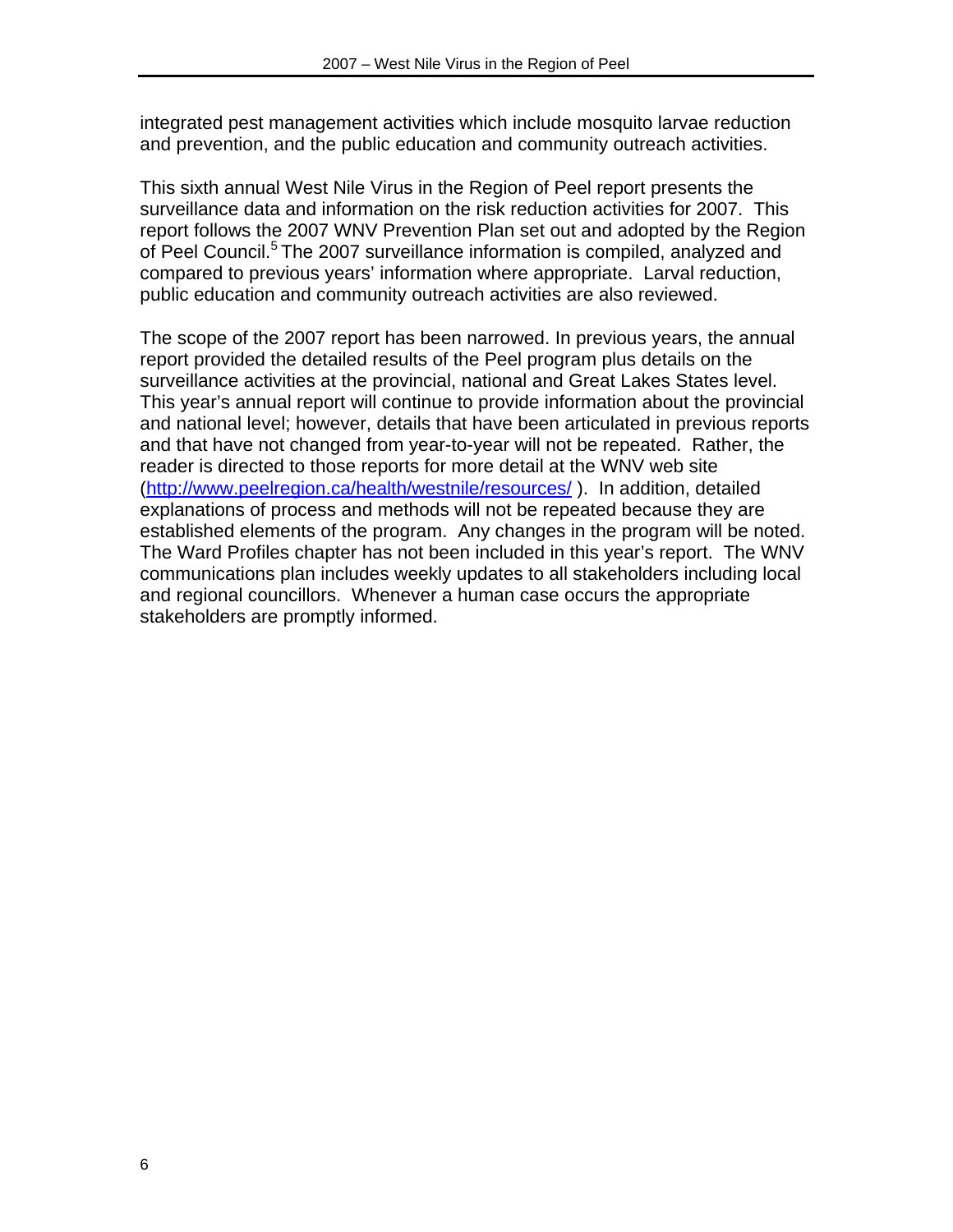# *Human Case Surveillance*

# **Human Case Surveillance Highlights in 2007**  • One confirmed human case in Peel Region occurred in Mississauga o The case was classified as non-neurological o It is unclear whether the disease was contracted locally or abroad o The onset date of the first Peel Region case was August 9, 2007 (week 32) • Cases in adjacent municipalities - Toronto  $-4$ ; Halton  $-2$ . • Of the nine Ontario health units reporting WNV cases, Peel Region had the lowest rate of cases at 0.08 per 100,000 population. • There were 15 cases reported in Ontario compared to 41 in 2006 and 101 in 2005. No deaths occurred in Ontario in 2007. • Saskatchewan reported a record number of human cases (1,142) followed by Manitoba (576) and Alberta (320).

Approximately one in five people (20%) who are bitten by a mosquito infected with WNV will develop symptoms. Most people who are infected have either no symptoms or mild illness such as West Nile fever. The incubation period is estimated to be three to 14 days with symptoms lasting approximately three to six days. Cases are classified as West Nile Virus Neurological Syndrome (WNNS) or West Nile Virus Non-Neurological Syndrome (WN Non-NS). The Ministry of Health and Long-term Care (MOHLTC) has developed case definitions and diagnostic test criteria (refer to Appendix A). $<sup>6</sup>$ </sup>

WNV fever is described as a sudden onset of fever that is often accompanied by malaise, headache, nausea, vomiting, anorexia, eye pain, myalgia and less commonly, rash and/or swollen lymph nodes. This is typically classified as WN Non-NS.<sup>7</sup>

In about 1% of infected individuals, WNV can cause serious illness including severe neurological disease which is classified as WNNS. Additional symptoms among those with severe disease include muscle weakness and a change in mental status.<sup>7</sup>

Long-term health effects are possible but less well understood. They can include physical (long-term muscle weakness and paralysis, fatigue and headache), cognitive (depression, confusion, and memory loss) and functional effects (difficulty with meal preparation and shopping).<sup>7</sup>

The human case surveillance program for WNV is intended to detect human illness in the Region of Peel. All probable or confirmed cases identified by hospitals and physicians are reported to the local public health department.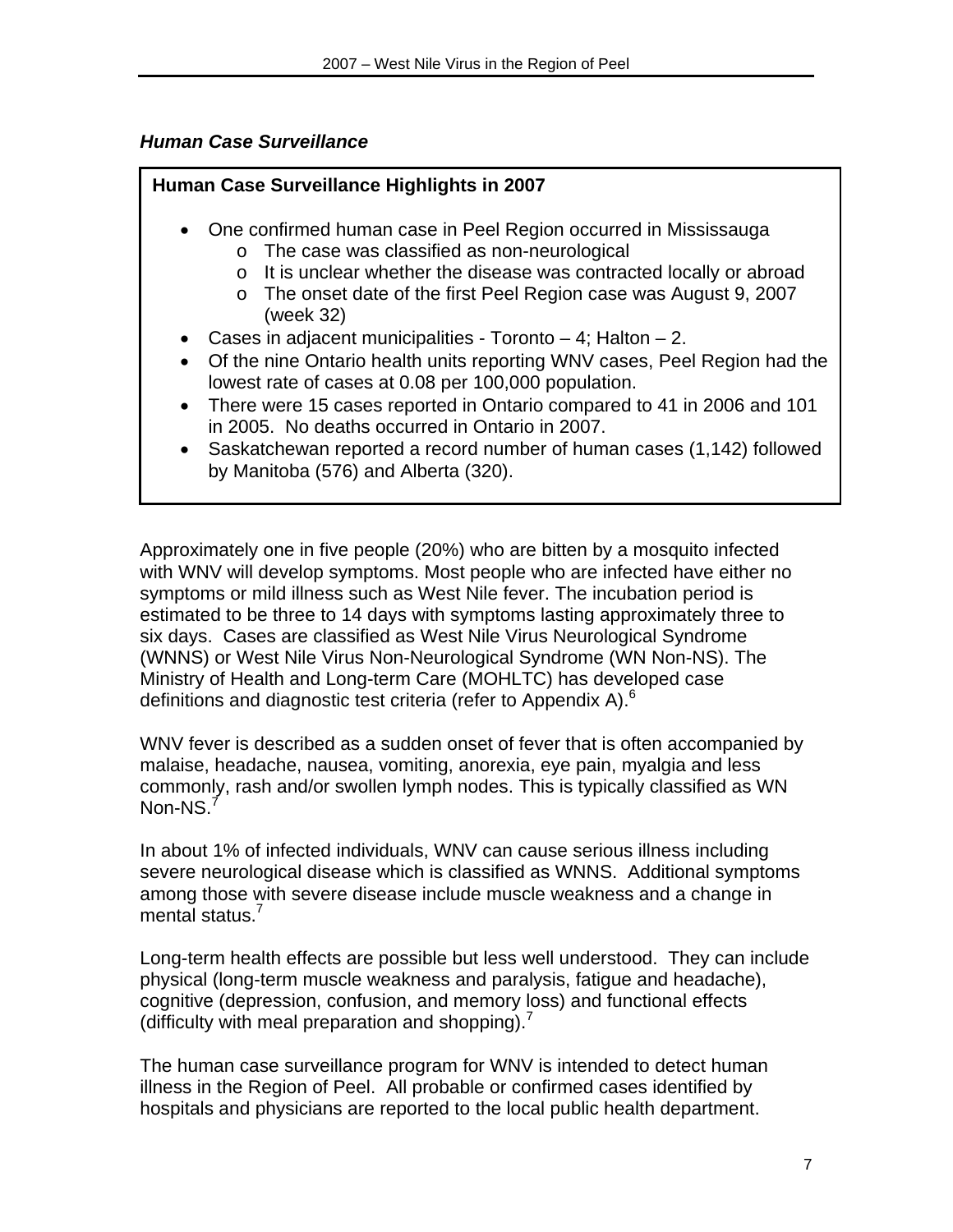Peel Public Health staff investigate all reported probable and confirmed cases of WNV among Peel residents. Medical information including demographics, symptoms and risk factors (i.e. travel history, blood products recipient) is collected and entered into the integrated Public Health Information System (iPHIS).

### **Human Surveillance Program - 2007**

In 2007, there was one confirmed human case of WNV in the Region of Peel. This case reported in week 32 (Aug 5-11) was a female resident of Mississauga. The case was classified as non-neurological with symptoms of dizziness, weakness, fever, headache and nausea. The patient has recovered from the virus.

Peel Public Health staff conducted assessment to determine risk factors. The case had travelled outside of Canada in mid-July to a country where WNV is present. Therefore, it is unclear whether the disease was acquired locally or abroad.

Upon notification of the positive human case, seasonal staff in the WNV program went door-to-door in the immediate area advising residents and offering to survey the property for mosquito breeding sites. In addition, educational material on symptoms of WNV, reduction of mosquito breeding sites and personal protection were provided to the residents. An intensified environmental scan around the area of the identified positive case was conducted to verify that roadside catch basins were treated and stagnant water sites were identified. Any mosquito breeding sites identified on public property were larvicided or remediated.

Table 1 presents comparative data of human cases in the Region of Peel between 2002 and 2007.<sup>8</sup> Human WNV cases have varied from year to year. In 2002, the greatest number of cases were reported; 57 WNV probable and confirmed cases based on the 2002 case definition. However, the case definition has changed since 2002. Two WNV-related deaths occurred in 2002. No WNVrelated deaths have occurred in the Region of Peel in subsequent years.

Figure 1 presents the temporal analysis of human WNV cases in Peel Region for 2007 and two previous years (2005 and 2006). $8$  In addition, 2002 is included as the baseline year because it was the first year the program was implemented and the reference year upon which the risk assessment is based. This weekly analysis shows that most cases are consistently reported in the months of August and September. However, cases can be reported as late as October, as was the case in 2003. $8$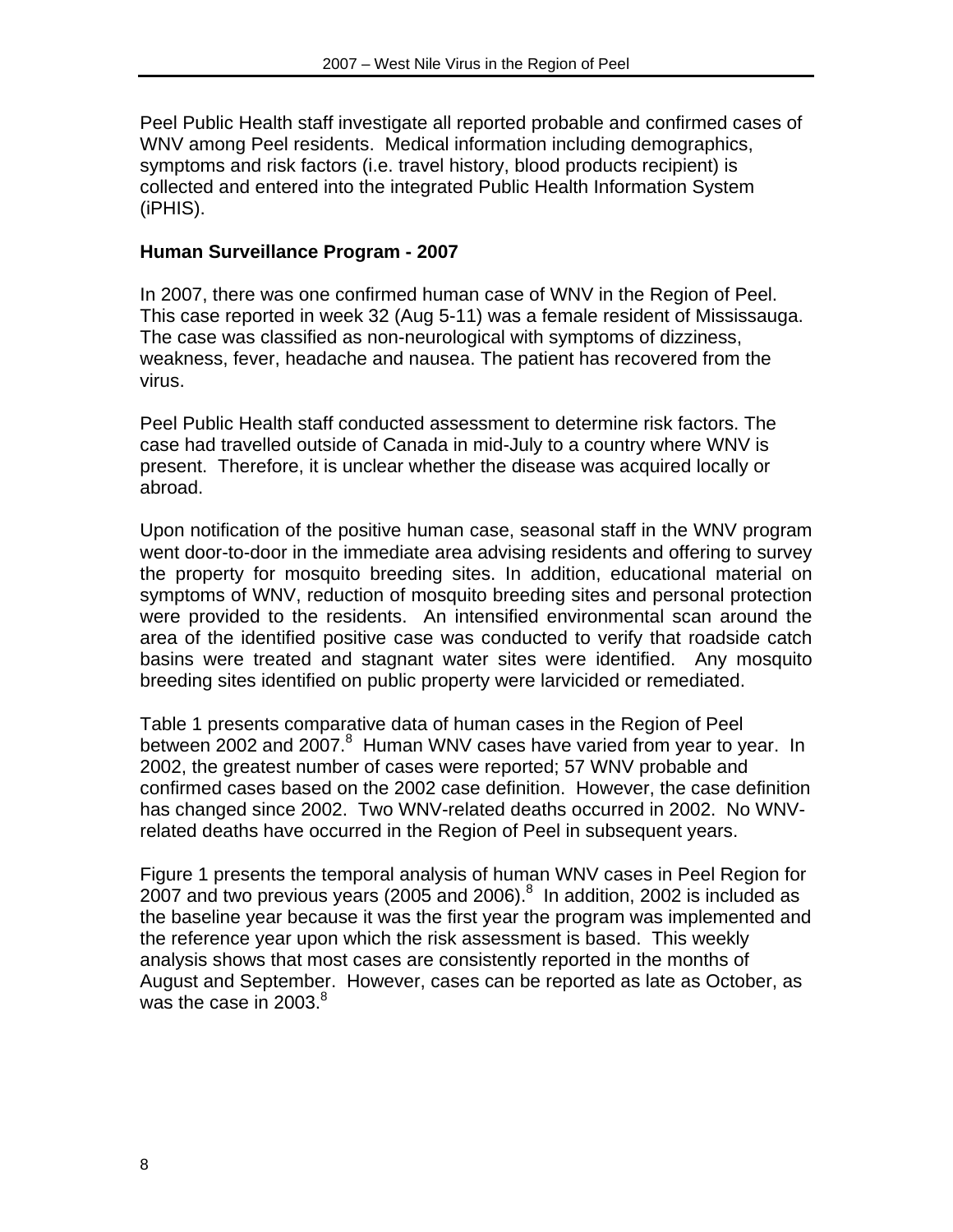|                  | <b>Peel Region</b> | Mississauga | <b>Brampton</b> | <b>Caledon</b> |
|------------------|--------------------|-------------|-----------------|----------------|
| $2002^{\dagger}$ | 57                 | 52          |                 |                |
| 2003             | 10                 |             |                 |                |
| 2004             |                    |             |                 |                |
| 2005             |                    |             |                 |                |
| 2006             |                    |             |                 |                |
| 2007             |                    |             |                 |                |

#### **Table 1 Number of Human Cases by Municipality, Region of Peel, 2002-2007**

<sup>t</sup>In 2002, there were a total of 112 cases with laboratory and/or clinical evidence of WNV infection; 57 cases were classified as probable or confirmed. In subsequent years, only confirmed cases were reported as a result of changes in disease classifications. If the present day classifications were applied there would have been 18 confirmed human cases in 2002.

#### **Figure 1 Confirmed and Probable Human Cases, Region of Peel, 2002\*, 2005 –2007**



\* In 2002, there were a total of 112 cases with laboratory and/or clinical evidence of WNV infection. 57 cases were classified as probable or confirmed. In subsequent years, only confirmed cases were reported as a result of changes in disease classifications. If the present day classification were applied there would have been 18 confirmed human cases in 2002.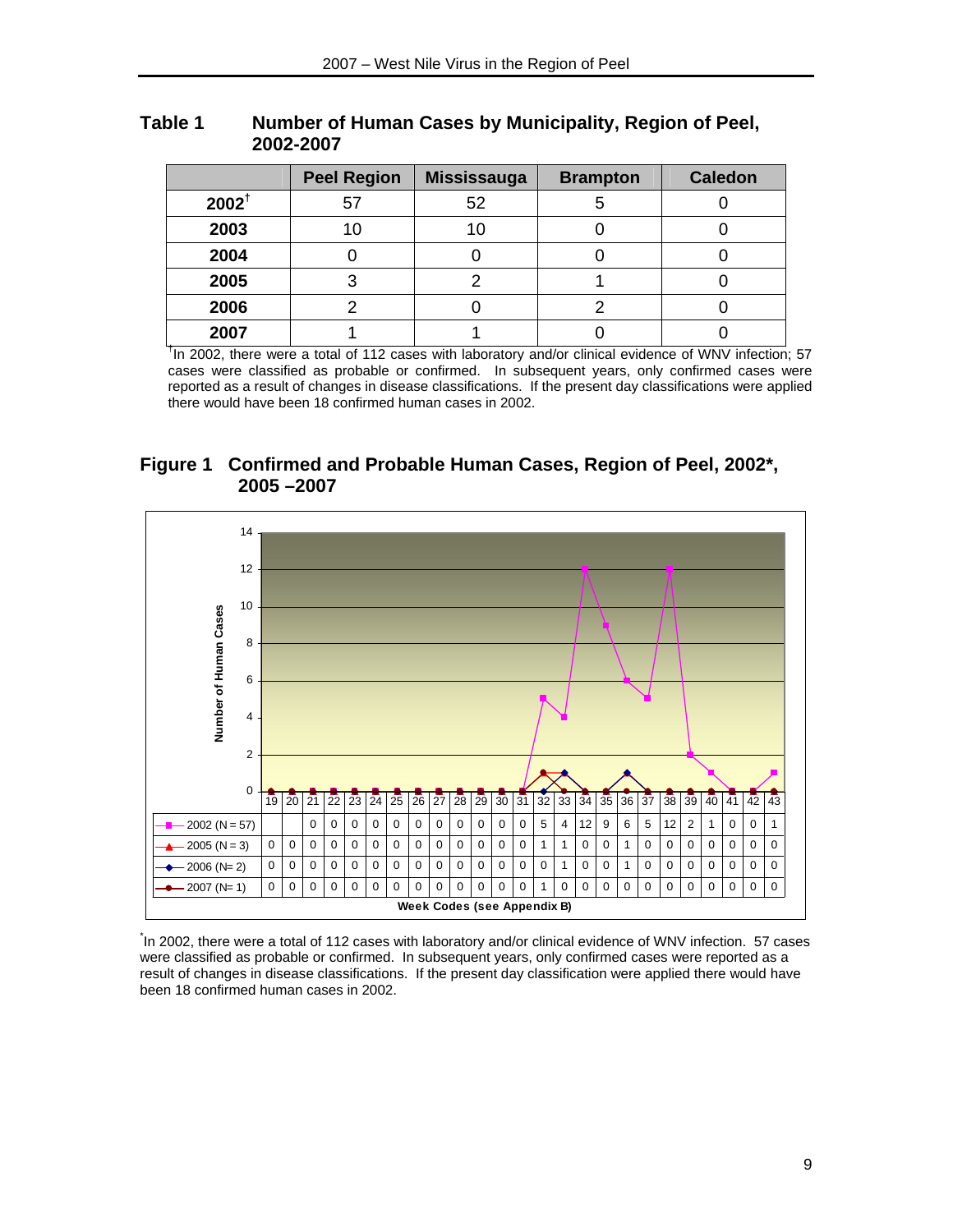#### **Comparison with other Ontario Health Units**

Across Ontario in 2007, there was a total of 15 human WNV cases compared to 42 in 2006 and 101 in 2005. $^9$  Table 2 presents the breakdown of human cases in Ontario by health unit. Nine out of 36 health units reported human cases in 2007. The City of Toronto reported the greatest number of cases, with four. There were no WNV-related deaths reported in Ontario in 2007 compared to two in 2006 and eight in 2005. $10$ 

Table 2 also presents the rate of cases per 100,000 population derived. Huron County and Thunder Bay health units had the highest human WNV case rate at 1.63 and 1.33 per 100,000, respectively. Of the nine health units reporting human cases, Peel Region had the lowest human WNV case rate at 0.08 per 100,000 population. With respect to the five health units adjacent to the Region of Peel, only Toronto (4), and Halton (2) reported human cases.

Map 1 shows the locations of human WNV cases by Ontario health unit for 2007.<sup>9</sup> As in the previous year, Northern Ontario health units reported human cases in 2007.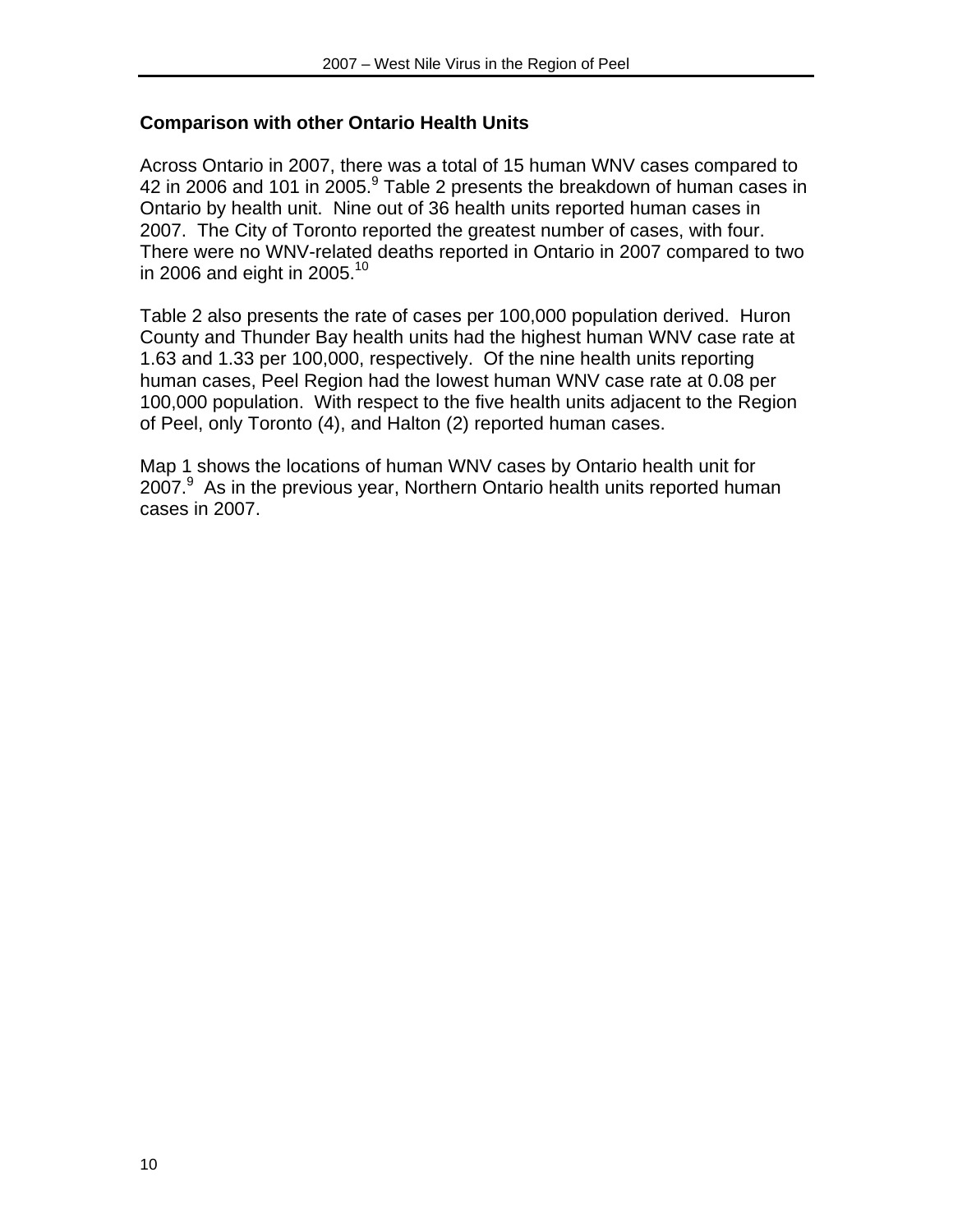| <b>Health Unit</b>                           | Cases*         | Deaths*        | Population <sup>†</sup>  | # of cases per<br>100,000 population |
|----------------------------------------------|----------------|----------------|--------------------------|--------------------------------------|
| Algoma                                       | 0              | 0              | 120,100                  | 0.00                                 |
| <b>Brant County</b>                          | 0              | 0              | 136,900                  | 0.00                                 |
| Chatham-Kent                                 | 0              | 0              | 109,500                  | 0.00                                 |
| Durham Region**                              | $\mathbf{1}$   | $\mathbf 0$    | 595,300                  | 0.17                                 |
| Eastern Ontario                              | 0              | 0              | 199,600                  | 0.00                                 |
| Elgin-St. Thomas                             | $\mathbf 0$    | $\mathbf 0$    | 89,300                   | 0.00                                 |
| <b>Grey Bruce</b>                            | $\mathbf 0$    | $\mathbf 0$    | 161,900                  | 0.00                                 |
| Haldimand-Norfolk                            | $\mathbf 0$    | $\mathbf 0$    | 112,400                  | 0.00                                 |
| Haliburton, Kawartha, Pine Ridge District    | $\mathsf 0$    | 0              | 176,200                  | 0.00                                 |
| Halton**                                     | $\overline{2}$ | $\overline{0}$ | 467,300                  | 0.43                                 |
| Hamilton                                     | $\mathbf{1}$   | $\mathbf 0$    | 522,400                  | 0.19                                 |
| Hastings and Prince Edward Counties          | 0              | $\mathbf 0$    | 163,400                  | 0.00                                 |
| Huron County**                               | $\mathbf{1}$   | $\mathbf 0$    | 61,500                   | 1.63                                 |
| Kingston, Frontenac and Lennox and Addington | $\mathsf 0$    | $\mathbf 0$    | 189,300                  | 0.00                                 |
| Lambton County                               | $\mathbf 0$    | 0              | 132,100                  | 0.00                                 |
| Leeds, Grenville and Lanark District         | $\mathsf 0$    | 0              | 171,200                  | 0.00                                 |
| Middlesex-London                             | 1              | $\mathbf 0$    | 438,700                  | 0.23                                 |
| Niagara Regional                             | $\mathsf 0$    | $\mathsf 0$    | 435,800                  | 0.00                                 |
| North Bay Parry Sound                        | $\mathsf 0$    | 0              | 128,200                  | 0.00                                 |
| Northwestern                                 | 0              | $\Omega$       | 86,500                   | 0.00                                 |
| Ottawa                                       | $\mathbf 0$    | $\mathbf 0$    | 842,900                  | 0.00                                 |
| <b>Oxford County</b>                         | $\mathbf 0$    | $\mathbf 0$    | 107,200                  | 0.00                                 |
| Peel Region**                                | $\overline{1}$ | $\overline{0}$ | 1,291,300                | 0.08                                 |
| <b>Perth District</b>                        | $\mathbf 0$    | 0              | 77,500                   | 0.00                                 |
| Peterborough County-City                     | $\overline{0}$ | $\mathbf 0$    | 134,600                  | 0.00                                 |
| Porcupine                                    | $\mathbf 0$    | 0              | 84,100                   | 0.00                                 |
| <b>Renfrew County and District</b>           | $\overline{0}$ | $\mathbf 0$    | 98,400                   | 0.00                                 |
| Simcoe Muskoka District                      | $\overline{0}$ | $\overline{0}$ | 499,500                  | 0.00                                 |
| <b>Sudbury and District</b>                  | $\mathbf 0$    | $\mathbf 0$    | 196,400                  | 0.00                                 |
| Thunder Bay District                         | $\overline{2}$ | $\mathbf 0$    | 150,500                  | 1.33                                 |
| Timiskaming                                  | 0              | 0              | 33,400                   | 0.00                                 |
| Toronto**                                    | $\overline{4}$ | $\overline{0}$ | 2,641,900                | 0.15                                 |
| Waterloo Region                              | 0              | 0              | 496,900                  | 0.00                                 |
| Wellington-Dufferin-Guelph                   | $\mathbf 0$    | $\overline{0}$ | 268,000                  | 0.00                                 |
| Windsor-Essex County                         | $\overline{2}$ | $\mathbf 0$    | 408,100                  | 0.49                                 |
| <b>York Region</b>                           | $\mathbf 0$    | $\overline{0}$ | 976,300                  | 0.00                                 |
| <b>TOTAL</b>                                 | 15             | $\mathbf 0$    | $\overline{\phantom{a}}$ | $\overline{\phantom{a}}$             |

**Table 2 Summary of Human WNV Cases, Deaths and Rates by Health Unit, Ontario, 2007** 

\* Source: Ministry of Health and Long-Term Care, 2007,

http://www.health.gov.on.ca/english/providers/program/pubhealth/westnile/wnv\_07/wnv\_humans.html 9

† Source: Ontario Ministry of Finance Population Projections by county from 2006-2031, based on 2001 Census. Downloaded 2007/11/29 from the Provincial Health Planning Database, Vital Statistics.<sup>11</sup>

Rows shaded in blue are the municipalities adjacent to the Region of Peel, which is shaded yellow

<sup>\*\*</sup> May include possible travel-related cases. Travel cases refer to patients with a history of travel out of Ontario in the 15 days prior to symptom onset, while endemic refers to cases with no travel history out of Ontario three weeks prior to symptom onset. Also, a case is called endemic if the case has been in both a region of Ontario with WNV activity and an area outside of Ontario with WNV activity in the three weeks prior to symptom onset.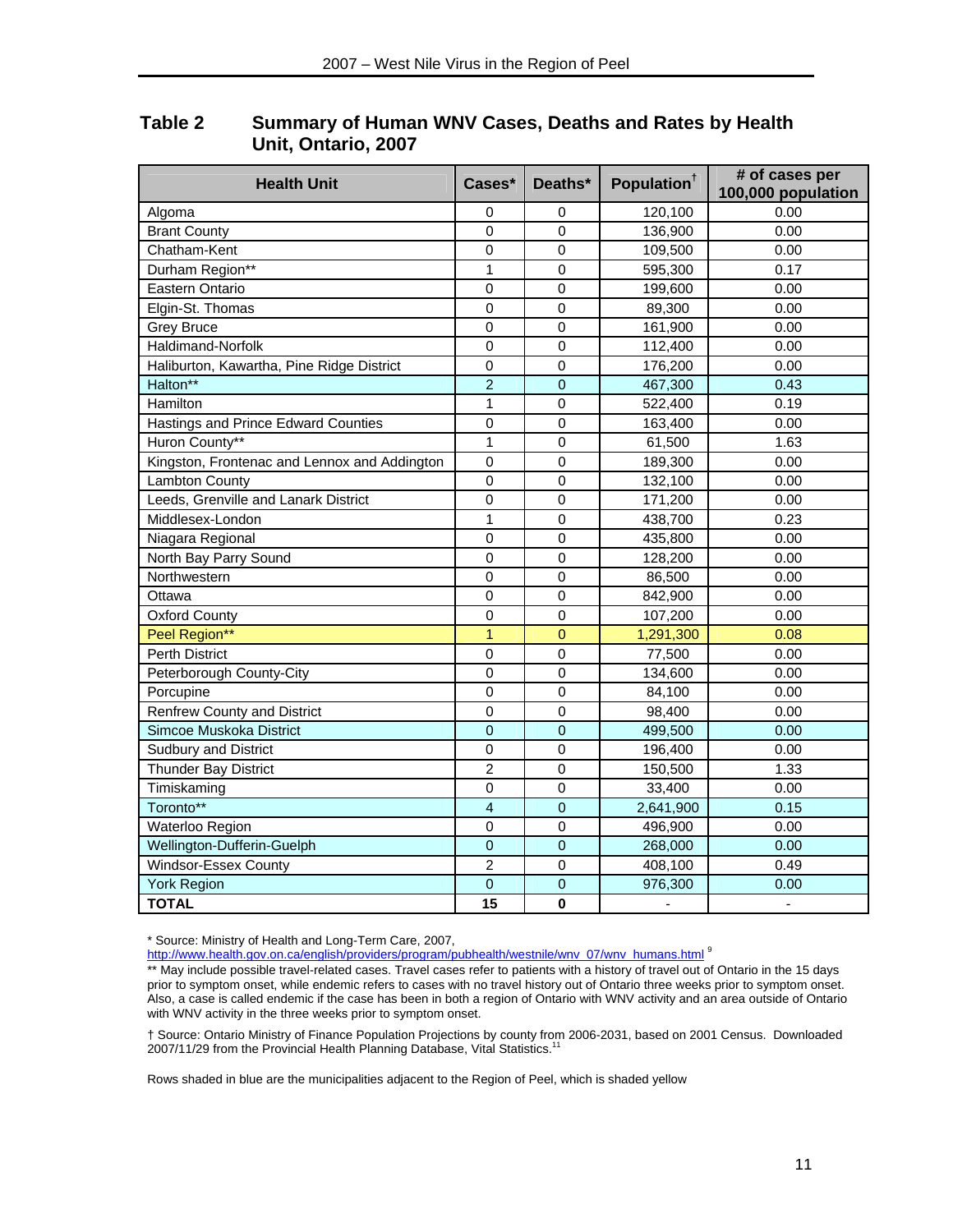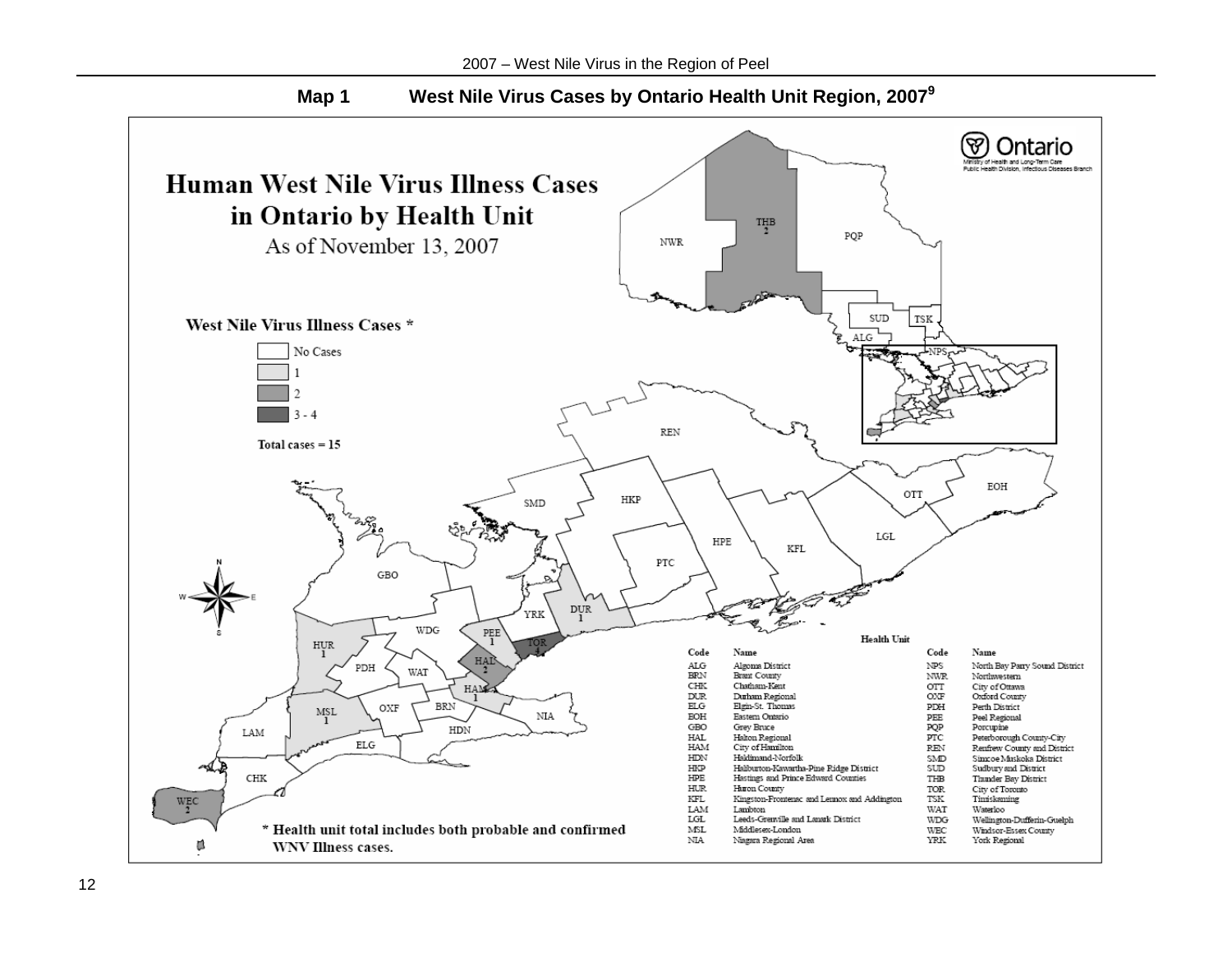#### **Comparison with other Provinces**

A record number of WNV human cases were reported across Canada in 2007. There were a total of 2,353 human cases of WNV and eight deaths in 2007, compared to 128 cases and two deaths in 2006 and 226 cases and 12 deaths reported in 2005.<sup>10</sup>

Table 3 presents the provincial breakdown of cases and deaths by province. Saskatchewan reported a record number of cases, followed by Manitoba, Alberta and British Columbia. Fifty-two per cent of the cases across Canada were nonneurological.<sup>10</sup>

The unprecedented numbers of human WNV cases seen in Canada's prairie provinces in 2007 were largely due to a combination of certain weather conditions and the particular vector mosquito, *Culex tarsalis* that is abundant in these provinces. *Culex tarsalis* is known as an irrigation breeder where it prefers vegetation and open areas. It does not breed well in containers like the *Culex* species, the vector species of interest in Ontario. Therefore, it is very difficult to implement broad-based prevention programs such as larviciding which is routinely conducted in the urban areas of Ontario. With respect to the weather conditions, the spring of 2007 was wet and the summer was extremely hot. These conditions were optimal for rapid reproduction of vector mosquitoes.

#### **Table 3 Number of Human Cases and Deaths by Province, Canada, 2006 and 2007**

|                              | 2007   |               | 2006         |                |
|------------------------------|--------|---------------|--------------|----------------|
| <b>Province/Territory</b>    | Cases* | <b>Deaths</b> | <b>Cases</b> | <b>Deaths</b>  |
| Newfoundland and Labrador    | 0      | 0             | 0            | 0              |
| <b>Prince Edward Island</b>  | 0      | $\Omega$      | 0            | 0              |
| Nova Scotia                  |        | 0             | 0            | 0              |
| <b>New Brunswick</b>         | 0      | 0             | 0            | 0              |
| Quebec                       | 2      | $\Omega$      | 1            | 0              |
| Ontario                      | 15     | 0             | 41           | $\overline{2}$ |
| Manitoba                     | 576    | 3             | 51           | 0              |
| Saskatchewan                 | 1422   | 4             | 11           | 0              |
| Alberta                      | 320    | 1             | 24           | 0              |
| <b>British Columbia</b>      | 19     | $\Omega$      | 0            | 0              |
| Yukon                        | 0      | 0             | 0            | 0              |
| <b>Northwest Territories</b> | 0      | $\Omega$      | 0            | 0              |
| Nunavut                      | 0      | 0             | 0            | 0              |
| <b>TOTAL</b>                 | 2353   | 8             | 128          | 2              |

\*<br>sum of probable and confirmed: WNNS + WN Non-NS + Unclassified/Unspecified<br>"all cases likely related to travel outside the province / territory

Source: Public Health Agency of Canada, 2007;<sup>10</sup> Manitoba Government (2007);<sup>12</sup> Saskatchewan Ministry of Health (2007);<sup>13</sup> Ontario Ministry of Health and Long-term care  $(2007)^{14}$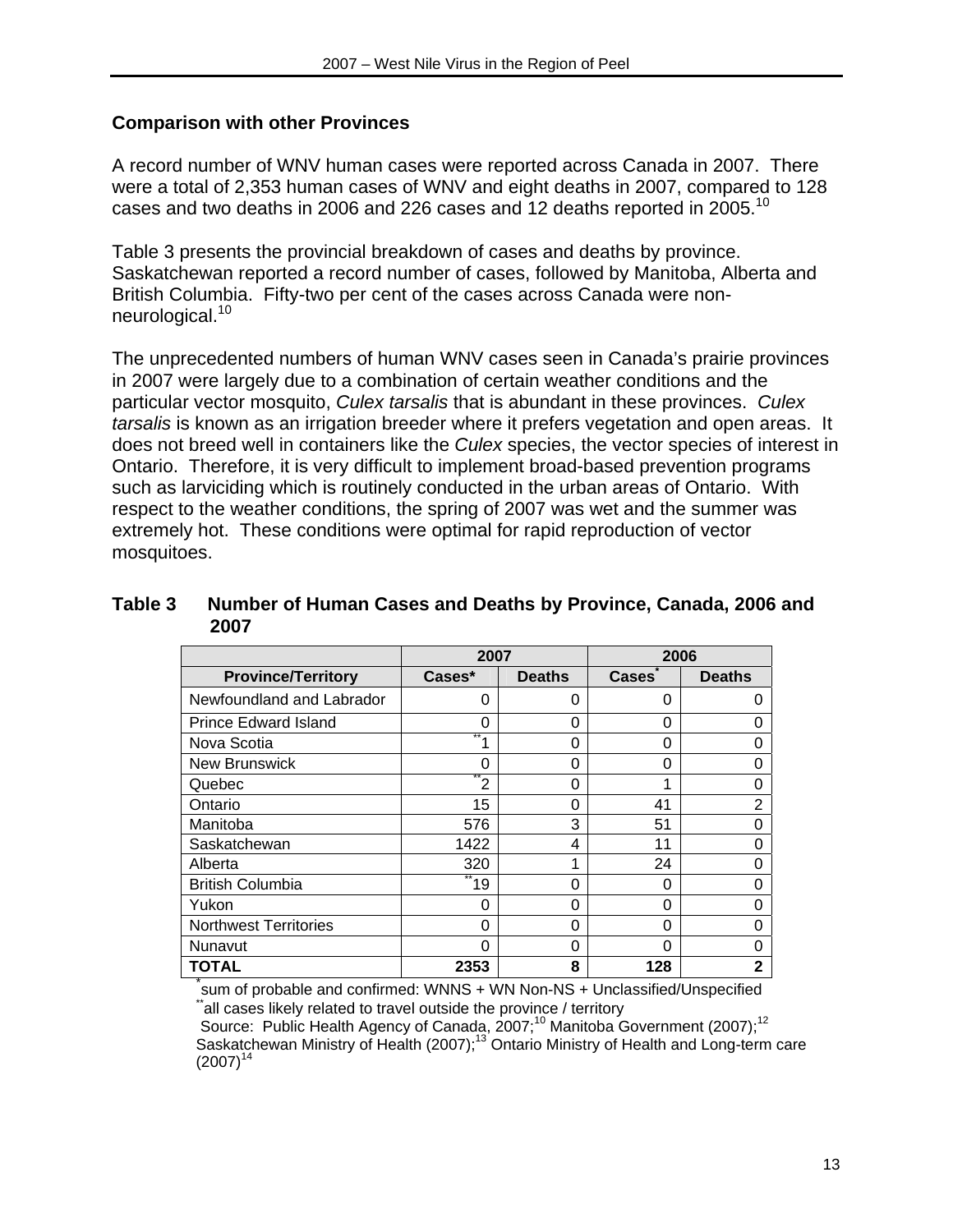# *Dead Bird Surveillance*

# **Dead Bird Surveillance Highlights for 2007**

- 415 dead birds were reported to the Peel Customer Contact Centre the lowest number since 2002 and a 89% decrease since the peak of 3,919 in 2003.
- Approximately 58% of the dead birds were reported from the City of Mississauga, 26% from the City of Brampton and 17% from the Town of Caledon.
- The number of target birds (crows, blue jays) reported decreased by 47% compared to 2006.
- The first WNV-positive bird was observed in mid-August.
- 7% of birds tested were positive for WNV
	- o Both positive birds were found in Brampton.
- In 2007, there was a 69% decrease in WNV positive birds in Ontario from 256 in 2006 to 79 in 2007.
- Nationally, the number of dead birds decreased by approximately 48% Ontario and Saskatchewan had the highest percentage of birds testing positive for WNV (11% and 25%) compared to the national average of 6.5%.

Historically, the sudden appearance of dead birds has been the first indicator of the presence of WNV in an area. The corvid species (crows, blue jays) and hawks are particularly sensitive to the effects of WNV and are the most likely to die once infected. For this reason, the Region of Peel maintains a Dead Bird Surveillance program. Telephone calls reporting dead birds are received by the Customer Contact Centre (CCC) on weekdays and by the staff at the Environmental Health duty desk on Saturdays and statutory holidays. Dead bird surveillance started in 2000 with the inclusion of only crows but has since expanded to include blue jays. Hawks were included for testing in 2004 for study purposes only.

Testing of dead birds for WNV was conducted by the Canadian Cooperative Wildlife Health Centre (CCWHC) located in Guelph, Ontario. Not every target bird was suitable for testing due its physical condition. Therefore, not every dead target bird reported within the season was tested. Reports of other dead bird species were noted and mapped but Peel Public Health does not collect or test these birds for WNV.

A private pest control company was contracted by Peel Public Health to pick up dead crows and blue jays for testing.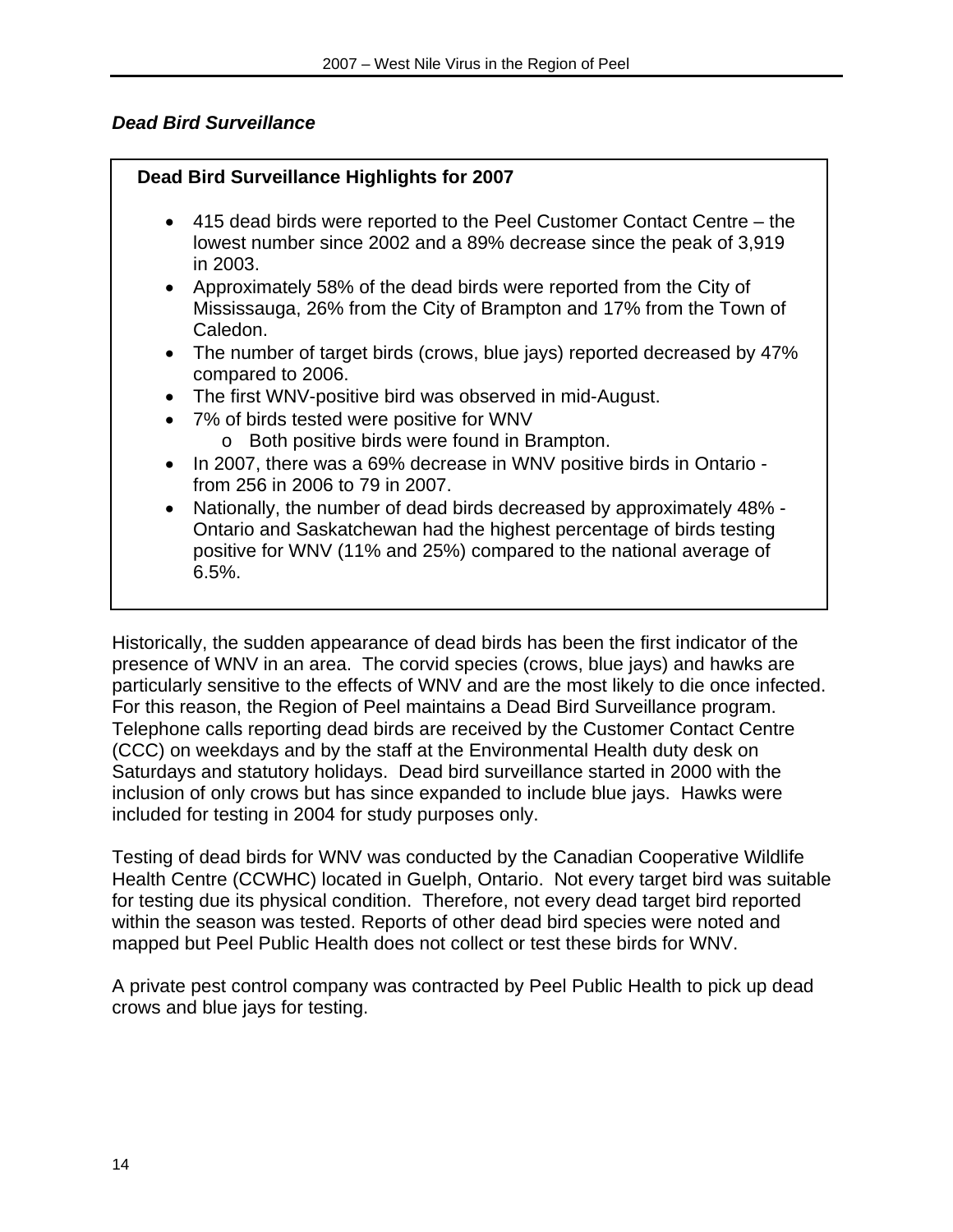As shown in Figure 2, there were 415 dead bird calls to the Customer Contact Centre in 2007. This represents an 89% decrease in dead bird reports since the 2003 peak of 3,919. $8$  This decline in the number of reports may be due to several factors including a general population decline of birds, especially those species sensitive to WNV that may have been significantly impacted in previous years.



#### **Figure 2 Number of Dead Birds Reported to Customer Contact Centre, Region of Peel, 2002-2007**

\*In 2002 all dead bird reports are assumed to be crows.

Mississauga reported approximately 58% of the dead birds in the Region of Peel. The majority were found in locations south of Highway 401 with a small cluster in the northeast community of Malton. Twenty-six percent of the dead birds were from Brampton. Approximately 17% of the dead bird reports were from Caledon.

Table 4 shows the number of dead bird reports for the target species (crows and blue jays) for the years 2005-2007 plus 2002, the baseline year. There were 1,436 dead crows reported in 2002 in comparison to 59 dead crows and blue jays combined, in 2007. Forty of the 59 were crows and 19 were blue jays. This represents a 47% decrease in the number of target birds reported over the previous year. There was a significant decrease in dead crows reported from 2002 through to 2007, from 1,436 to 40, respectively.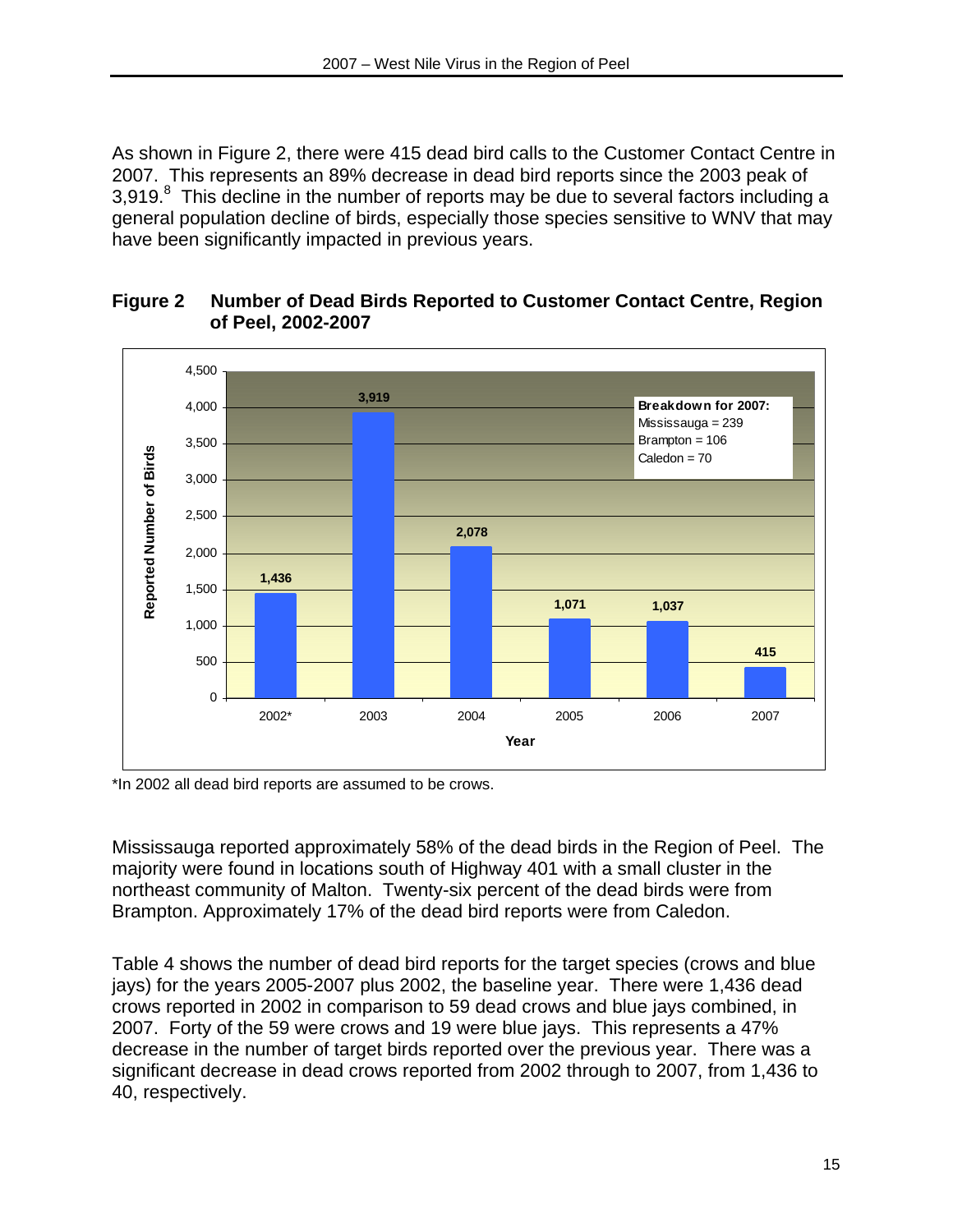When separating the dead target bird reports based on the local municipality the greatest number of reports were from Caledon (39%) followed by Mississauga (37%) and Brampton (24%).

# **Table 4 Number of Dead Bird Reports for Target Species by Municipality, Region of Peel, 2002, 2005-2007**

|                 | 2002* | $2005^{\dagger}$ | $2006^{\dagger}$ | $2007^{\dagger}$ |
|-----------------|-------|------------------|------------------|------------------|
| <b>Brampton</b> | 485   | 41               | 36               | 14               |
| <b>Caledon</b>  | 48    | 41               | 30               | 23               |
| Mississauga     | 903   | 72               | 46               | 22               |
| Total           | 1,436 | 154              | 112              | 59               |

\* Target Birds were crows only

† Target Birds were crows and blue jays

Source: Region of Peel, 2006<sup>8</sup>

Figure 3 illustrates the temporal trend across the Region of Peel for dead target birds for each year of the program. As noted previously, the number of target birds being reported in 2002 was significantly greater than other years. For most weeks throughout the 2007 reporting season, the number of target birds reported was less than 2006. As in previous years (except 2002) the weekly report of dead target birds did not exceed 20.

As shown in Table 5, the first WNV positive bird in the 2007 surveillance season was reported in week 33 (August 17, 2007) in the City of Brampton. The reporting of the first positive bird in 2007 occurred later than in the previous years noted, one week after the first human case and two weeks prior to the first positive mosquito.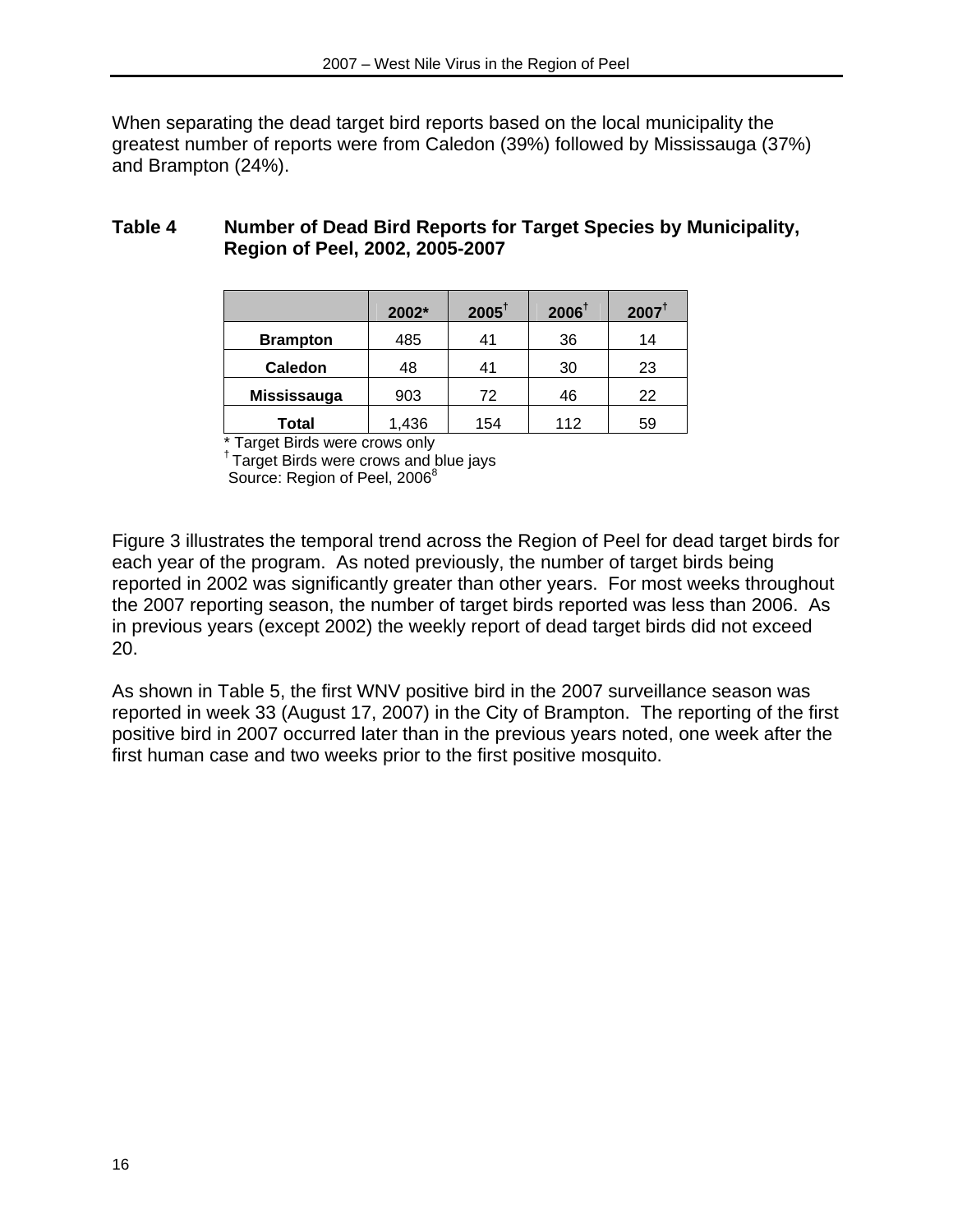

**Figure 3 Total Target Birds\* by Week, Region of Peel, 2002, 2005-2007** 

#### **Table 5 Date and Location of First Positive Target Bird (Crow or Blue Jay), Region of Peel, 2002, 2005 - 5007**

| Year | Date                      | Location        |
|------|---------------------------|-----------------|
| 2002 | May 19, 2002 (week21)     | Mississauga     |
| 2005 | July 24, 2005 (week 30)   | Mississauga     |
| 2006 | July 31, 2006 (week 31)   | <b>Brampton</b> |
| 2007 | August 17, 2007 (week 33) | <b>Brampton</b> |

In 2007, there were two WNV positive birds in the Region of Peel. Both positives were found in Brampton and both were crows.

In Mississauga, reports of dead target birds were distributed across the city; in Brampton, they tended to cluster mostly around the centre of city; and in Caledon, they were dispersed throughout the town.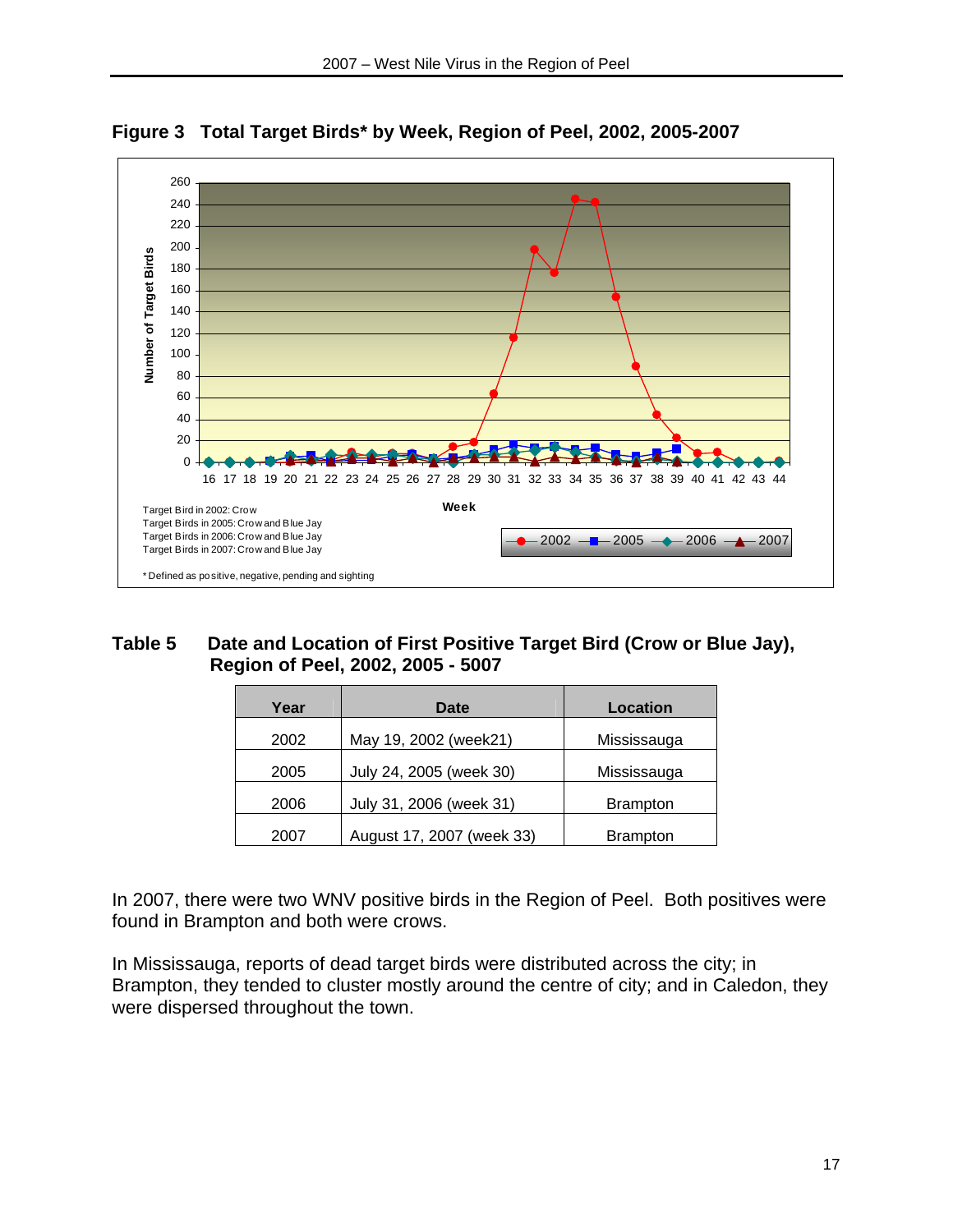#### **Bird Surveillance in other Ontario Health Units**

Table 6 presents the data collected by the CCWHC on the birds tested and those that were positive for WNV in each Ontario health unit in 2007. There was a 69% decrease in the total number of birds tested positive for WNV in Ontario – 256 positive birds in 2006 compared to 79 in 2007. $8$ 

Table 6 also presents the proportion of positive birds to the total number of birds tested. The overall positive rate across Ontario was 10.5% (range 0% to 66.7%) which is a decrease from 2006 at 26%.15 Peel Region had a below average percent positive rate of 6.9%.

| <b>Health Unit</b>                           | Total<br><b>Submitted</b> | Not<br>Tested * | <b>Tested</b>           | Total<br><b>Positive</b> | Per Cent<br><b>Positive</b> |
|----------------------------------------------|---------------------------|-----------------|-------------------------|--------------------------|-----------------------------|
| Algoma                                       | 15                        | 0               | 15                      |                          | 6.7                         |
| <b>Brant County</b>                          | 11                        | $\overline{0}$  | 11                      | $\overline{0}$           | 0.0                         |
| Chatham Kent                                 | $\overline{13}$           | $\overline{0}$  | $\overline{13}$         | $\overline{4}$           | 30.8                        |
| Durham Region                                | 33                        | 1               | 32                      | $\overline{\mathbf{3}}$  | 9.4                         |
| Eastern Ontario                              | 6                         | 0               | 6                       | 0                        | 0.0                         |
| Elgin-St. Thomas                             | $\overline{3}$            | $\overline{0}$  | $\overline{\mathbf{3}}$ | $\overline{0}$           | 0.0                         |
| Grey Bruce                                   | 14                        | 0               | 14                      | 1                        | 7.1                         |
| Haldimand-Norfolk                            | $\overline{13}$           | 1               | $\overline{12}$         | $\overline{0}$           | 0.0                         |
| Haliburton, Kawartha, Pine Ridge             | 29                        | $\overline{1}$  | 28                      | 0                        | 0.0                         |
| <b>Halton</b>                                | $\overline{23}$           | $\overline{0}$  | $\overline{23}$         | $\overline{7}$           | 30.4                        |
| Hamilton                                     | 43                        | $\overline{1}$  | 42                      | $\overline{5}$           | 11.9                        |
| Hastings & Prince Edward Counties            | 28                        | 1               | 27                      | 3                        | 11.1                        |
| Huron County                                 | $\overline{7}$            | 0               | $\overline{7}$          | 0                        | 0.0                         |
| Kingston, Frontenac, Lennox and<br>Addington | 14                        | 0               | 14                      | 1                        | 7.1                         |
| Lambton County                               | $\overline{13}$           | $\overline{0}$  | $\overline{13}$         | $\overline{2}$           | 15.4                        |
| Leeds, Grenville & Lanark District           | $\overline{17}$           | $\overline{0}$  | 17                      | $\overline{0}$           | 0.0                         |
| Middlesex-London                             | 12                        | 0               | 12                      | $\overline{2}$           | 16.7                        |
| Niagara Regional                             | 28                        | 1               | 27                      | 1                        | 3.7                         |
| North Bay Parry Sound                        | $\overline{35}$           | $\overline{0}$  | $\overline{35}$         | 1                        | 2.9                         |
| Northwestern                                 | $\overline{30}$           | $\overline{1}$  | $\overline{29}$         | $\overline{13}$          | 44.8                        |
| Ottawa                                       | 38                        | $\overline{0}$  | 38                      | $\overline{2}$           | 5.3                         |
| Oxford County                                | 20                        | 1               | 19                      | $\overline{2}$           | 10.5                        |
| <b>Peel Region</b>                           | 29                        | $\overline{0}$  | 29                      | $\overline{2}$           | 6.9                         |
| <b>Perth District</b>                        | $\overline{6}$            | $\overline{0}$  | $\overline{6}$          | $\overline{\mathcal{A}}$ | 66.7                        |
| Peterborough County-City                     | 45                        | $\overline{c}$  | 43                      | 1                        | 2.3                         |
| Porcupine                                    | 21                        | $\overline{3}$  | 18                      | $\overline{0}$           | 0.0                         |
| Renfrew County & District                    | 16                        | $\overline{0}$  | 16                      | $\overline{0}$           | 0.0                         |
| Simcoe Muskoka District                      | 42                        | $\overline{0}$  | 42                      | $\overline{2}$           | 4.8                         |
| Sudbury and District                         | 41                        | 0               | 41                      | $\overline{2}$           | 4.9                         |
| <b>Thunder Bay District</b>                  | $\overline{22}$           | $\overline{0}$  | $\overline{22}$         | $\overline{11}$          | 50.0                        |
| Timiskaming                                  | 10                        | $\overline{0}$  | 10                      | 0                        | 0.0                         |
| Toronto                                      | $\overline{9}$            | $\overline{0}$  | 9                       | $\overline{2}$           | 22.2                        |
| Waterloo Region                              | $\overline{34}$           | 1               | $\overline{33}$         | 1                        | 3.0                         |
| Wellington-Dufferin-Guelph                   | $\overline{15}$           | $\overline{2}$  | $\overline{13}$         | $\overline{1}$           | $\overline{7.7}$            |
| Windsor-Essex County                         | 12                        | 0               | 12                      | 4                        | 33.3                        |
| <b>York Region</b>                           | 25                        | $\overline{3}$  | 22                      | 1                        | 4.5                         |
| Total:                                       | 772                       | 19              | 753                     | 79                       | 10.5                        |

#### **Table 6 Dead Bird Results by Ontario Health Unit, Ontario, 2007**

Red - highest per cent positive rate - this rate maybe unstable due to low numbers of birds submitted

Blue - Ontario health units adjacent to the Region of Peel

Yellow - Region of Peel

\* Not tested - submitted birds may not be suitable for testing due to decomposition Source: adapted from Canadian Cooperative Wildlife Health Centre, 2007<sup>1</sup>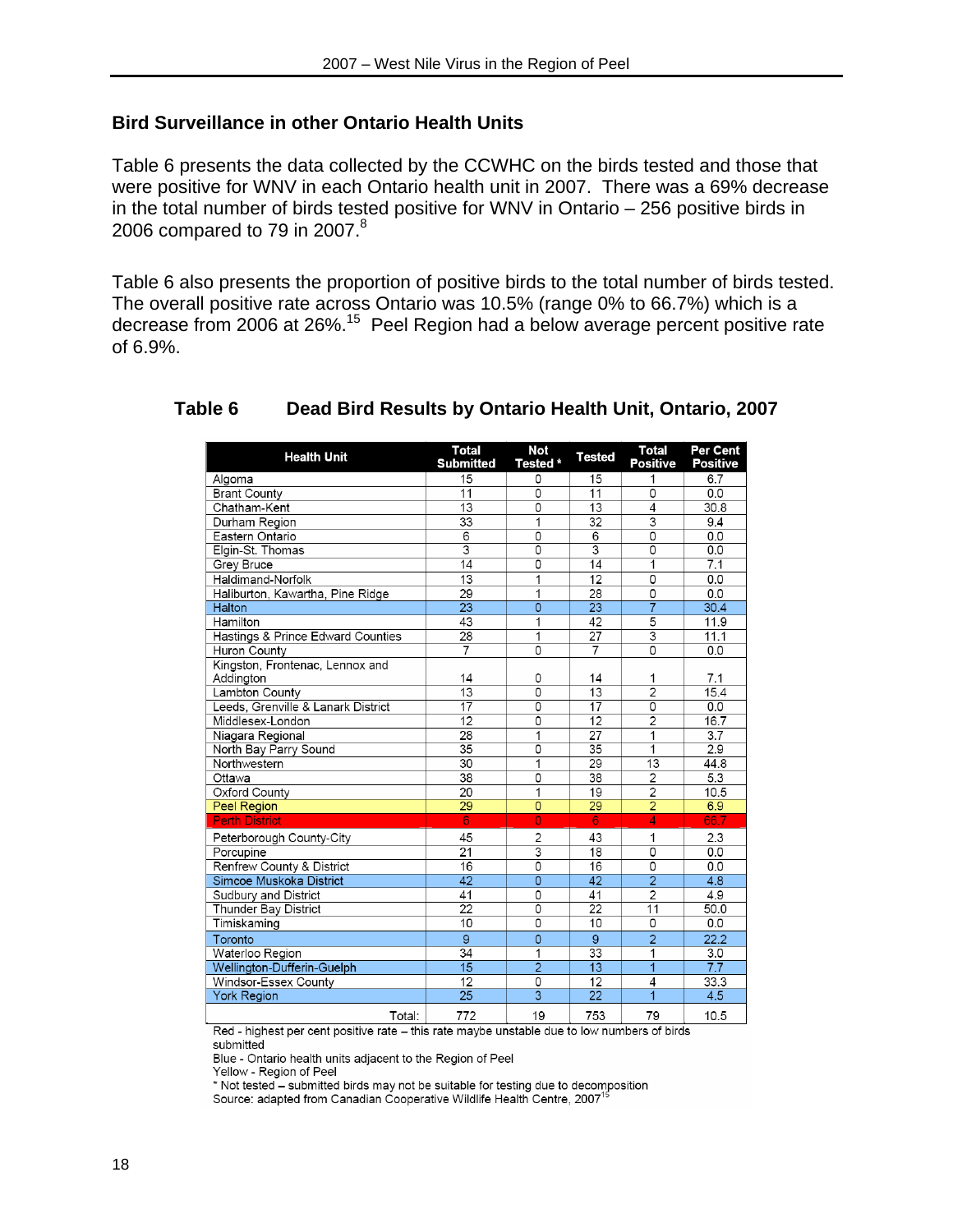#### **Bird Surveillance across Canada**

Table 7 presents dead bird data from selected Canadian provinces and territories for 2007. A total of 2,240 birds were submitted for testing in six provinces. Approximately 6.5% of all the birds submitted across Canada tested positive for WNV. The number of positive birds in 2007 (143) represents the decrease of 48% compared to 2006 (273).

Ontario and British Columbia submitted the greatest number of birds with 772 and 766 birds, respectively. Approximately 11% of the birds from Ontario were positive for WNV. As was the case in 2006, there were no positive birds submitted from British Columbia.<sup>8</sup> Saskatchewan was the only other province with WNV positive birds. Despite positive human cases in Alberta and Manitoba, these provinces did not submit any birds to the Canadian Cooperative Wildlife Health Centre for testing.

| <b>Province</b>                                                                                                                             | <b>Total Submitted</b> | # not Tested | <b>Tested</b> | <b>Total Positive</b> | Per cent<br><b>Positive</b> |
|---------------------------------------------------------------------------------------------------------------------------------------------|------------------------|--------------|---------------|-----------------------|-----------------------------|
| <b>BC</b>                                                                                                                                   | 766                    | 12           | 754           |                       | 0.0                         |
| <b>NB</b>                                                                                                                                   | 268                    | 16           | 262           |                       | 0.0                         |
| <b>NS</b>                                                                                                                                   | 63                     |              | 62            | 0                     | 0.0                         |
| <b>ON</b>                                                                                                                                   | 772                    | 19           | 753           | 79                    | 10.5                        |
| <b>PE</b>                                                                                                                                   | 108                    | 5            | 103           |                       | 0.0                         |
| <b>SK</b>                                                                                                                                   | 263                    | 2            | 261           | 64                    | 24.5                        |
| Total:                                                                                                                                      | 2,240                  | 55           | 2,185         | 143                   | 6.5                         |
| Source: adapted from Canadian Cooperative Wildlife Health Centre, 2007 <sup>15</sup><br>NB: Not all provinces have WNV bird testing program |                        |              |               |                       |                             |

#### **Table 7 Dead Bird Results by Selected Province, Canada, 2007**

NB: Not all provinces have WNV bird testing program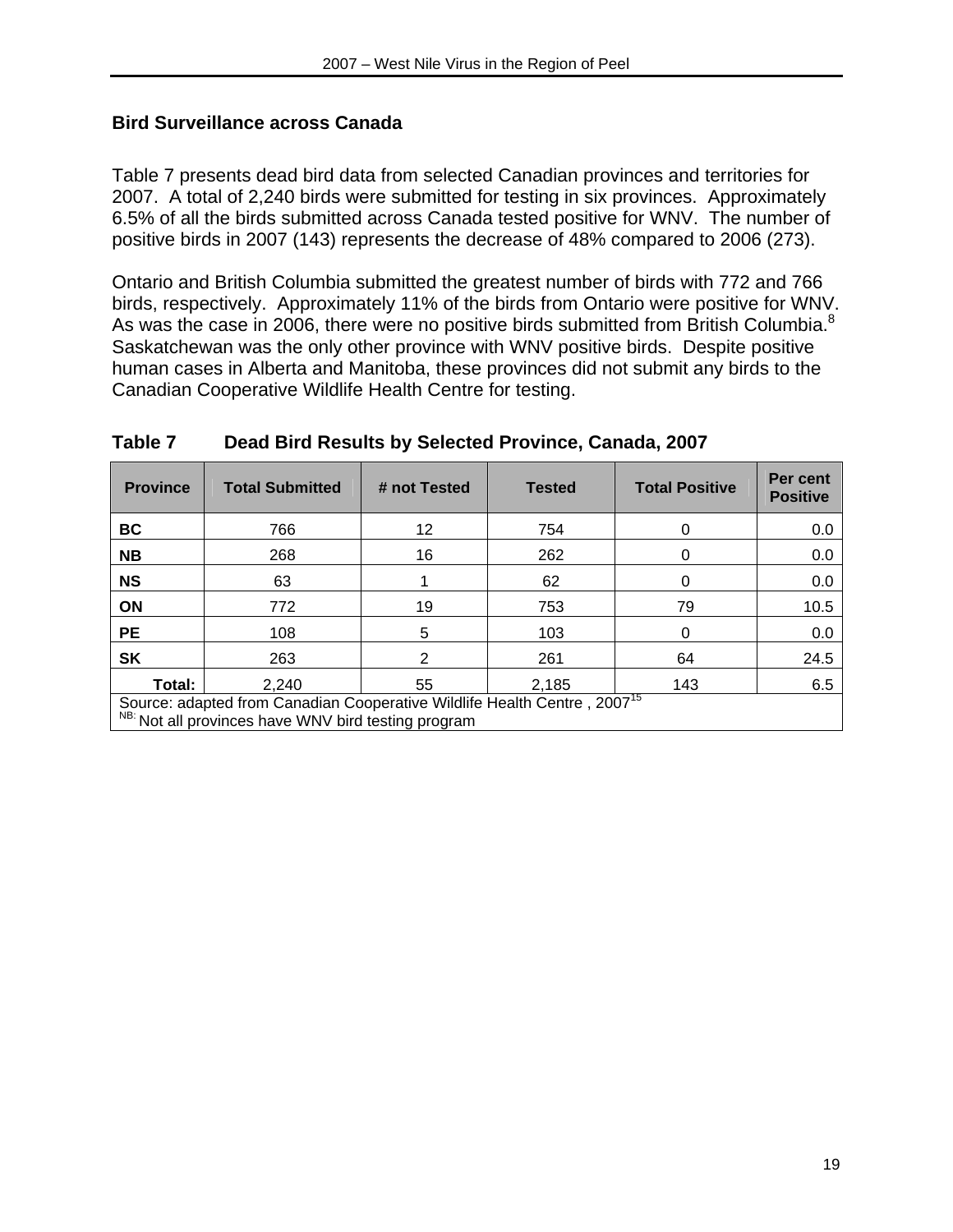# *Adult Mosquito Surveillance*

# **Adult Mosquito Surveillance Highlights for 2007**

- 64,450 female adult mosquitoes were collected and separated into species in Peel Region, a 9% decrease over the number collected in 2006.
- 16 different mosquito species and species groups were found in the Region of Peel
	- o *Coquillettidia perturbans* and *Aedes vexans* were the most common species collected at 59% and 14%, respectively
	- o 7% of all mosquitoes collected were *Culex* species
	- o The proportion of the *Ochlerotatus japonicus* species remained at 0.4% but the abundance increased by 6%.
- A total of 31 permanent traps were set in Peel Region (Mississauga 17; Brampton  $-9$ ; Caledon  $-5$ ).
- Three traps collected positive mosquitoes in 2007.
- The number of positive batches decreased to 3 from 14 in 2006
	- o 2 positive batches were due to *Culex* species
	- o 1 positive batch was due to *Aedes vexans*.
- The first positive batch was reported on August 28, 2007 (week 35) in Brampton, three weeks after the first human case and two weeks after the first positive bird.
- Of the nine health units reporting positive batches, Peel Region had the fifth highest number of positive mosquito batches in the province.
- Nationally, four provinces reported positive mosquito batches Manitoba had the greatest number, 948, followed by Saskatchewan with 460. Ontario had 51 positive batches, a decrease from 182 in 2006.
- No Asian tiger mosquitoes were collected in 2007.

West Nile Virus circulates between mosquitoes and birds when a female mosquito feeds on the blood of a WNV-infected bird. Once the virus has incubated in the mosquito, it can be passed to another host through the saliva of the mosquito. Mosquito surveillance programs serve to monitor the mosquito population both for their abundance and species. Certain species are associated with WNV transmission to humans with some species being more efficient transmission vectors than others. Therefore, it is important to monitor their occurrence in order to assess the potential human health risk. In Ontario, the species of particular interest due to their WNV transmission risk continue to be the *Culex* species, in particular *Culex pipiens* and *Culex restuans*.

Adult mosquitoes were collected once weekly from the fixed location trapping sites. In 2007, Peel Public Health used two types of mosquito traps. The majority of the traps were the Center for Disease Control (CDC) light trap. This type of trap uses light and carbon dioxide to attract adult female mosquitoes that are looking for a blood meal. Trap mosquitoes were packed on dry ice and sent by courier to GDG Environment Ltd. (GDG) in Trois-Rivières, Québec. Refer to the 2006 West Nile Virus in the Region of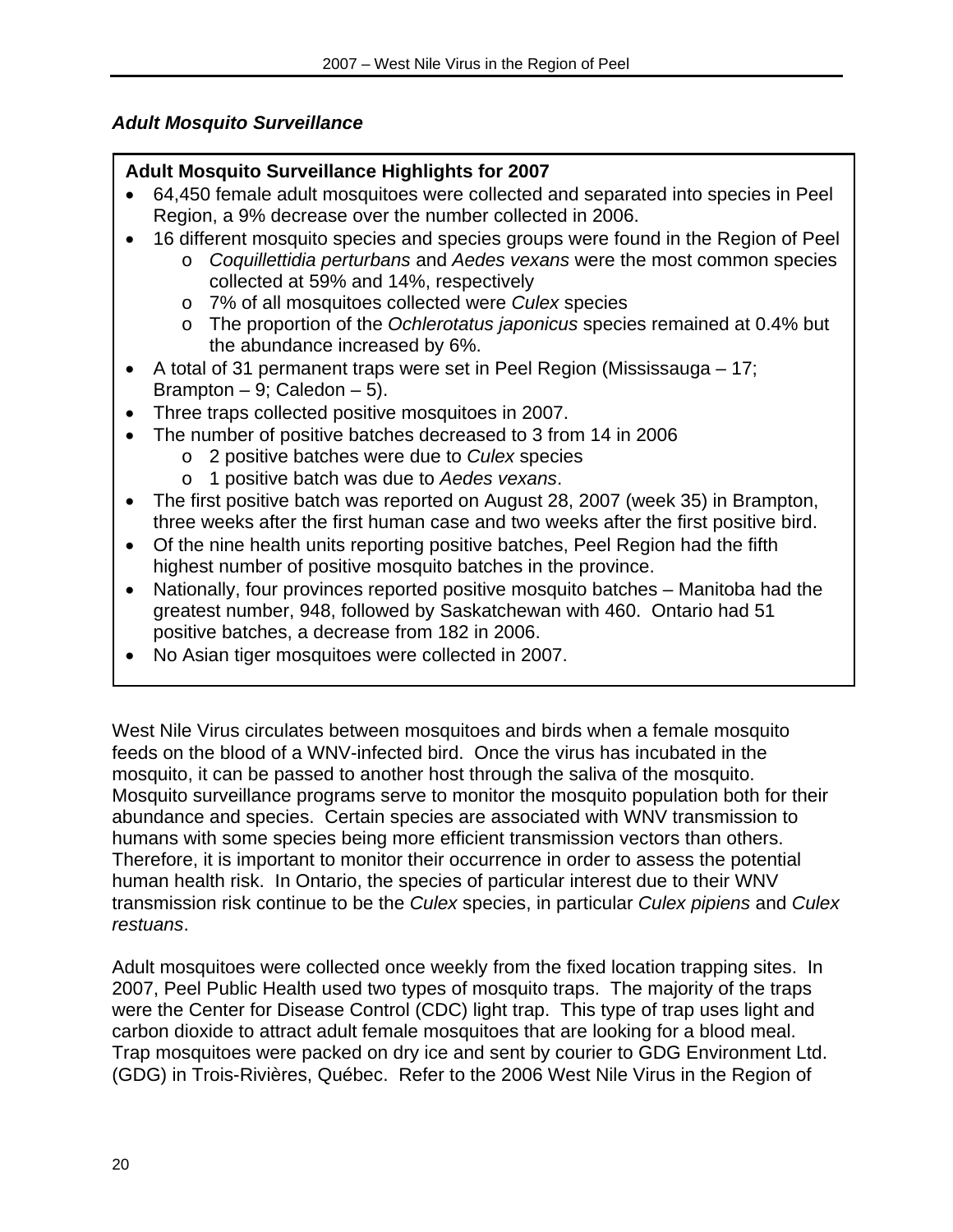Peel report for the methodological details associated with species identification, sorting and viral testing.<sup>8</sup>

The second type of trap, the Omni-Directional Fay-Prince trap was used to monitor the abundance of the Asian tiger mosquito. Five Omni-Directional Fay-Prince traps were situated in Brampton and Mississauga. Refer to the end of this chapter for more information on the Asian tiger mosquito work.

Map 2 shows the fixed locations for the traps set in the Region of Peel for 2007. Thirtyone fixed CDC light traps were distributed by Regional ward, with a minimum of one trap per ward, as follows: 17 in the City of Mississauga, 9 in the City of Brampton and five in the Town of Caledon.

Table 8 presents the estimated number of mosquitoes collected by species.<sup>†</sup> These estimates are based partially on actual counts, when the pool size was less the 50 mosquitoes, and partially on estimating methods when the pool size exceeded 50 mosquitoes.16 Almost 65,000 mosquitoes were collected and identified by species. This represents a 9% decrease in the total number of mosquitoes collected over 2006 when 71,099 mosquitoes were collected.

Sixteen mosquito species or species groups were identified in the Region of Peel in 2007.<sup>16</sup> Less than one per cent of the mosquitoes were unclassifiable and were placed in an "other species" grouping. *Coquillettidia perturbans* and *Aedes vexans* were the most common mosquito species collected representing 59% and 14% of the total number of adult female mosquitoes collected respectively. These two species are consistently the most prevalent in the Region of Peel. Vector mosquitoes, *Culex*  species*,* accounted for slightly more than 7%.

1

<sup>&</sup>lt;sup>†</sup> These totals are based on the results of weekly reports provided to the Region of Peel by GDG Environment Ltd.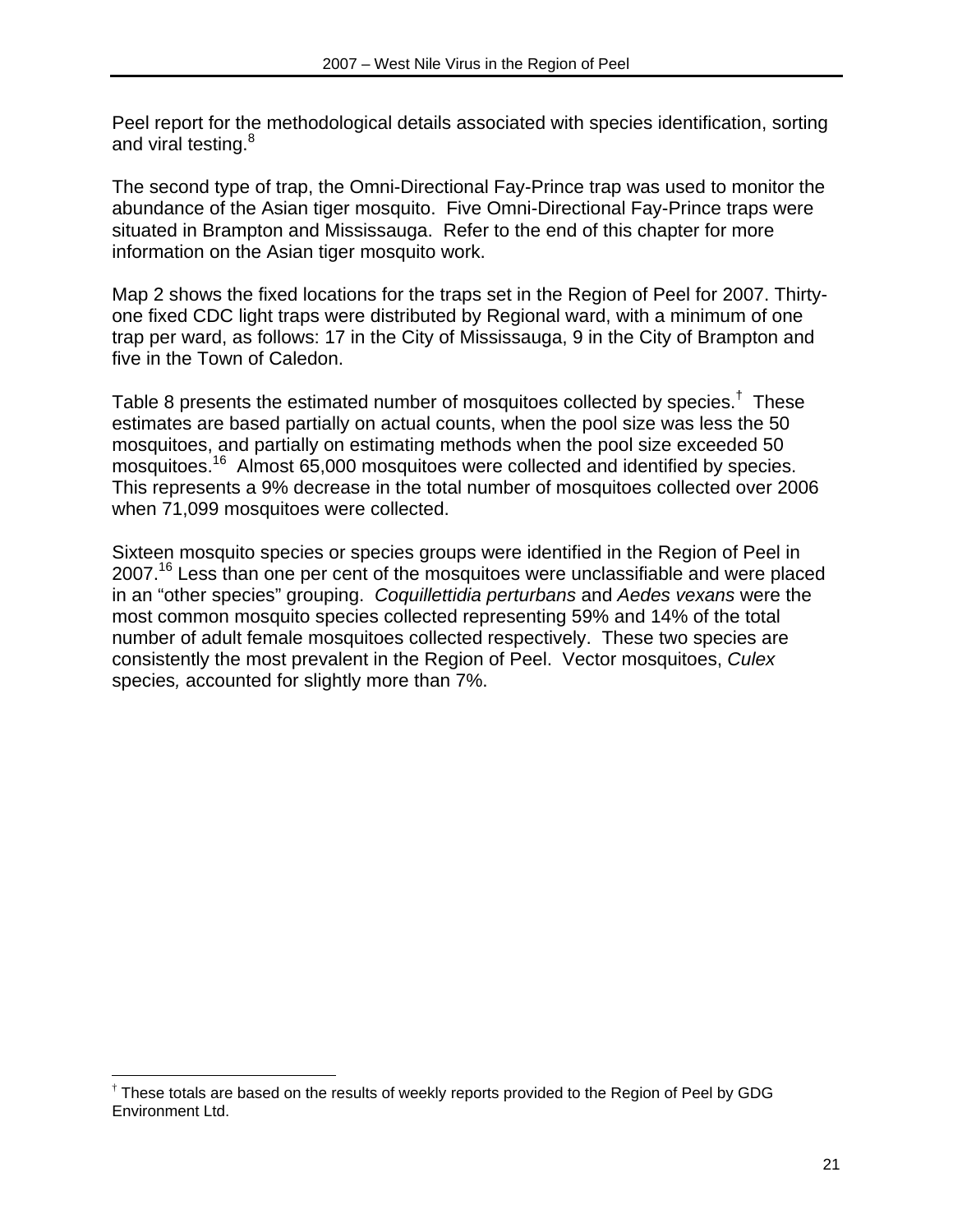

# **Map 2 Location of Mosquito Traps by Municipal Ward, Region of Peel, 2007**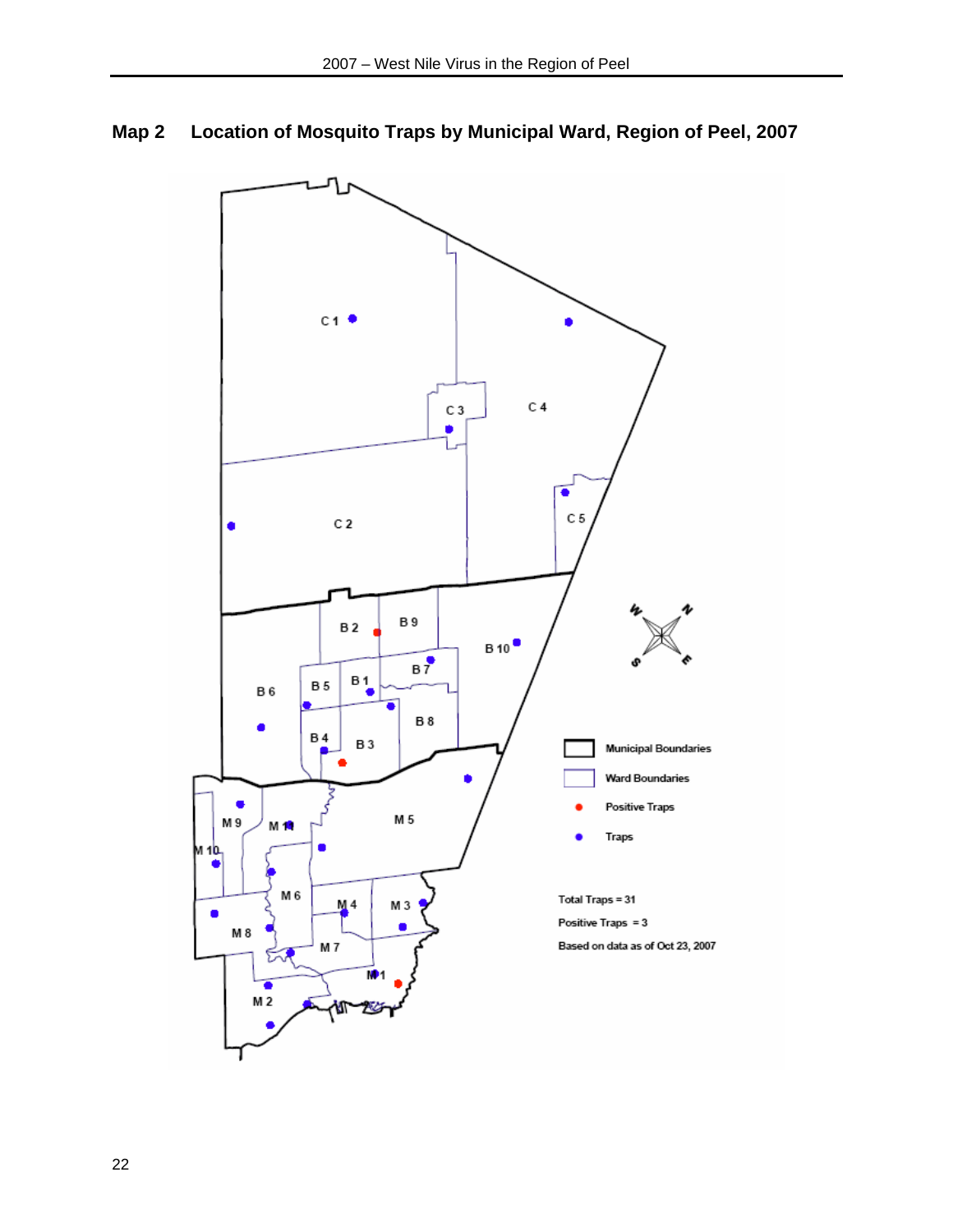| Table 8 | <b>Estimated Number of Female Adult Mosquitoes Collected and</b> |
|---------|------------------------------------------------------------------|
|         | Identified by Species, Region of Peel, 2007*                     |

| <b>Species</b>             | <b>Brampton</b> | <b>Caledon</b> | <b>Mississauga</b> | <b>Peel</b> | % of Total       |
|----------------------------|-----------------|----------------|--------------------|-------------|------------------|
| Cq. perturbans             | 6,253           | 3,556          | 28,057             | 37,865      | 58.75            |
| Ae. vexans vexans          | 5,163           | 696            | 3,021              | 8,880       | 13.78            |
| Oc. stimulans              | 2,201           | 2,193          | 1,185              | 5,579       | 8.66             |
| Cx. pipiens/restuans       | 1,419           | 89             | 2,814              | 4,322       | 6.71             |
| Oc. canadensis             | 2,344           | 808            | 204                | 3,356       | 5.21             |
| Aedes/Ochleorotatus        |                 |                |                    |             |                  |
| species                    | 460             | 293            | 357                | 1,110       | 1.72             |
| An. punctipennis           | 219             | 158            | 350                | 727         | 1.13             |
| Oc. triseriatus/hendersoni | 137             | 21             | 541                | 699         | 1.09             |
| Oc. trivittatus            | 243             | 32             | 106                | 380         | 0.59             |
| Ae. cinereus               | 313             | 22             | 14                 | 348         | 0.54             |
| An. quadrimaculatus        | 135             | 107            | 86                 | 328         | 0.51             |
| Oc. japonicus              | 40              | 10             | 184                | 235         | 0.36             |
| Oc. broad-banded           | 83              | 57             | 50                 | 190         | 0.3              |
| Cx. restuans               | 31              | 12             | 116                | 160         | 0.25             |
| Anopheles species          | 89              | 28             | 6                  | 124         | 0.19             |
| Oc. black legged           | 11              | 44             | 10                 | 66          | 0.1              |
| <b>Culex species</b>       | 22              |                | 35                 | 57          | 0.09             |
| Other species              | 3               | 4              | 10                 | 17          | 0.03             |
| Oc. provocans              |                 | 3              |                    | 3           | $\boldsymbol{0}$ |
| Culiseta morsitans         |                 | 3              |                    | 3           | 0                |
|                            |                 |                |                    |             |                  |
| <b>Total Mosquitoes</b>    | 19,168          | 8,136          | 37,146             | 64,450      | 100              |

Source: sum of weekly reports provided to the Region of Peel from GDG Environment (personal communication)

\*estimates based on CDC light trap surveillance data

WNV vector mosquitoes of particular interest for Ontario highlighted in green

Other than the species already noted, the abundance of most other species decreased in 2007. An exception remains *Ochlerotatus japonicus* (*Oc. japonicus*) which continues to increase in actual counts and trapping events (Figure 4). In 2007, the number of *Oc. japonicus* captured was 225 compared to 213 in 2006, approximately a 6% increase. The percentage of *Oc. japonicus* relative to other species remained stable at 0.4%. Laboratory studies indicate that *Oc. japonicus* is a very efficient vector of WNV. Several batches were positive for WNV in the United States in 2000, 2001, and 2002.<sup>17</sup> In 2007, the first WNV positive *Oc. japonicus* was reported in Ontario (Chatham-Kent).18

does not equal 100 due to rounding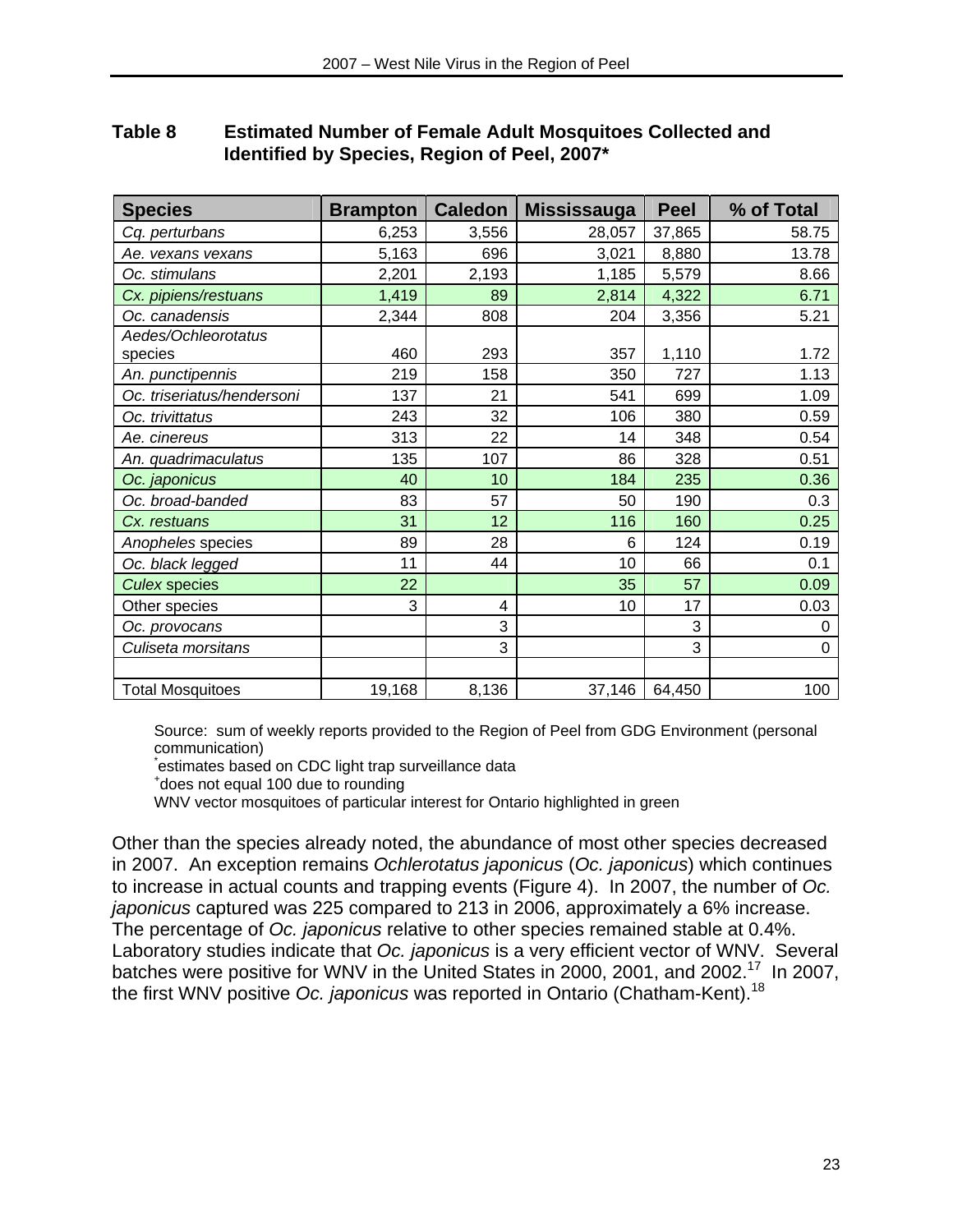

**Figure 4** *Ochlerotatus japonicus (Oc. japonicus)* **abundance in the Region of Peel, 2002 - 2007 (based on actual counts)** 

Of the total number of mosquitoes collected, most of them were collected in the City of Mississauga (58%), followed by the City of Brampton (30%) and the Town of Caledon (13%).

The species distribution across the municipalities varied. In Mississauga, the most prevalent species captured was *Coquillettidia perturbans* (76%) followed by *Aedes vexans* (8%) and *Culex pipiens/restuans* (8%). In Brampton the same species were prevalent, *Coquillettidia perturbans* (33%) and *Aedes vexans* (27%). However, in Caledon, *Coquillettidia perturbans* (44%) and *Oc. stimulans* (27%) were most prevalent.

In the case of vector mosquitoes, *Culex pipiens/restuans* exhibited yet a different distribution pattern. In Mississauga, 8% of mosquitoes captured in this municipality were *Culex pipiens/restuans* compared to 7% in Brampton and 1% in Caledon.

Table 9 presents the number of WNV-positive mosquito trapping events for 2002 and the years, 2005-2007 by area municipality. In 2007, there were three separate events where a mosquito trap tested positive compared to 14 in 2006 and 24 in 2005. The City of Mississauga had one positive trapping event and the City of Brampton had two positive trapping events in 2007. Since the beginning of the WNV surveillance program in the Region of Peel, 2002 remains the overall high with 128 positive trapping events.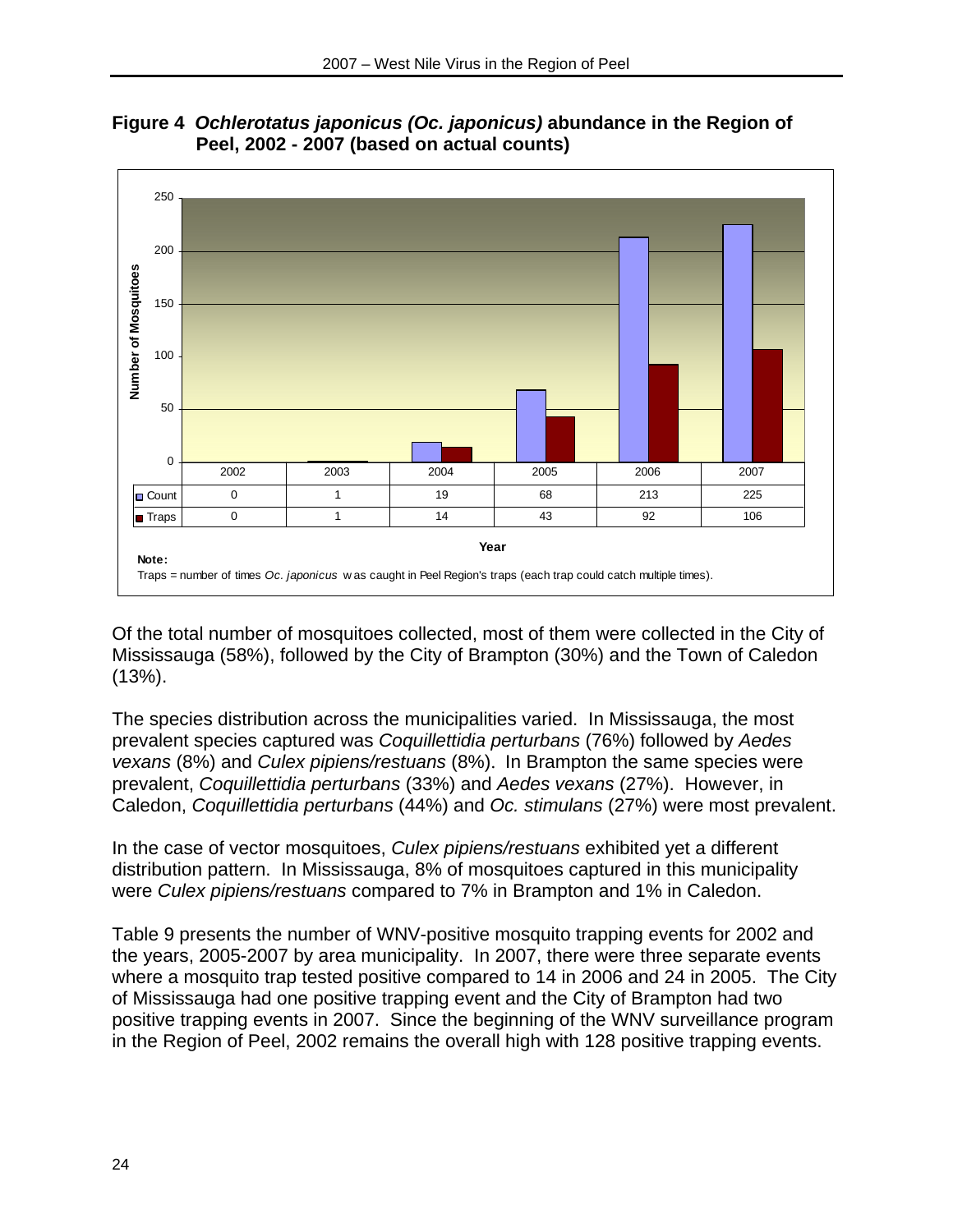| Year | <b>Region of</b><br>Peel | <b>Mississauga</b> | <b>Brampton</b> | <b>Caledon</b> | <b>Date of First Positive</b> |
|------|--------------------------|--------------------|-----------------|----------------|-------------------------------|
| 2002 | 128                      | 106                | 22              | 0              | June 20, 2002                 |
| 2005 | 24                       | 16                 | 6               | 2              | July 7, 2005                  |
| 2006 | 14                       | 10                 | $\overline{4}$  | 0              | July 25, 2006                 |
| 2007 | 3                        |                    | າ               | 0              | August 28, 2007               |

#### **Table 9 Number of Positive Trapping Events by Municipality, Region of Peel, 2002, 2005-2007**

The first positive trapping event in 2007 occurred in week 35, on August 28th, in Brampton. This positive batch occurred three weeks after the first positive human case and two weeks after the first positive bird. In previous years the first positive trapping event occurred earlier, in the month of July.

In 2007, the pattern of the first WNV positive bird occurring before the first WNV positive mosquito batch resumed. In the two previous years, the first WNV positive mosquito batch preceded the first report of WNV positive bird in the Region of Peel.

Upon notification of a positive mosquito batch, seasonal staff in the WNV program went door-to-door in the immediate area advising residents of the positive batch and offering to survey the property for mosquito breeding sites. In addition, educational materials on symptoms of WNV, reduction of mosquito breeding sites and personal protection were provided to the residents. An intensified environmental scan around the area of the identified positive batch was conducted to verify that roadside catch basins were treated and to identify stagnant water sites. Any mosquito breeding sites identified on public property were larvicided or remediated.

Figure 5 compares the total number of positive batches per week for the 2002 baseline and the years, 2005-2007. Based on previous years' data, positive traps are likely to occur anytime after June (week 21). However, from year to year the onset and peak of WNV-positive traps vary. This is likely due to a range of factors including weather (temperature and rainfall) and the effectiveness of the multifaceted prevention program involving reduction of breeding sites on public and private property and larviciding catch basins and surface water on public property. In 2007, the occurrence of the first positive batch was the latest since the onset of the surveillance program in 2002. With respect to the last positive batch, it occurred in mid-September (week 37), the same as in 2006 and 2005. $8$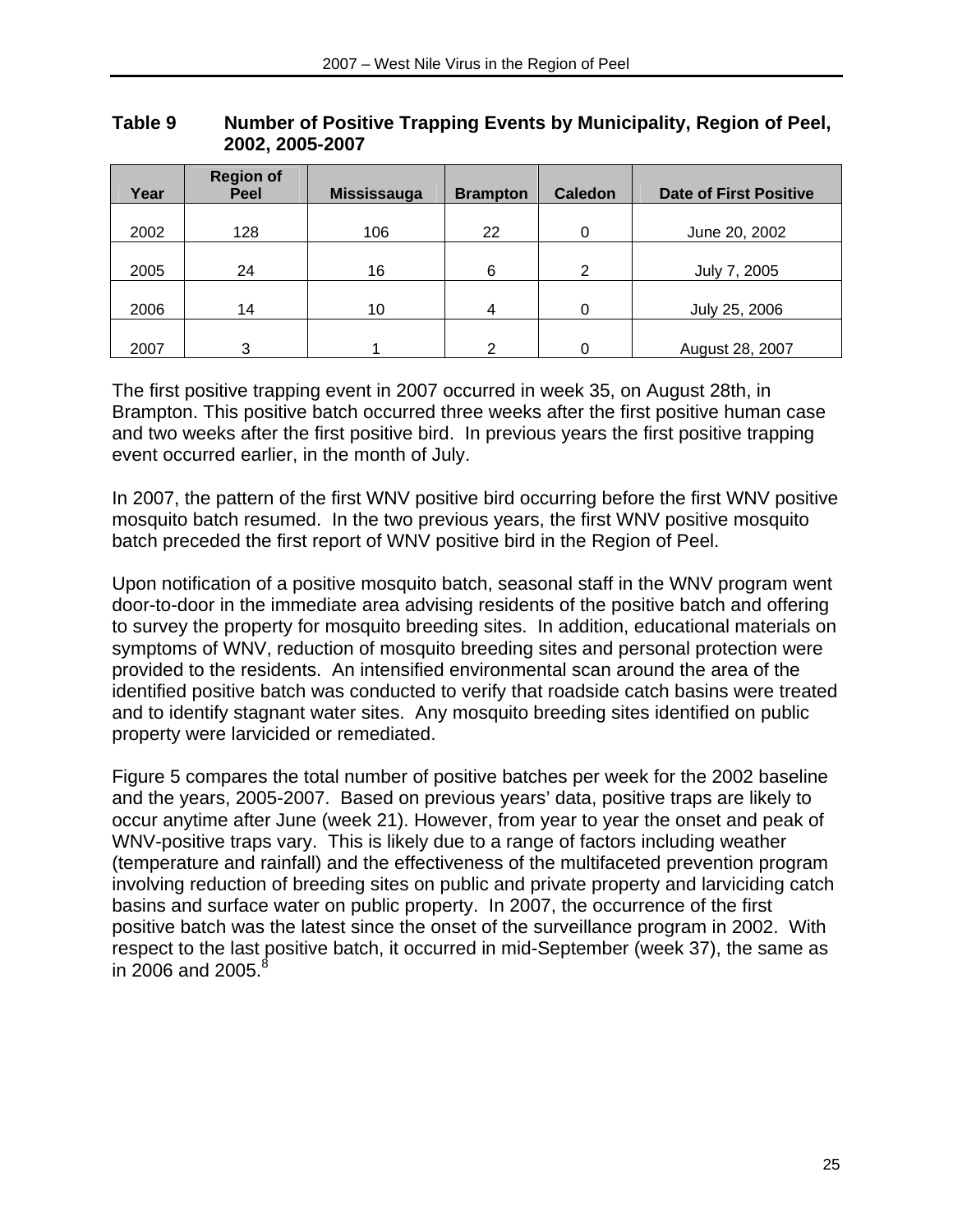



*Culex spp*. mosquitoes are of particular interest because they have been the predominant species positive for WNV in Peel Region. Table 10 presents the annual comparison of the number of female *Culex* mosquitoes. The relative percentage of *Culex* species mosquitoes to total mosquitoes captured increased from approximately 5% in the previous two years to 7%.

In 2007, two of the three positive batches were *Culex* species, while *Aedes vexans* was associated with the other positive batch. *Aedes vexans* act as a bridge vector, biting both animals and birds, and are a confirmed WNV vector in Ontario. Larval development occurs predominantly in roadside ditches and grassy fields.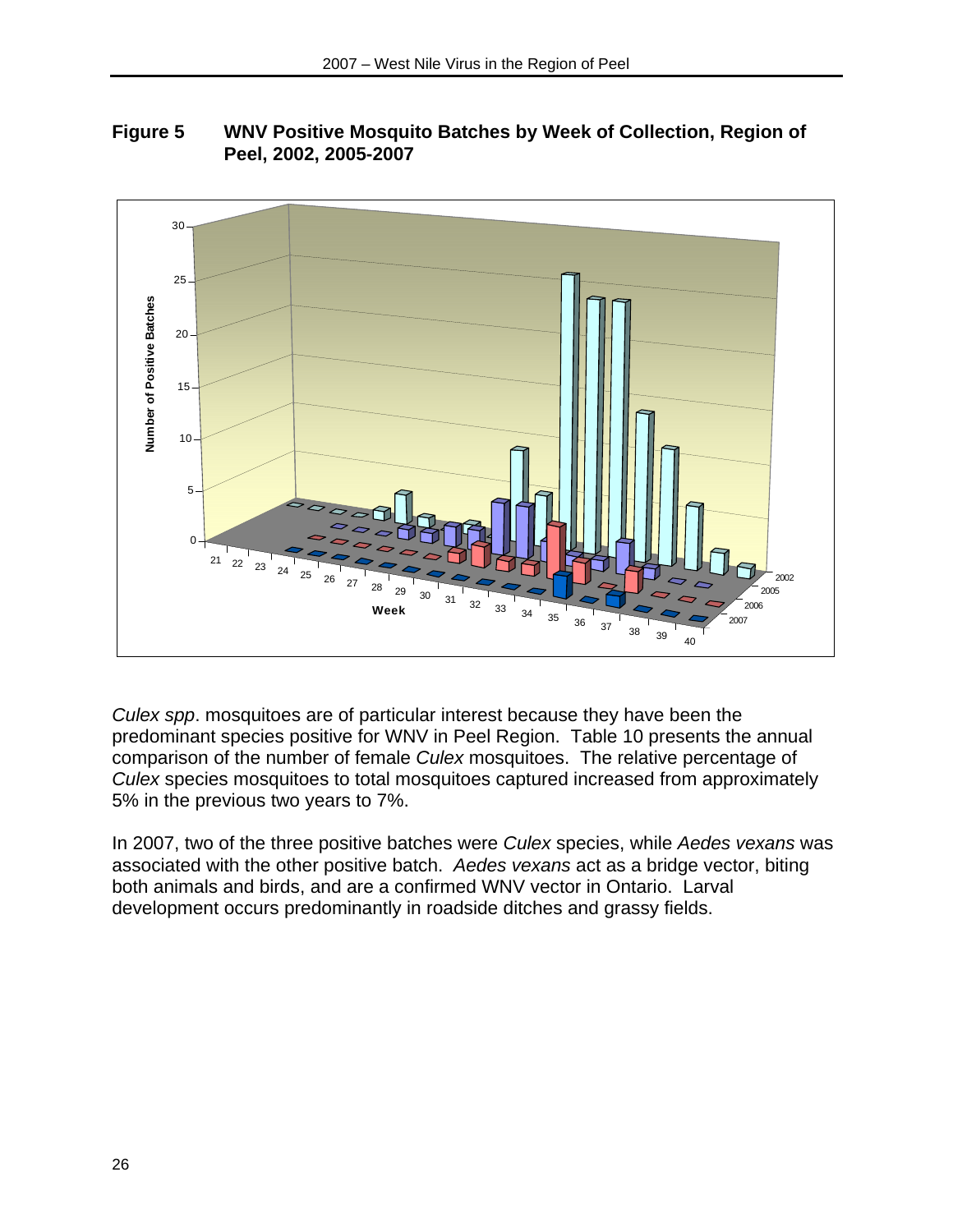# **Table 10 Annual Comparison of Female** *Culex* **Mosquitoes Collected and Positive Batches, Region of Peel, 2002, 2005-2007**

|                   |                     | <b>Female Mosquitoes Collected</b> | <b>Positive Mosquito Batches</b> |                               |                        |                   |
|-------------------|---------------------|------------------------------------|----------------------------------|-------------------------------|------------------------|-------------------|
| Year              | <b>Total Number</b> | <b>Number of Culex</b>             | $\%$<br><b>Culex</b>             | <b>Total</b><br><b>Number</b> | <b>Number of Culex</b> | %<br><b>Culex</b> |
| 2002 <sup>1</sup> | 24,269              | 7.278                              | 30.0%                            | 128                           | 98                     | 76.6%             |
| $2005^1$          | 90,769              | 4,276                              | 4.7%                             | 24                            | 24                     | 100.0%            |
| 2006 <sup>1</sup> | 71,099              | 3,627                              | 5.1%                             | 14                            | 12                     | 85.7%             |
| $2007^2$          | 64,450              | 4,539                              | 7.0%                             | 3                             | 2                      | 66.7%             |

 $^1$  Source: 2006 West Nile in the Region of Peel, 2006 $^8$ 

<sup>2</sup> Source: GDG Environment, 2007<sup>16</sup>

Figure 6 illustrates the average number of *Culex* mosquitoes collected per trapping event for each week. In 2007, an increase in the average number of *Culex* per trap (more than 10) started in week 26 through to week 33, peaking in mid-August at 20 per trap (week 33 - August 12-18). Overall, the average number of *Culex* per trap in 2007 was greater than 2006 for most weeks. The year 2002 remains the benchmark year when the number of *Culex* per trap regularly exceeded 30 per trap and approached or exceeded 50 per trap on two occasions.

Figure 7 illustrates the weekly percentage of *Culex* species relative to the total number of mosquitoes present at 13 traps that were located at the same sites during the same time period in all years starting 2002 (2002 and 2005-2007 shown in the figure). The site count represents the number of traps included in a given weekly analysis. This value is not consistent throughout all weeks because trap data may not have been available for all weeks. In 2007, the percentage of *Culex* relative to the total number of mosquitoes collected was higher than in 2006 for most weeks except for weeks 24, 28 and 35. The weekly proportion of *Culex* mosquitoes compared to all species was equal to or greater than the seasonal average proportion of approximately 7% for nine weeks and exceeded 10% for eight weeks. This is much lower than the highest value seen in 2002 when the percentage of *Culex* at one particular trap location exceeded 70%.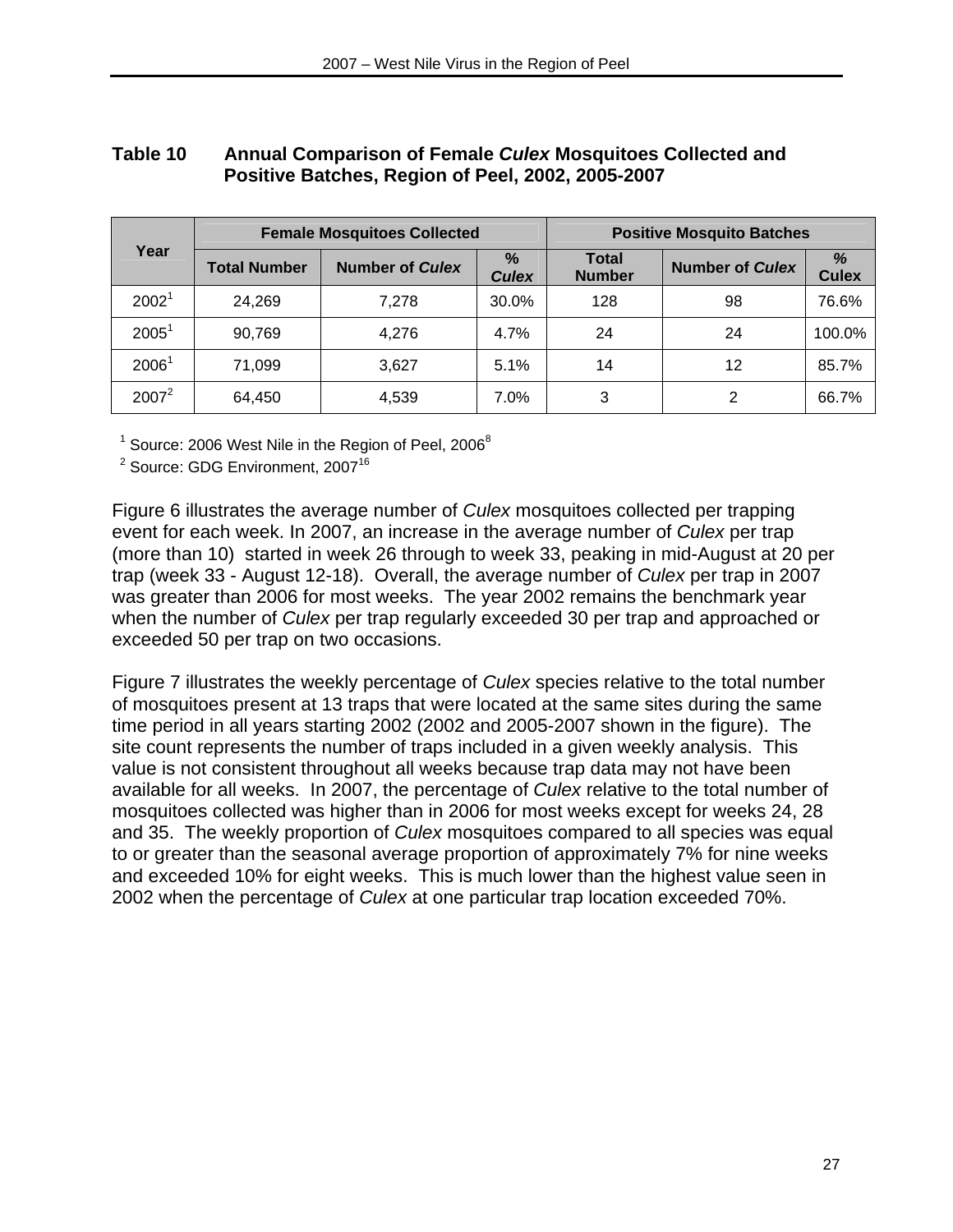

# **Figure 6 Average Number of** *Culex* **Species per Trap Event by Week, Region of Peel, 2002, 2005-2007**

#### **Figure 7 Proportion of** *Culex* **Species to Total Species in Selected Sites, Region of Peel, 2002, 2005-2007**

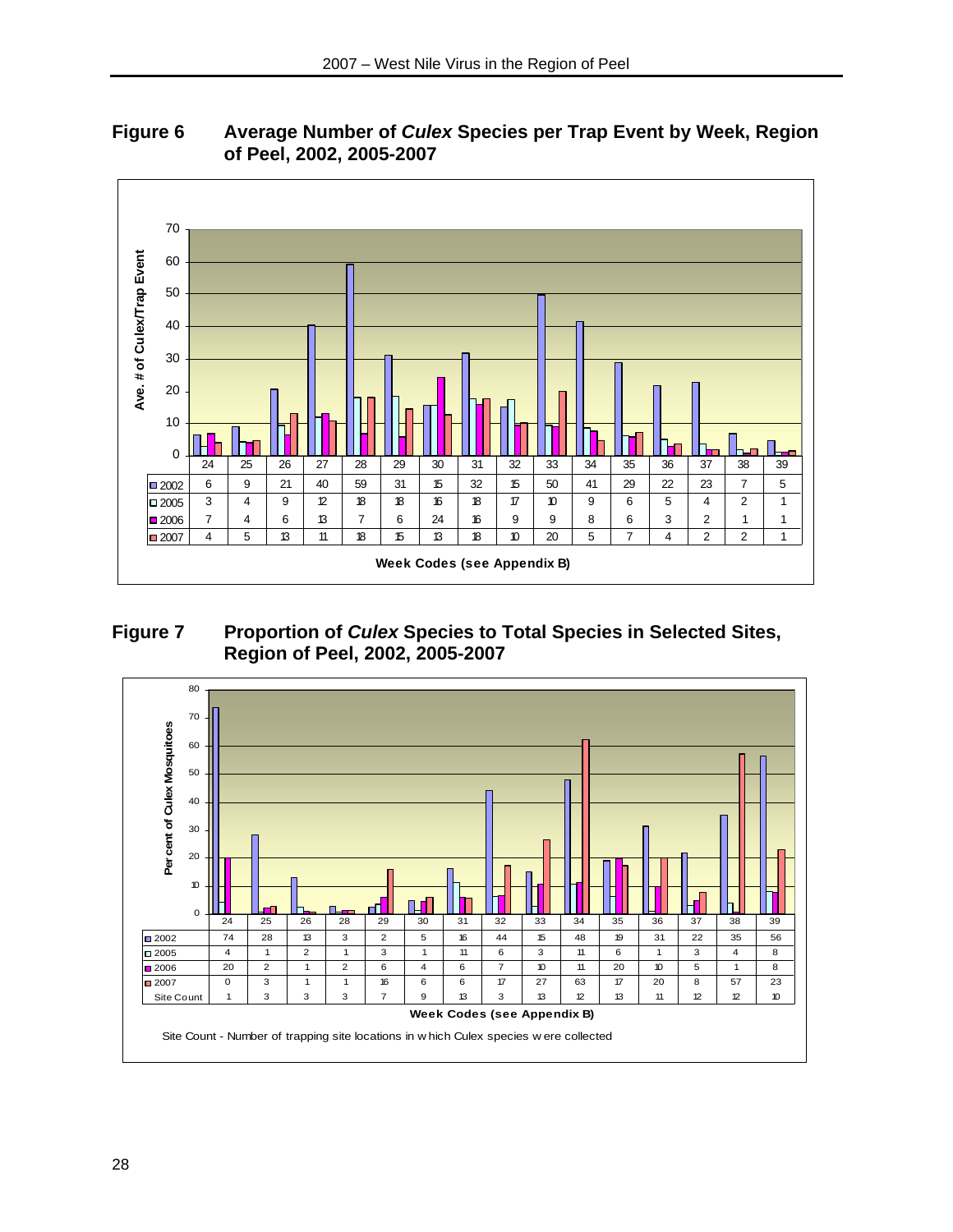Table 11 compares the top 12 mosquito species collected at 13 traps that have been located at the same location since the start of the WNV program in Peel Region. In 2002, the numbers of mosquitoes were based on actual counts. In subsequent years, the mosquito counts were based on estimating methods. *Coquillettidia perturbans* and *Aedes vexans* continue to rank first and second, respectively, as they have for all years prior to 2007.

In 2007, the percentage of *Culex* species collected in the common traps was lower (5%) than the percentage collected in 2006 (7%). The highest percentage of *Culex* mosquitoes that occurred in these common traps was in 2002 (25%) which was a year in which no larviciding or stagnant water site remediation was undertaken. $8$  The consistent number of *Culex* mosquitoes collected based on all traps across the Region of Peel in recent years, may be attributed to a successful mosquito reduction program targeted to eliminate the *Culex* species, and a reduction in breeding sites preferred by the *Culex* species.

Historically, the *Culex* species has consistently been responsible for the majority of the WNV-positive mosquito batches in the Region of Peel. Once again in 2007, most of the WNV-positive mosquito traps in 2007 were due to the *Culex* species. Therefore, it is imperative to continue to decrease the vector abundance of the *Culex* species in particular. The WNV Prevention Plan needs to continue to focus on reducing the number of *Culex* mosquitoes and the *Culex* species abundance should continue to be reviewed in the weekly WNV risk assessment. However, other mosquito species are also WNV vectors, as seen in 2006 and 2007 with positive findings being non-*Culex* species. While reducing the abundance of the *Culex* species remains a priority for the Region of Peel, monitoring the abundance and WNV potential of various species remains very important in order to mitigate any risk in an informed manner.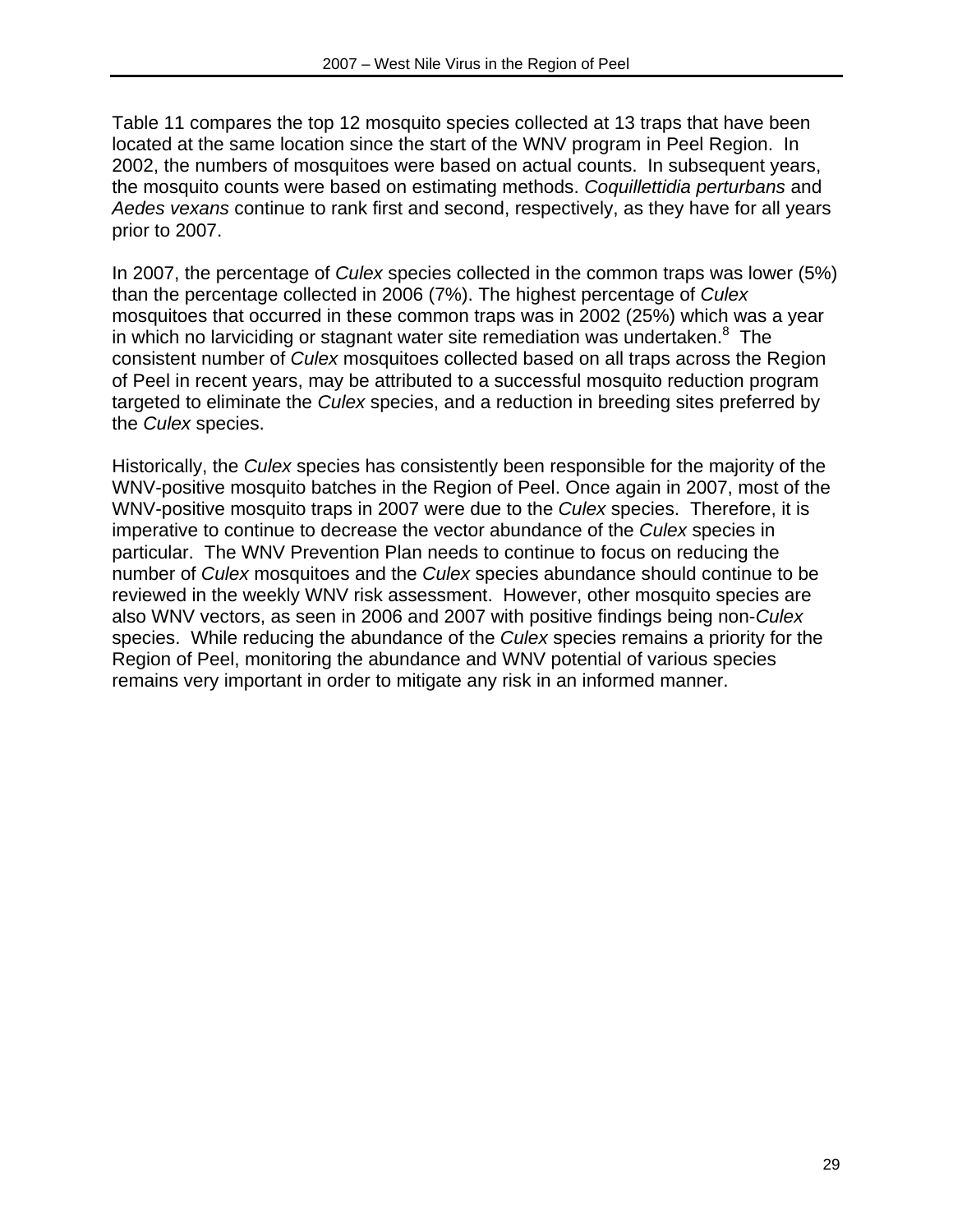# **Table 11 Annual Comparison of the Top 12 Mosquito Species Collected from Common Traps, Region of Peel, 2002, 2005-2007**

|      | 2002<br>2005         |                                             |      | 2007<br>2006 |                            |                                                |                 |      |                            |                                                |      |      |                            |                                                |      |
|------|----------------------|---------------------------------------------|------|--------------|----------------------------|------------------------------------------------|-----------------|------|----------------------------|------------------------------------------------|------|------|----------------------------|------------------------------------------------|------|
| Rank | <b>Species</b>       | Ave. Actual # of<br>Mosquitoes<br>Collected | %    | Rank         | <b>Species</b>             | Ave. Estimated #<br>of Mosquitoes<br>Collected | %               | Rank | <b>Species</b>             | Ave. Estimated #<br>of Mosquitoes<br>Collected | %    | Rank | <b>Species</b>             | Ave. Estimated #<br>of Mosquitoes<br>Collected | $\%$ |
|      | Cq. perturbans       | 4.147                                       | 38.9 |              | Cq. perturbans             | 27.302                                         | 61.8            |      | Cq. perturbans             | 7.667                                          | 47.5 |      | Cq. perturbans             | 21.757                                         | 81.5 |
|      | Ae. vexans           | 2.300                                       | 21.6 |              | Ae. vexans vexans          | 10,718                                         | 24.3            |      | Ae. vexans vexans          | 4,686                                          | 29.1 |      | Ae. vexans vexans          | 2,340                                          | 8.8  |
|      | Cx. pipiens/restuans | 1.173                                       | 11.0 |              | Oc. trivittatus            | 2,433                                          | 5.5             |      | Cx. pipiens                | 1,096                                          | 6.8  |      | Cx. pipiens/restuans       | 1.341                                          | 5.0  |
|      | Cx. spp.             | 608                                         | 5.7  |              | Cx. pipiens                | 740                                            |                 |      | Oc. trivittatus            | 901                                            | 5.6  |      | Oc. stimulans              | 408                                            | 1.5  |
|      | Cx. pipiens          | 598                                         | 5.6  |              | Ae./Oc. spp.               | 684                                            | .5              |      | Ae./Oc. spp.               | 781                                            | 4.8  |      | Oc. trivittatus            | 173                                            | 0.6  |
|      | Ae. vexans/cantator  | 445                                         | 4.2  |              | Oc. black legged           | 632                                            | $\overline{.4}$ |      | An. punctipennis           | 192                                            | 1.2  | 6    | Oc. canadensis             | 172                                            | 0.6  |
|      | Ae./Oc. spp.         | 318                                         | 3.0  |              | Oc. broad-banded           | 506                                            |                 |      | Ae, cinereus               | 178                                            |      |      | An. punctipennis           | 114                                            | 0.4  |
|      | Cx. restuans         | 254                                         | 2.4  |              | Cx. pipiens/restuans       | 296                                            | 0.7             |      | Oc. triseriatus/hendersoni | 174                                            | ۰.۱  |      | Ae./Oc. species            | 103                                            | 0.4  |
|      | Oc. excrucians       | 177                                         | 1.7  |              | Ae, cinereus               | 222                                            | 0.5             |      | Oc. stimulans              | 128                                            | 0.8  |      | Oc. triseriatus/hendersoni | 87                                             | 0.3  |
|      | Oc. trivittatus      | 175                                         | 1.6  |              | Oc. triseriatus/hendersoni | 161                                            | 0.4             |      | Oc. broad-banded           | 110                                            | 0.7  |      | Cx. restuans               | 66                                             | 0.2  |
|      | Oc. canadensis       | 120                                         | 1.1  |              | An. punctipennis           | 156                                            | 0.4             |      | Oc. canadensis             | 92                                             | 0.6  |      | An. quadrimaculatus        | 62                                             | 0.2  |
|      | 12 Oc. triseriatus   | 93                                          | 0.9  | 12           | Oc. triseriatus            | 101                                            | 0.2             |      | Oc. japonicus              | 56                                             | 0.3  |      | Oc. japonicus              | 41                                             | 0.2  |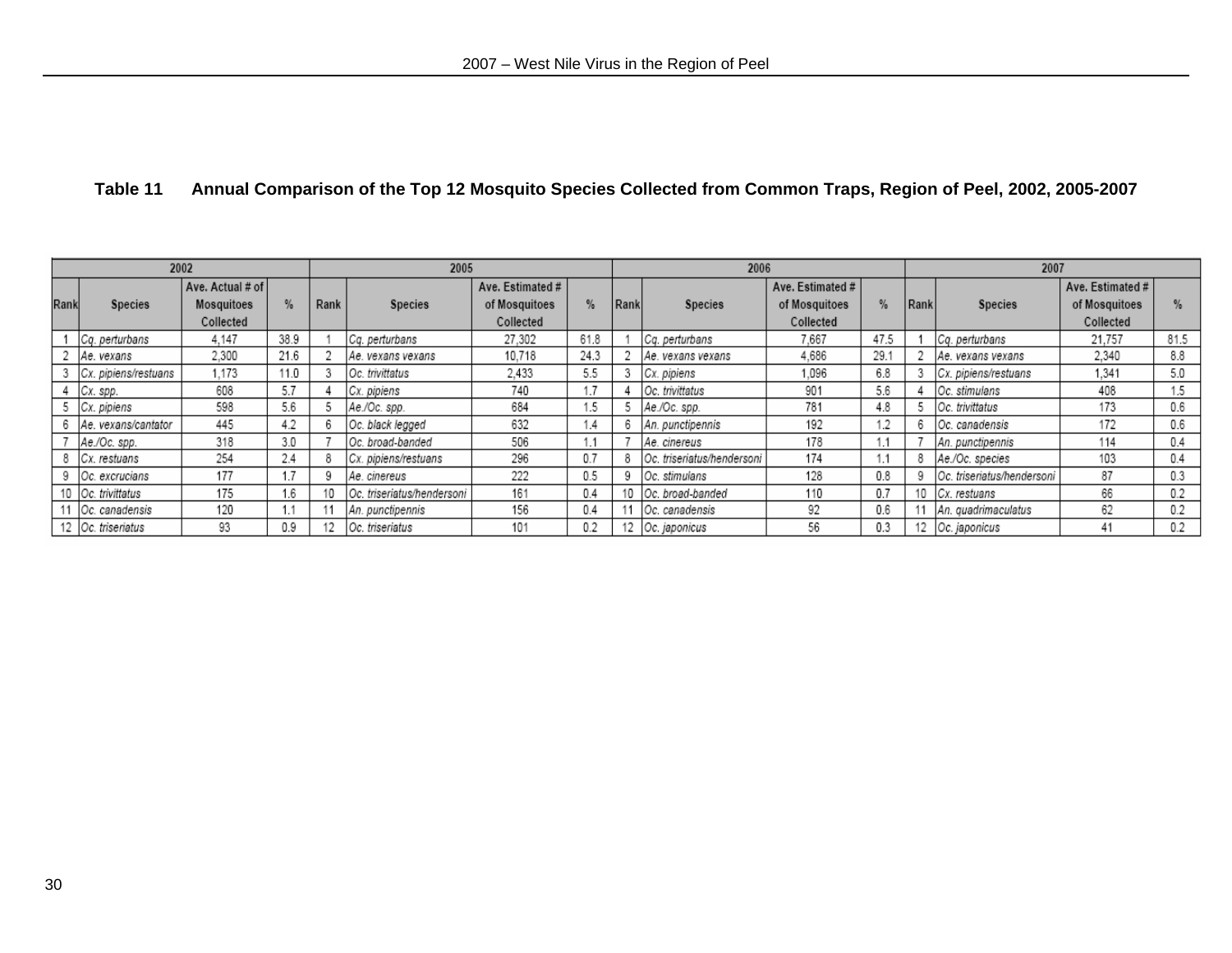#### **Minimum Infection Rate**

The minimum infection rate (MIR) is used as an indicator of the prevalence of WNV transmission intensity, and therefore the risk for human disease. The MIR is calculated as the number of positive batches of infected mosquitoes of a given species divided by the total number of mosquitoes of a given vector species that were tested for the presence of the virus, expressed per 1,000.

Table 12 presents the 2007 MIRs for the *Culex* species, grouped by municipality in Peel Region and compares these to MIRs for 2005 and 2006, where applicable. Higher MIRs are usually indicative of greater WNV activity among a given species but can be unreliable when the sample size is less than one thousand. In 2007, the MIRs were lower in Brampton and Mississauga and as a whole throughout the Region of Peel when compared to 2006 and 2005. The highest MIR was for Brampton at 0.73 compared to the Peel Region total at 0.50. The MIR decreased in 2007 by more than six times because of fewer positive batches.

One positive mosquito batch was attributed to non-*Culex* species. Table 13 presents the 2007 MIRs for the non-*Culex* species for each municipality and for Peel Region as a whole. The MIR for the City of Brampton was 0.59 for *Ae. vexans,* compared to 0.31 for Peel Region as a whole*.*

| <b>Municipality</b> | <b>Vector Species</b>   | 2007 Actual<br><b>Number</b><br><b>Tested</b> | 2007<br><b>Positive</b><br><b>Batches</b> | 2007<br>MIR* | 2006<br>MIR* | 2005 MIR*             |
|---------------------|-------------------------|-----------------------------------------------|-------------------------------------------|--------------|--------------|-----------------------|
|                     | Culex pipiens           |                                               |                                           | ۰            |              | 8.59                  |
| Mississauga         | Culex pipiens/restuans  | 2,531                                         |                                           | 0.40         | 3.47         | $^{\dagger}$<br>4.78  |
|                     | Culex restuans          |                                               | ٠                                         |              |              | 6.85                  |
|                     | Culex pipiens           |                                               | ٠                                         |              |              | 4.47                  |
| <b>Brampton</b>     | Culex pipiens/ restuans | 1,364                                         |                                           | 0.73         | 4.27         |                       |
|                     | Culex restuans          |                                               |                                           |              |              | $^{\dagger}$<br>11.36 |
| Caledon             | Culex pipiens/restuans  | 74                                            |                                           |              |              | $^+$<br>19.61         |
|                     | Culex restuans          |                                               | ۰                                         | ۰            |              | ŧ<br>58.82            |
|                     |                         |                                               |                                           |              |              |                       |
| Peel                | Culex pipiens           |                                               | ۰                                         |              |              | 6.76                  |
|                     | Culex pipiens/restuans  | 3,969                                         | 2                                         | 0.50         | 3.41         | $\ddagger$<br>5.90    |
|                     | Culex restuans          |                                               | ٠                                         |              |              | 11.95                 |
| Total               |                         | 3,969                                         | 2                                         |              |              |                       |

#### **Table 12 Minimum Infection Rates of** *Culex* **Species in Each Municipality, Region of Peel, 2005, 2006 and 2007**

\* The Minimum Infection Rate (MIR) is calculated as the number of positive batches of infected mosquitoes of a given species divided by the total number of mosquitoes of a given vector species that were tested for the presence of the virus, expressed per 1,000.<br>LAURe besed en num

 MIRs based on numbers < 1000 are more likely to be unstable than those based on numbers > 1000 (bolded). Use estimates with caution.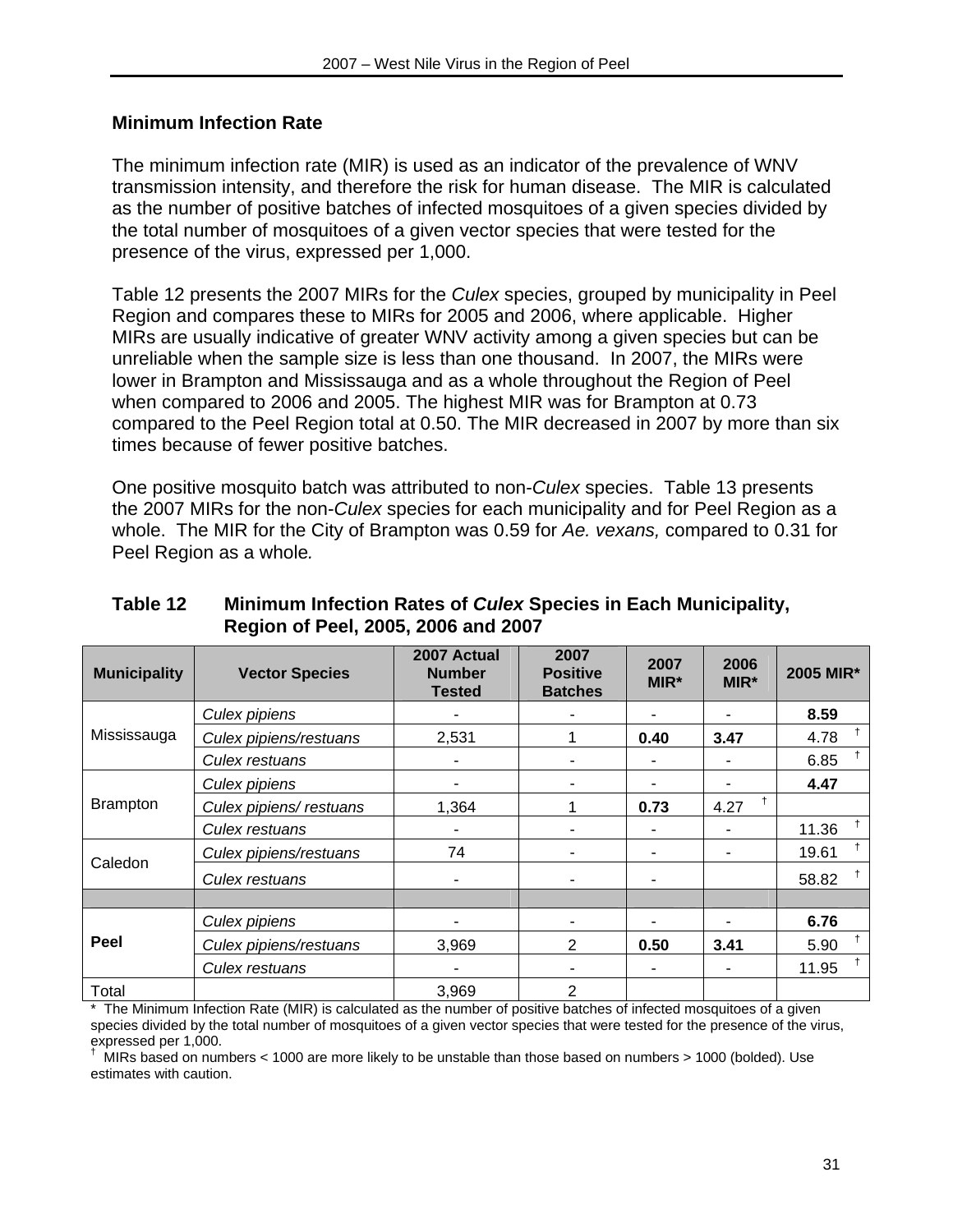#### **Table 13 Minimum Infection Rates of non-***Culex* **Species in Each Municipality, Region of Peel, 2007**

| <b>Municipality</b> | <b>Vector Species</b> | <b>Actual</b><br><b>Number</b><br><b>Tested</b> | <b>Positive</b><br><b>Batches</b> | 2007<br>MIR* |
|---------------------|-----------------------|-------------------------------------------------|-----------------------------------|--------------|
| Mississauga         | Ae. vexans            | 1,287                                           |                                   | ۰            |
| <b>Brampton</b>     | Ae. vexans            | 1,700                                           |                                   | 0.59         |
| Caledon             | Ae. vexans            | 271                                             |                                   | ۰            |
|                     |                       |                                                 |                                   |              |
| Peel                | Ae. vexans            | 3,258                                           |                                   | 0.31         |

\* The Minimum Infection Rate (MIR) is calculated as the number of positive batches of infected mosquitoes of a given species divided by the total number of mosquitoes of a given vector species that were tested for the presence of the virus, expressed per 1,000.

# **Adult Mosquito Surveillance in other Ontario Health Units**

Table 14 lists all results of the mosquito testing programs in Ontario health units and highlights those health units adjacent to the Region of Peel.<sup>19</sup> Nine of the thirty-six health units reported positive mosquito batches. The City of Toronto reported the greatest number of positive batches at 17, followed by Windsor-Essex County at 13 and then by Halton Region at eight. Of the health units adjacent to the Region of Peel only Toronto and Halton reported positive mosquito batches in 2007.

# **Adult Mosquito Surveillance across Canada**

Table 15 presents the national mosquito surveillance data by province/territory. A total of 1,682 positive batches were reported from four provinces. The greatest increase from the previous year was seen in Saskatchewan with 460 positive batches compared to 36 in the previous year. Manitoba and Alberta also saw significant increases in the number of positive batches from the previous year. Ontario had fewer positive batches when compared to 2006.<sup>8</sup>

The Asian tiger mosquito is a vector for a number of viruses including WNV, Eastern Equine Encephalitis and Dengue Fever. In 2005, the Ministry of Health and Long-Term Care (MOHLTC) included the Asian tiger mosquito in their WNV Preparedness and Prevention Plan as a species to identify and be included in viral testing.<sup>21</sup>

For the first time since the establishment of the West Nile Virus program, the Asian tiger mosquito, was found in the Region of Peel in 2005. In 2006, the MOHLTC sponsored a special study, the purpose of which was to determine the abundance of the Asian tiger mosquito in the three Ontario health units that trapped the species in 2005. This study used a different trap, the Omni-Directional Fay-Prince trap, which is designed to attract specific species including the Asian tiger mosquito.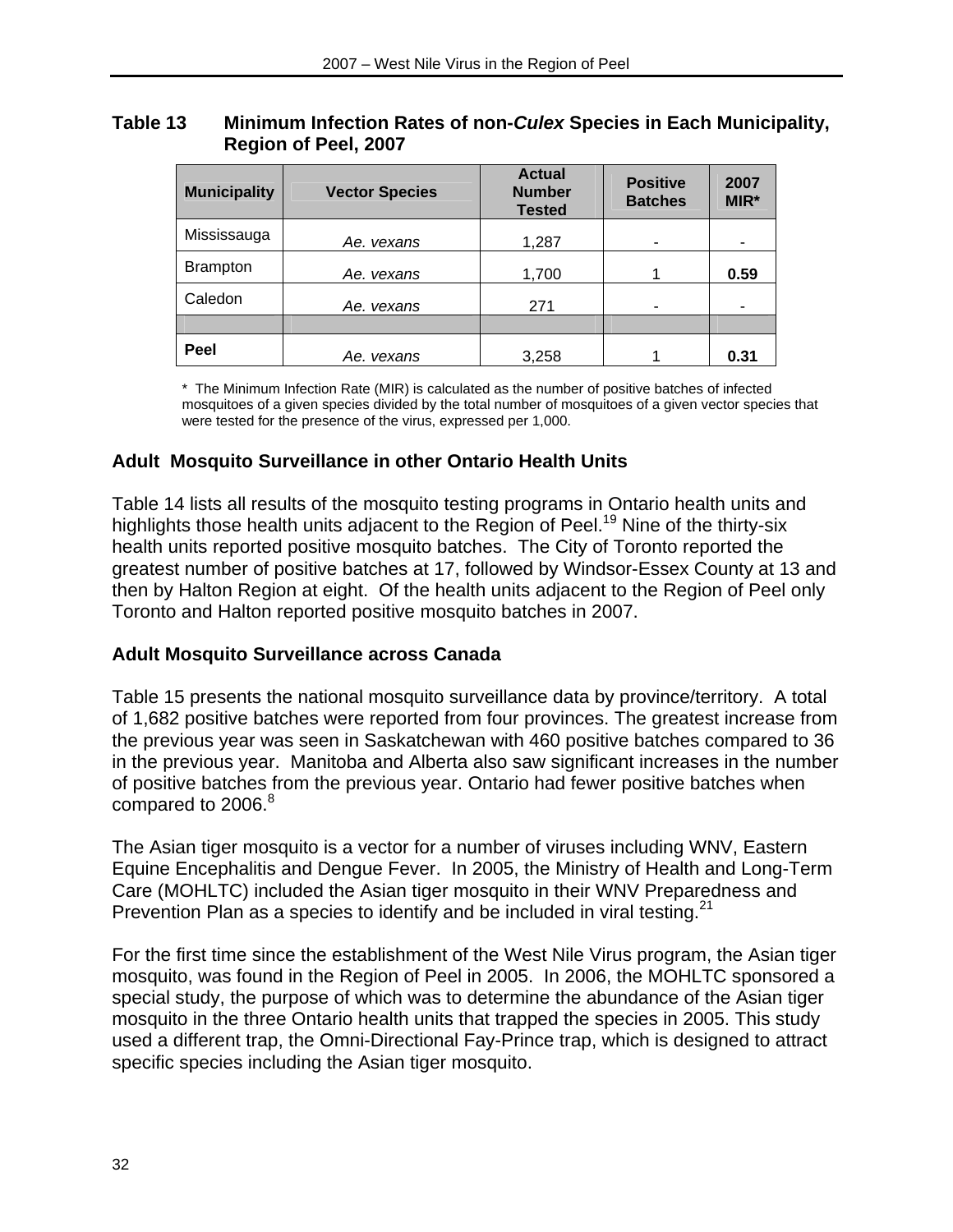In 2007, five Omni-Directional Fay-Prince traps were used in the Region of Peel to monitor for the Asian tiger mosquito. The mosquitoes captured in these traps were not sent to the external laboratory for identification and therefore the capture counts are not reflected in the counts from the CDC light traps. Species identification for mosquitoes trapped was conducted in-house by a trained public health inspector. Consistent with the findings in 2006, no Asian tiger mosquitoes were trapped in 2007 in the Region of Peel.

| <b>Health Unit</b>                                        | <b>Total Positive Batches</b> |
|-----------------------------------------------------------|-------------------------------|
| Algoma Health Unit                                        | 0                             |
| <b>Brant County Health Unit</b>                           | 0                             |
| Chatham-Kent Public Health Division                       | 4                             |
| Durham Region Health Department                           | 0                             |
| Eastern Ontario Health Unit                               | 0                             |
| Elgin-St. Thomas Health Unit                              | 0                             |
| Grey-Bruce Health Unit                                    | 0                             |
| Haldimand-Norfolk Health Unit                             | 1                             |
| Haliburton-Kawartha-Pine Ridge District Health Unit       | 0                             |
| <b>Halton Region Health Department</b>                    | 8                             |
| City of Hamilton-Public Health & Community Services Dept. | 3                             |
| Hastings & Prince Edward Counties Health Unit             | 0                             |
| Huron County Health Unit                                  | 0                             |
| Kingston, Frontenac and Lennox & Addington Health Unit    | 0                             |
| County of Lambton Community Health Services Department    | 0                             |
| Leeds, Grenville and Lanark District Health Unit          | 0                             |
| Middlesex-London Health Unit                              | 0                             |
| Regional Niagara Public Health Department                 | 1                             |
| North Bay Parry Sound Health Unit                         | 0                             |
| North Western Health Unit                                 | 1                             |
| City of Ottawa Public Health and Long-Term Care Branch    | 0                             |
| County of Oxford                                          | 0                             |
| Regional Municipality of Peel Health Department           | 3                             |
| Perth District Health Unit                                | 0                             |
| Peterborough County-City Health Unit                      | 0                             |
| Porcupine Health Unit                                     | 0                             |
| Renfrew County and District Health Unit                   | 0                             |
| <b>Simcoe Muskoka District Health Unit</b>                | $\overline{0}$                |
| Sudbury and District Health Unit                          | 0                             |
| Thunder Bay District Health Unit                          | 0                             |
| <b>Timiskiming Health Unit</b>                            | 0                             |
| <b>Toronto Public Health</b>                              | 17                            |
| Region of Waterloo, Public Health                         | 0                             |
| <b>Wellington-Dufferin-Guelph Health Unit</b>             | $\overline{0}$                |
| Windsor-Essex County Health Unit                          | 13                            |
| <b>York Region Health Services Department</b>             | $\overline{0}$                |
| <b>ONTARIO TOTAL</b>                                      | 51                            |

#### **Table 14 Mosquito Surveillance Statistics by Health Unit, Ontario, 2007**

Source: Ontario Ministry of Health and Long-Term Care, 2007<sup>19</sup>

- Rows shaded in yellow are the municipalities adjacent to the Region of Peel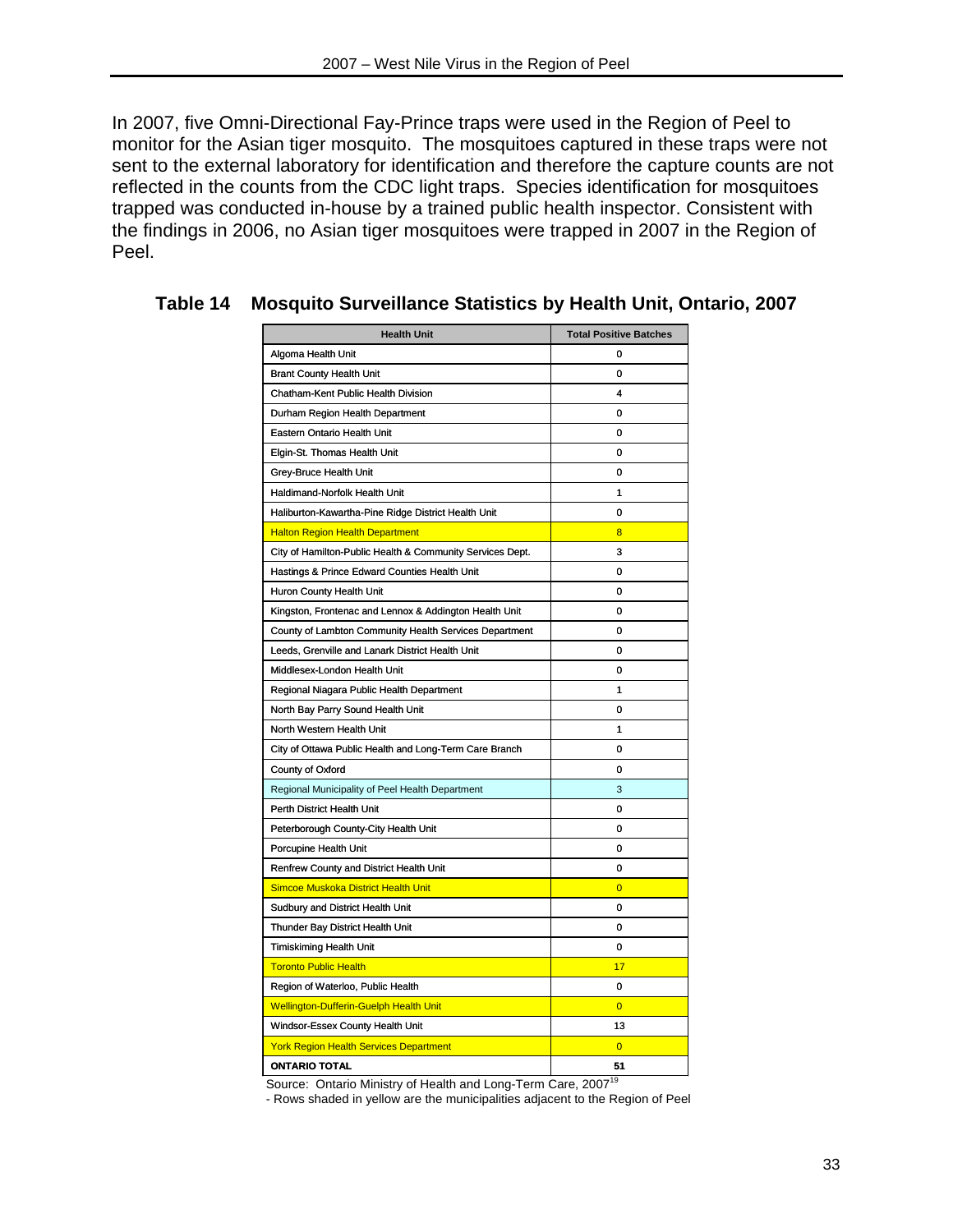# **Table 15 Mosquito Surveillance Statistics by Province, Territory, Canada, 2007**

| <b>Province/Territory</b>    | <b>No. Confirmed positive</b><br>mosquito batches |
|------------------------------|---------------------------------------------------|
| Newfoundland and Labrador    | 0                                                 |
| <b>Prince Edward Island</b>  | 0                                                 |
| Nova Scotia                  | 0                                                 |
| <b>New Brunswick</b>         | O                                                 |
| Quebec                       | 0                                                 |
| Ontario*                     | 51                                                |
| Manitoba                     | 948                                               |
| Saskatchewan                 | 460                                               |
| Alberta                      | 223                                               |
| <b>British Columbia</b>      | 0                                                 |
| <b>Yukon Territory</b>       | 0                                                 |
| <b>Northwest Territories</b> | 0                                                 |
| Nunavut                      | 0                                                 |
| Canada - Total               | 1,682                                             |

Source: Public Health Agency of Canada, 2007<sup>10</sup> \*Ontario Ministry of Health and Long-term Care<sup>19</sup>

Note: Not all provinces/territories conduct mosquito surveillance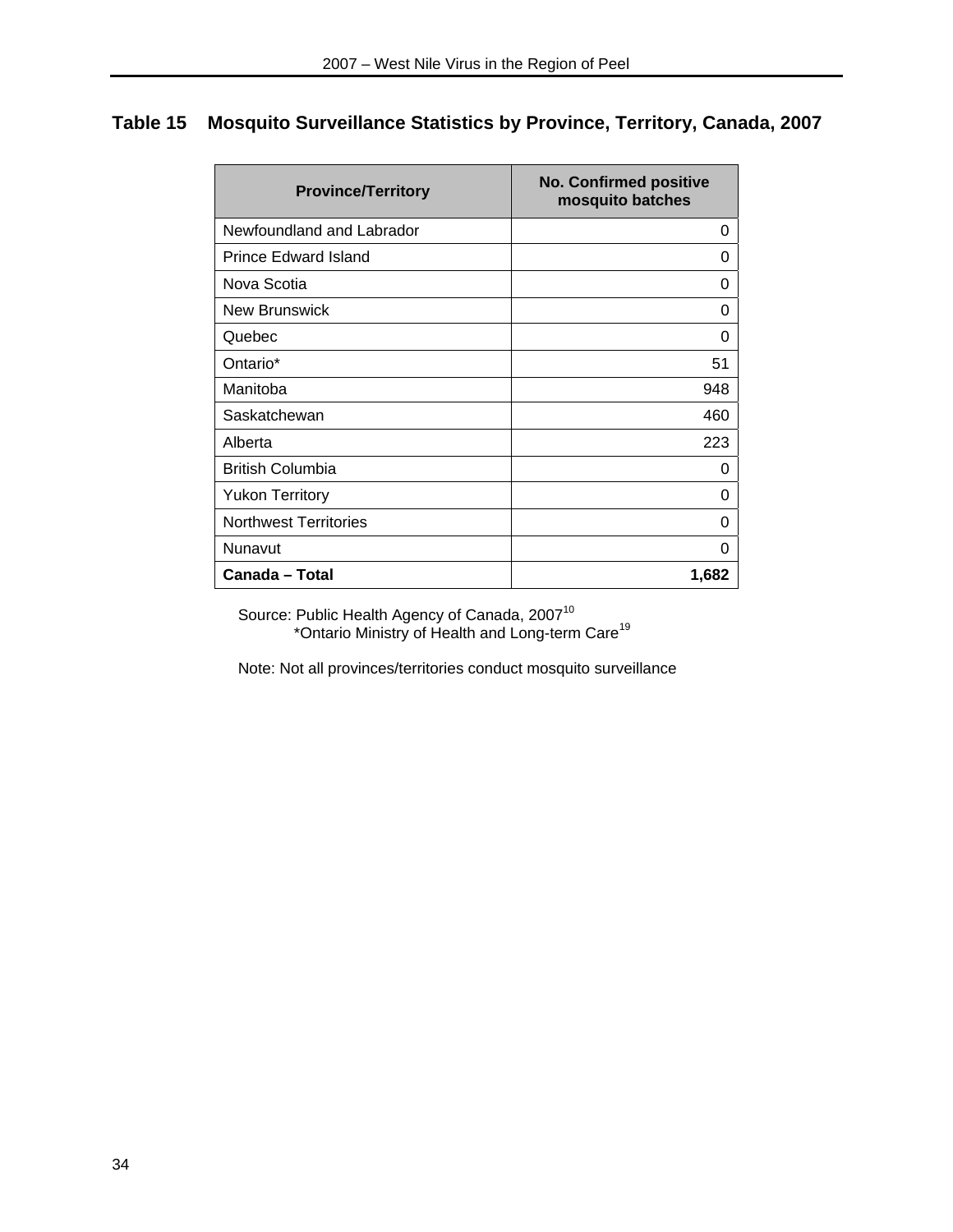### *Larval Mosquito Surveillance*

#### **Larval Surveillance Highlights for 2007**

- Mosquito larval surveillance was undertaken at 2,400 potential breeding sites in the Region of Peel
	- o 70% of the sites were in the City of Mississauga, 19% in the City of Brampton and 11% in the Town of Caledon
- Mosquito larvae were found at 20% of the breeding sites monitored (468 of 2,400).
- Sites with vector larvae only were found in 2% of all breeding sites.
- Ditches and woodland pools were the most common habitat where larvae were found
	- o 31% of the breeding sites with larvae were ditches, 20% were woodland pools.
- A total of 1,927 mosquito larvae were identified in 2007 compared to 2,205 in 2006.
- 60% (1,151) of the larvae identified were *Culex pipiens* and *Culex restuans*
- The larvae first emerged in week 20 (May 13 to 19) and peaked in week 33 (August 12 to 18).

Larval surveillance is useful in guiding WNV prevention and reduction activities. It is used to determine the location, species and population densities of mosquitoes. Larval surveillance activities are vital for predicting adult emergence and establishing optimal times for implementation of larval reduction measures.

From early May to early September, seasonal staff surveyed a variety of aquatic habitats for the presence of mosquito larvae. These potential breeding sites were identified by referring back to breeding site information collected in previous years and by stagnant water complaints received through the Customer Contact Centre or from the on-line reporting form. This information is maintained in a database that allows for easy access and reference. Refer to the 2006 WNV in the Region of Peel report for details on the methods used for larval surveillance.<sup>8</sup>

In 2007, larval surveillance was undertaken at 2,400 potential mosquito breeding sites on publicly owned lands in Peel Region. Table 16 breaks down the number of surface water sites monitored by municipality and compares it to previous years. The total number of sites monitored across Peel Region is consistent with the previous three years – over 2,000 sites. Also, as in previous years, the greatest number of sites monitored were located in the City of Mississauga (70%) followed by the City of Brampton (19%) and the Town of Caledon (11%).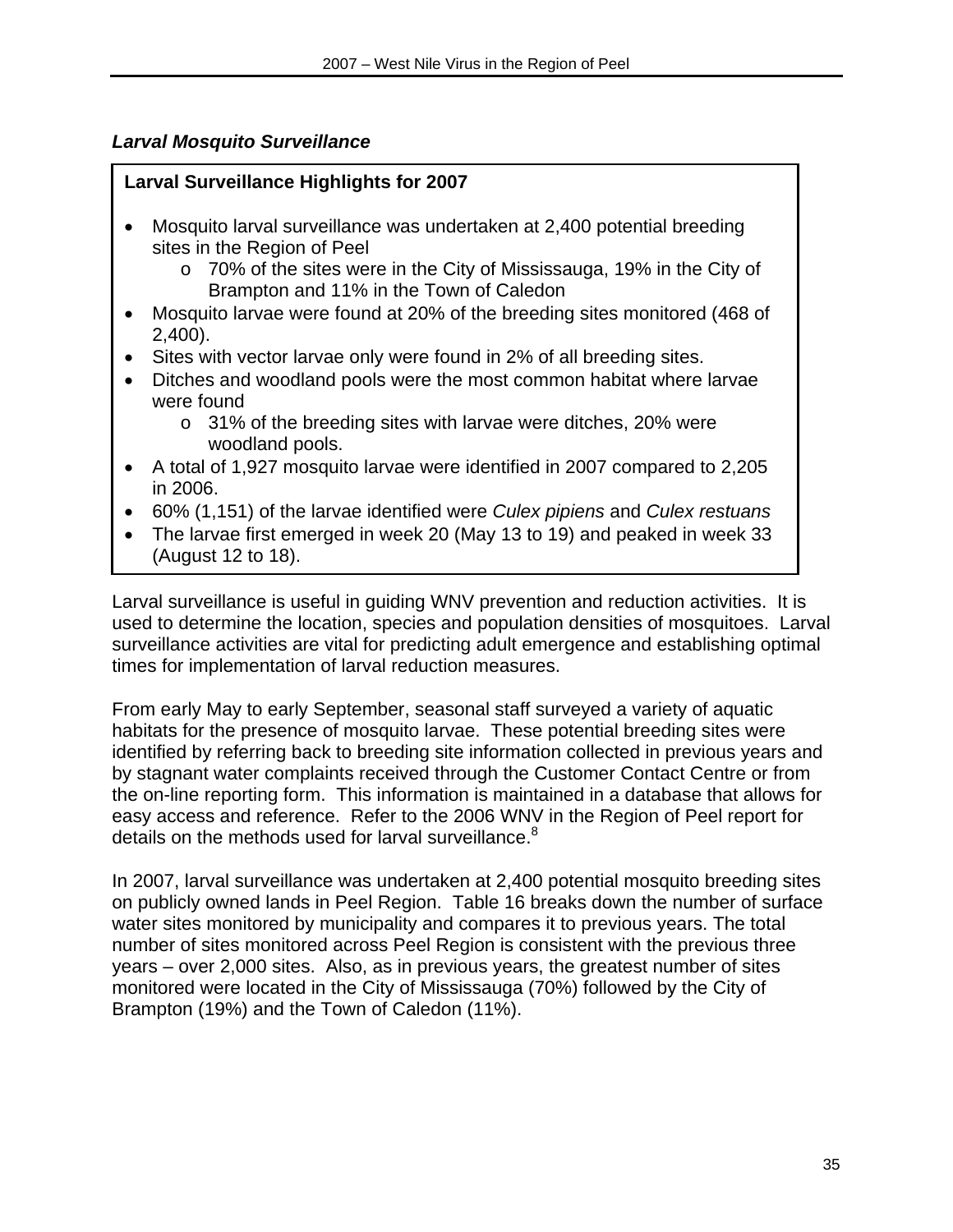| Year | <b>Peel Region</b> | <b>Mississauga</b> | <b>Brampton</b> | <b>Caledon</b> |
|------|--------------------|--------------------|-----------------|----------------|
| 2002 | 278                | 152                | 106             | 20             |
| 2005 | 2,138              | 1,135              | 651             | 352            |
| 2006 | 2,233              | 1,567              | 392             | 274            |
| 2007 | 2,400              | 1,689              | 451             | 260            |

#### **Table 16 Number of Surface Water Sites Monitored by Municipality, Region of Peel, 2002, 2005-2007**

In 2007, mosquito larvae were found at 20% (468 of 2,400) of the breeding sites monitored in the Region of Peel compared to 25% (551 of 2,233) in 2006. Sites with vector larvae only were identified in 2% (47 of 2,400) of all breeding sites, similar to 2006 with 2.3%.

In 2007 ditches, woodland pools, creeks, and culverts were the most common habitats where mosquito larvae were found across the Region of Peel (Figure 8). Thirty-one per cent of the breeding sites found to contain larvae were ditches, 20% were woodland pools, 12% were creeks and 11% were culverts.

#### **Figure 8 Types of Sites Found to Contain Mosquito Larvae, Region of Peel, 2007**

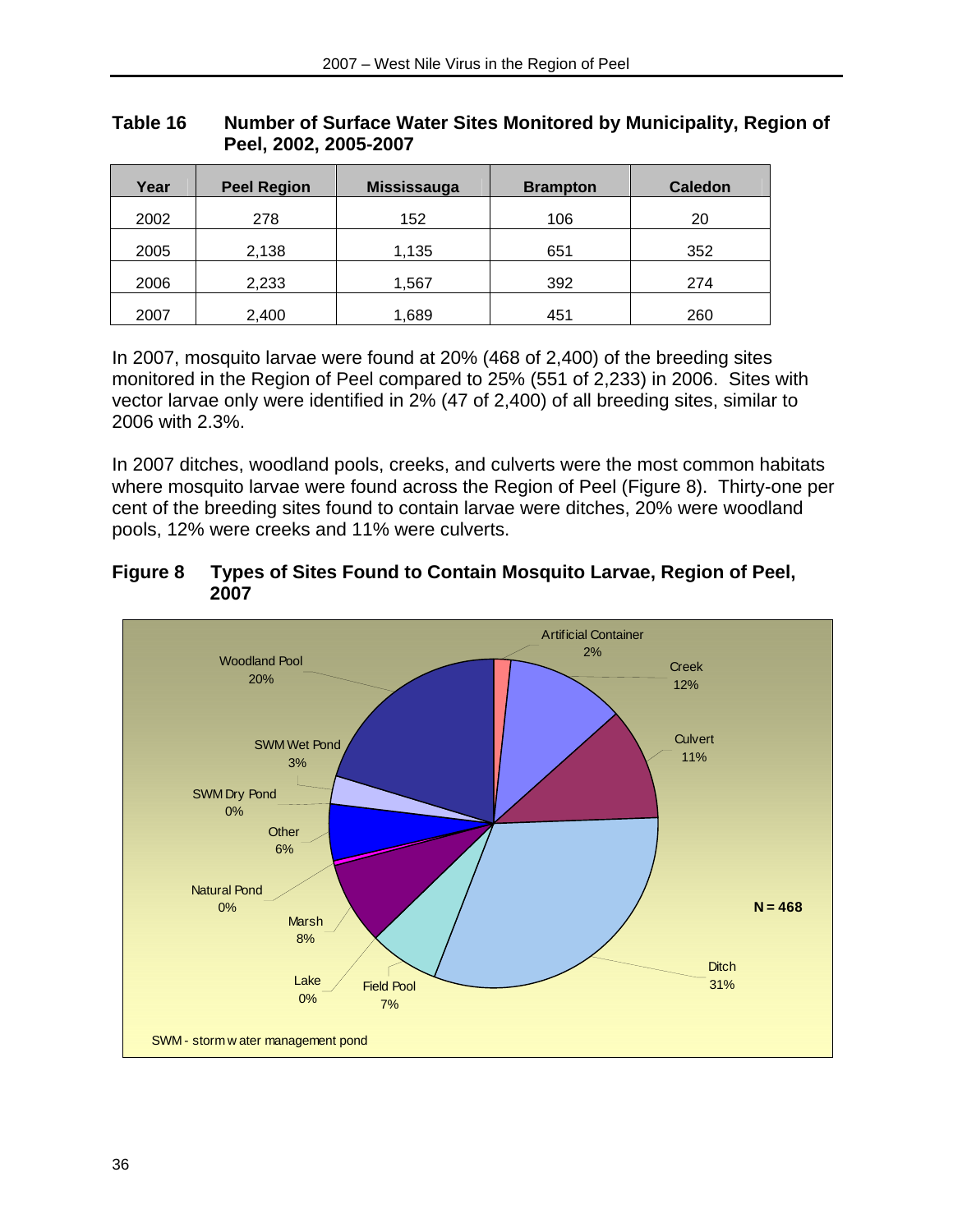# **Species Identification – Larval Analysis**

In 2007, a total of 1,927 mosquito larvae were identified from mid-May to the beginning of September in 2007. This represents a 13% decline from 2006 (2,205).

Nineteen different species were identified; 60% (1,151) were the two *Culex* species, *pipiens* and *restuans*. This represents a slight increase in percentage of the identified larvae from these two species – up from 56% in 2006. In 2007, these two species emerged around the same time – week 20 (May 13 to 19) for *Culex restuans* and week 22 (May 27 to June 2) for *Culex pipiens*. This is consistent with the previous year where the first larval emergence occurred during week 20 in 2006.

In 2007 the weekly temporal pattern of the two *Culex* species differed from 2006. Instead of consistently greater numbers of *Culex pipiens* larvae throughout the season starting in week 22, *Culex restuans* peaked earlier on in the season (week 25) whereas *Culex pipiens* peaked later on in week 33 (Figure 9). The timing of the peak in *Culex pipiens* coincides with the timeframe for the first positive human case (week 32), the first positive bird (week 33) and the first positive mosquito batch (week 35).



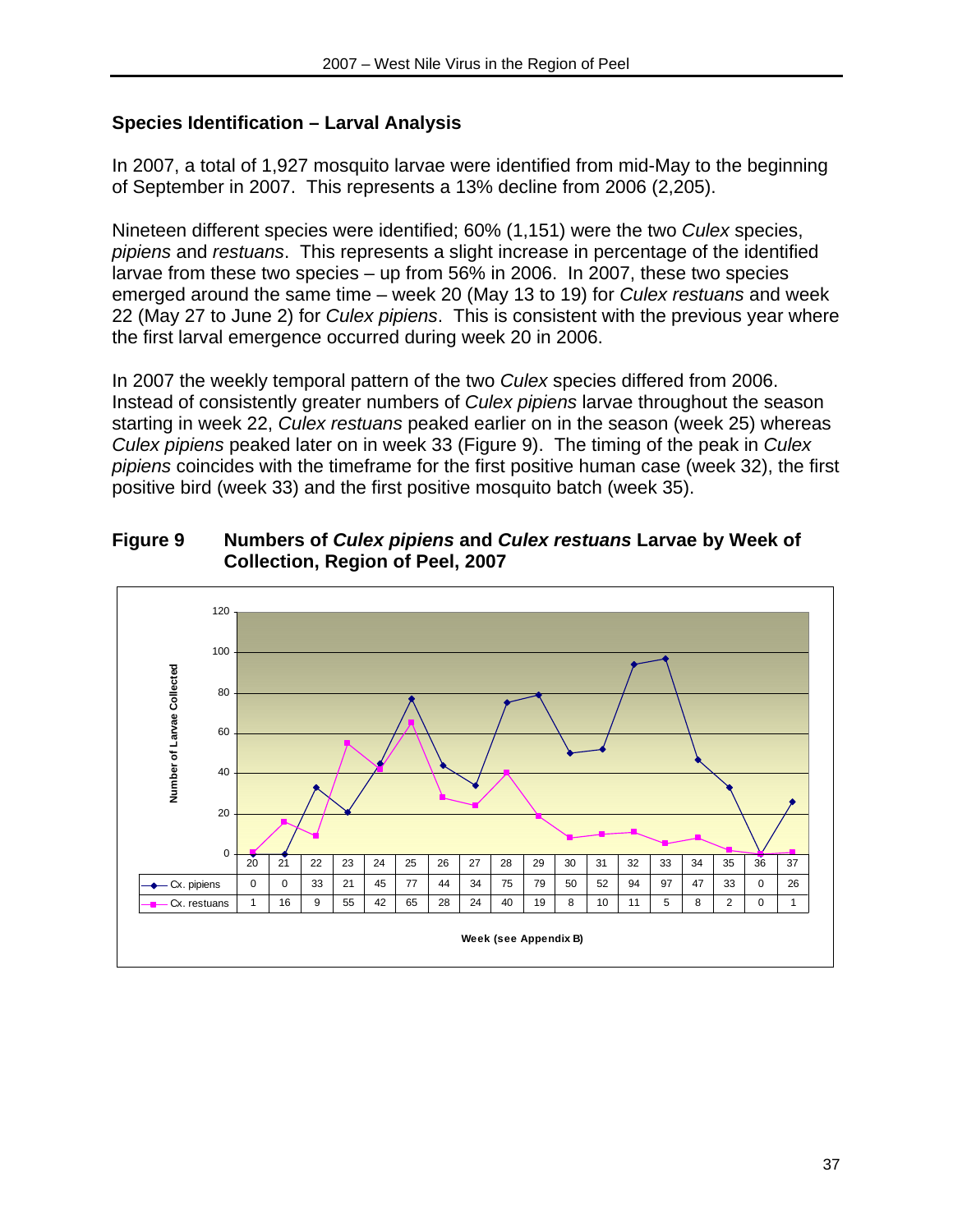# *Larval Mosquito Reduction*

# **Larviciding Highlights for 2007**

- Four rounds of Altosid® Pellet (methoprene) treatments were applied to 343,169 roadside catch basins from mid-June to the beginning of September
	- o Up to 86,874 catch basins were treated per round.
- VectoLex® (*Bacillus sphaericus*) was used in catch basins draining to Environmentally Sensitive Areas (approximately 1,282 catch basins).
- Altosid® Briquets were applied to 2,275 non-roadside catch basins. This treatment was effective for up to 86 days.
- 221 surface water sites were treated with Aquabac 200G granules (*Bacillus thuringiensis var. israelensis)* – some locations were treated multiple times.
- Across the Region, ditches, woodland pools, creeks and culverts were the surface water sites most often larvicided.

A major tenet of the Region of Peel WNV prevention program is to employ activities aimed at reducing the number of vector mosquitoes. This goal can be achieved by preventing the emergence of mosquitoes by eliminating or altering habitats (source reduction) to make them less conducive to mosquito breeding and by pesticide treatment at the larval stage to impede their development into viable adult mosquitoes.

Source reduction is important and the Region of Peel's public education and outreach program highlights the need for eliminating stagnant water. However, it is very difficult and cost-prohibitive to eliminate all breeding sites because very little water is required for most female mosquitoes in which to lay their eggs, particularly in the case of the *Culex* species. Therefore, the prevention plan relies heavily on the larviciding program. The purpose of the larviciding program is to reduce mosquito abundance, especially the *Culex* species. It is easier, more efficient and cost effective to control mosquito populations by treating at the larval stage with larvicides before adult mosquitoes emerge and become more widely dispersed. The details regarding the methodology can be found in the previous year's technical report.<sup>8</sup>

# **Catch Basin Treatment**

Table 17 summarizes the catch basin treatment activities across the Region of Peel. The number of catch basins treated per round can vary due to a number of factors including catch basin cleaning (vacuuming), construction and new subdivisions being added to the program.

Roadside municipal catch basins were treated four times from mid-June to the beginning of September. Approximately 240 kg of Altosid® Pellets were applied to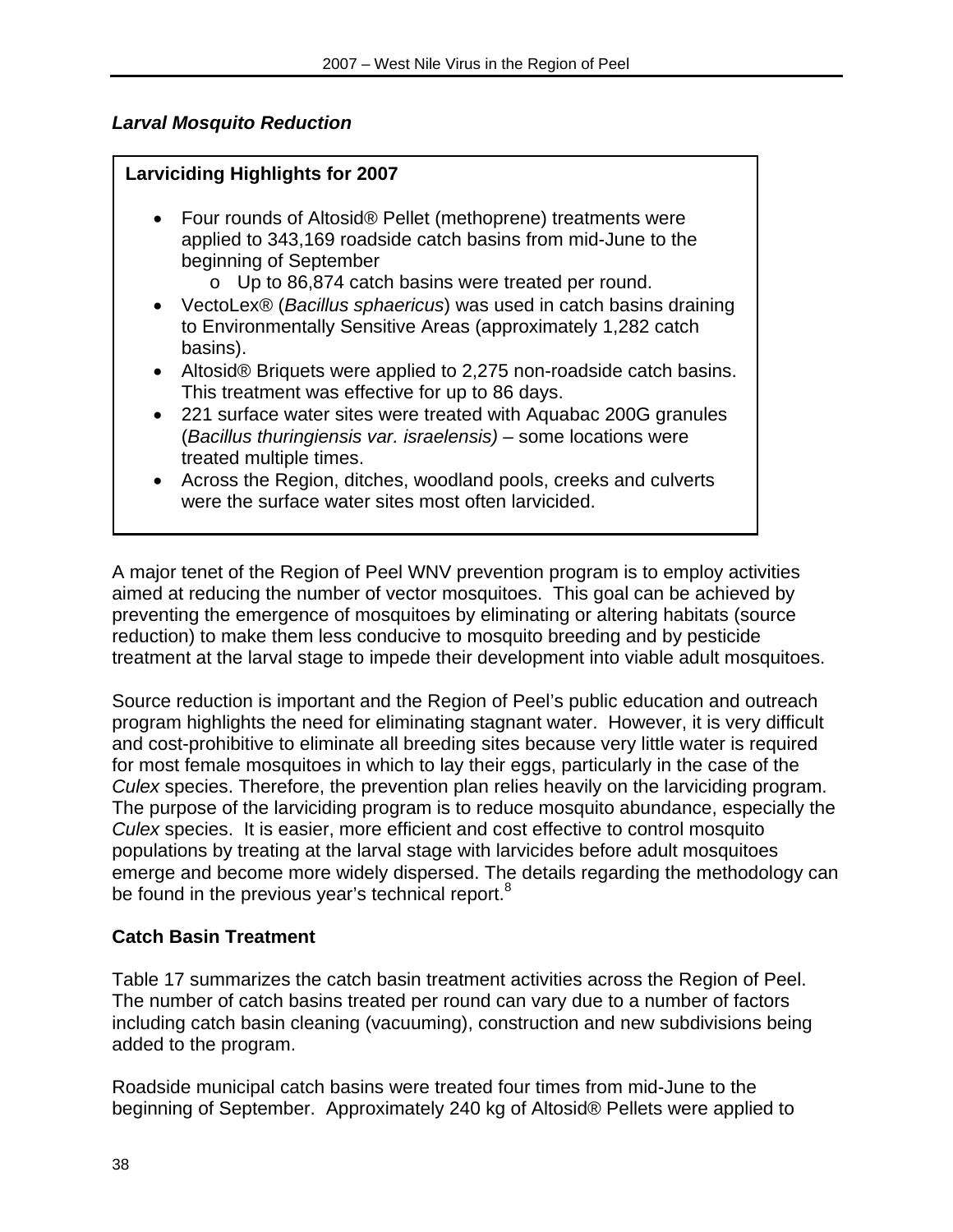343,169 catch basins in the Region of Peel in 2007 (ranged from 84,954 to 86,874 per treatment round).<sup>21</sup> This represents an increase over 2006 and 2005 where 230 kg and 215 kg were used, respectively. Peel Public Health conducted quality assurance monitoring of roadside catch basins. Altosid® Pellets were found to be 98% effective in controlling mosquito larvae.

Altosid® Briquets were mostly applied early on in the season because of their extended period of residual activity. Altosid® XR Briquets were applied to 2,275 non-roadside catch basins (one application). Non-roadside catch basins included those located in, along or on:

- municipal green-spaces (1,561)
- agency-owned or operated sites, such as government buildings, social housing units, day cares and long-term care facilities (625)
- rear yards of residential properties (59)
- provincial highways (30)

VectoLex® water soluble pellets (WSP) were used in 1,282 catch basins draining into ESA. There were two applications of the VectoLex® WSP approximately six weeks apart.

|                           |                                                      | <b>Number of Catch Basins Treated</b>                               |                                                                    |                                  |
|---------------------------|------------------------------------------------------|---------------------------------------------------------------------|--------------------------------------------------------------------|----------------------------------|
| <b>Treatment</b><br>Round | <b>Roadside</b><br>(Altosid <sup>®</sup><br>Pellets) | <b>Non-Roadside</b><br>(Altosid <sup>®</sup> XR<br><b>Briquets)</b> | <b>Environmentally</b><br><b>Sensitive Areas</b><br>(Vectolex WSP) | <b>Cycle dates</b>               |
|                           | 86,874                                               | 2.249                                                               | 1,282                                                              | June 11th - July 1st             |
| 2                         | 85,109                                               | 3                                                                   |                                                                    | July 2nd - 22nd                  |
| 3                         | 86,232                                               |                                                                     | 1,282                                                              | July $23^{\text{rd}}$ – Aug 12th |
| 4                         | 84,954                                               | 16                                                                  |                                                                    | Aug $13th$ - Sept 2nd            |

#### **Table 17 Summary of Catch Basin Treatment, Region of Peel, 2007**

Source: The Canadian Centre for Mosquito Management Inc., 2007<sup>21</sup>

#### **Surface Water Treatment**

In 2007, 221 surface water sites received a total of 253 treatments with *Bacillus thuringiensis var. israelensis* (Aquabac 200G) covering 3.65 hectares of stagnant surface-waters. $21$  This is the highest number since the larviciding program was established (Table 18). This represents a 10% increase in the number of sites treated in the Region of Peel in 2007 compared to 2006. This increase is solely due to increases in the number of sites treated in the City of Mississauga. Sixty-two per cent of the sites treated were in the City of Mississauga, 29% in the City of Brampton and 10% in the Town of Caledon.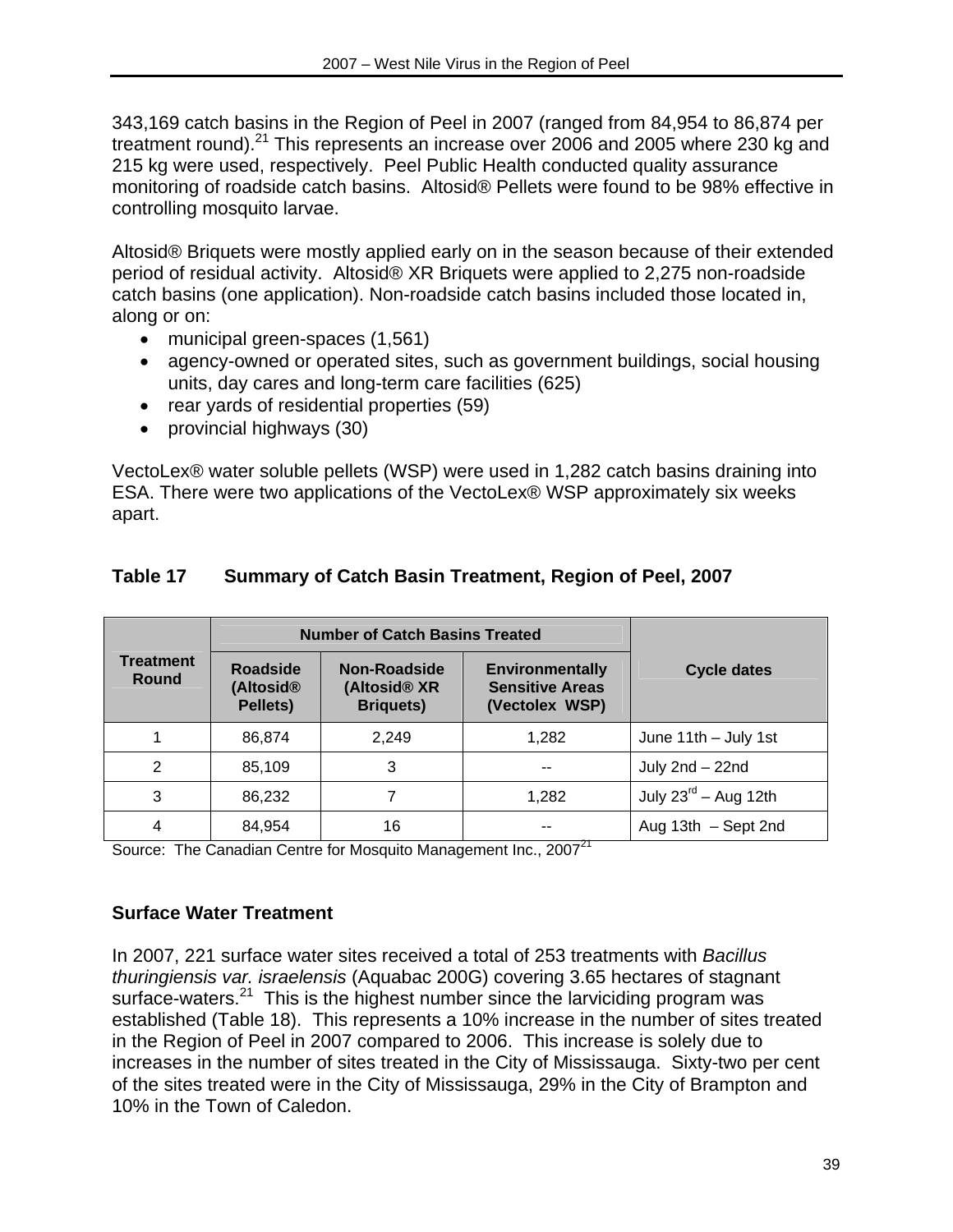Across the Region of Peel, ditches, woodland pools, creeks and culverts were the surface water sites most often larvicided at 35%, 16%, 14% and 14%, respectively (Figure 10). This varied from 2006 when ditches represented 54% of surface sites treated with culverts the second most common site at 17%.

#### **Table 18 Summary of Surface Water Treatment by Municipality, Region of Peel, 2005-2007**

| Year | <b>Total Sites</b><br><b>Treated</b> | <b>Mississauga</b><br><b>Sites Treated</b> | <b>Brampton</b><br><b>Sites Treated</b> | <b>Caledon Sites</b><br><b>Treated</b> | <b>Total Treatments</b><br>(include multiple<br>treatments at the<br>same location) |
|------|--------------------------------------|--------------------------------------------|-----------------------------------------|----------------------------------------|-------------------------------------------------------------------------------------|
| 2005 | 107                                  | 59                                         | 22                                      | 26                                     | 189                                                                                 |
| 2006 | 201                                  | 88                                         | 72                                      | 41                                     | 249                                                                                 |
| 2007 | 221                                  | 136                                        | 64                                      | 21                                     | 253                                                                                 |

# **Figure 10 Surface Water Site Types Treated, Region of Peel, 2007**

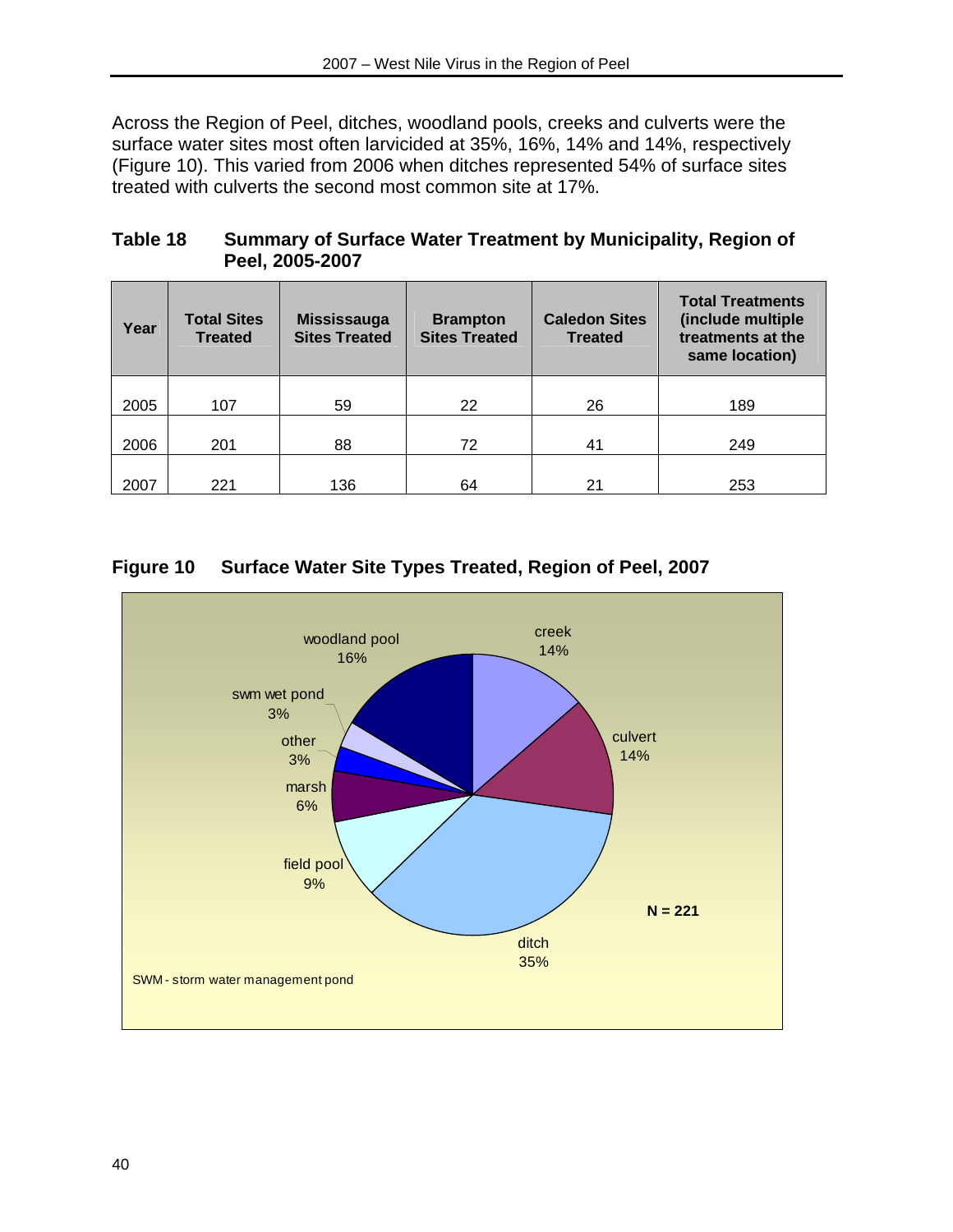#### *Risk Assessment*

Ontario Regulation 199/03<sup>2</sup> requires the local Medical Officer of Health (MOH) to conduct a risk assessment of conditions pertaining to WNV in their respective health unit. The regulation offers guidance to the MOH regarding appropriate WNV reduction activities, including the need for additional mosquito reduction activities. The Region of Peel Public Health has an established risk assessment process that has been detailed in the Region of Peel Adulticiding Plan.

Each year, from mid-June to October, Peel Public Health's West Nile Virus Working Group carries out a weekly risk assessment based on surveillance information collected during that week to identify the relative risk of human infection in Peel Region. The working group consists of staff from various programs including environmental health, communications, epidemiology, and communicable disease. Various surveillance factors that influence the risk of WNV infection are evaluated. The factors included are:

- Seasonal temperatures
- Adult mosquito vector abundance
- Virus isolation rate in vector mosquito species
- Human cases of WNV
- Local WNV activity (bird, equine, mosquito)
- Time of year
- WNV activity in proximal urban or suburban regions

Each surveillance factor is assigned a weighted score based on the observations of the previous week. The WNV Mosquito Adulticiding Risk Assessment form is completed weekly and when the risk assessment level exceeds a value of three, a decision tree process is invoked whereby continued surveillance and the possibility of adulticiding are considered.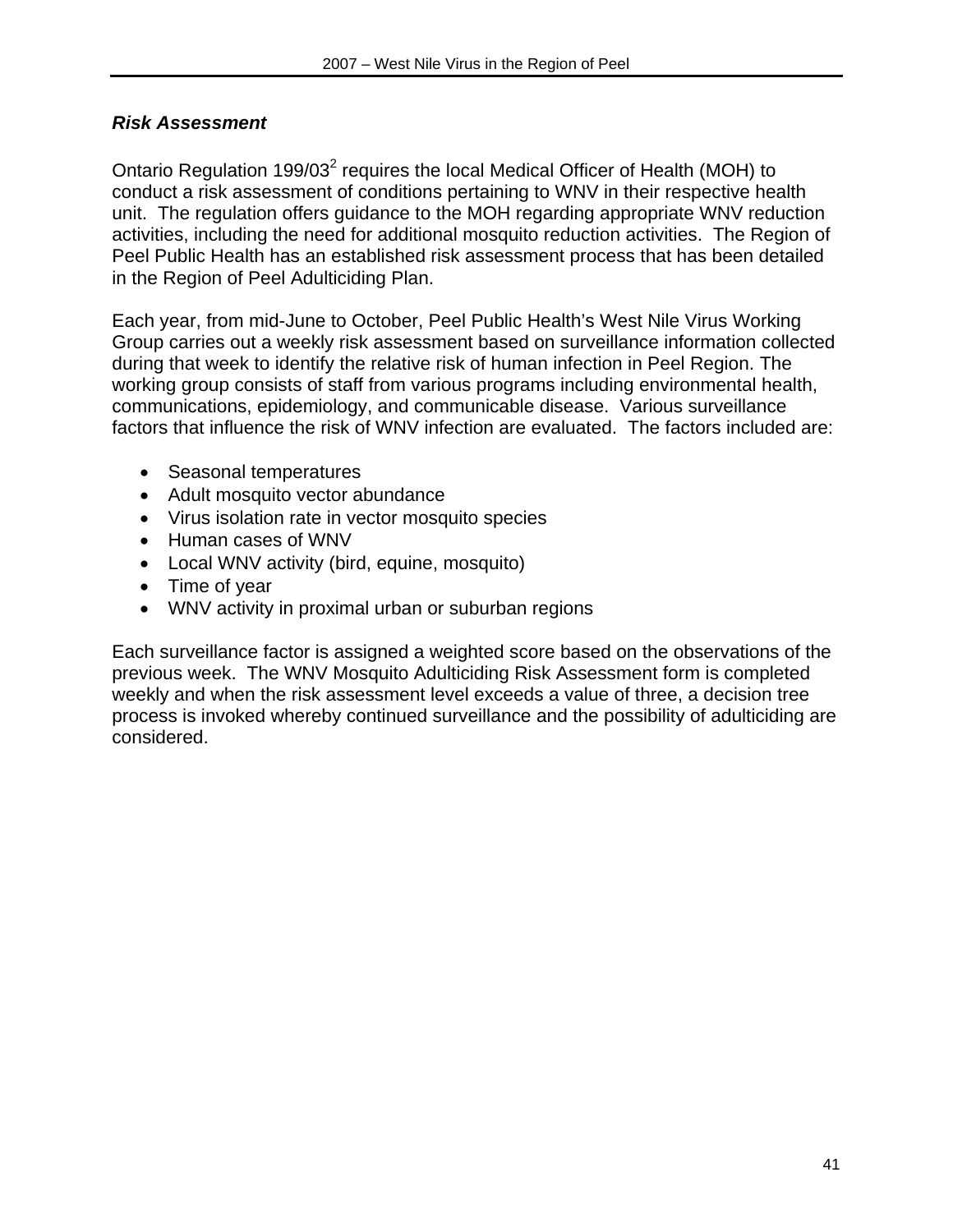# *Public Education and Community Outreach*

The prevention and reduction of WNV risk requires the involvement of many sectors. Engaging individual residents is integral in preventing human infections, particularly in advocating personal protective measures and the elimination of breeding sites on private property.

Seasonally, mid-June through mid-October, questions regarding mosquito protection measures are asked as part of the Rapid Risk Factor Surveillance System. This survey helps Peel Public Health staff understand the knowledge, attitudes and behaviours of Peel residents associated with WNV.

Table 19 illustrates the proportion of Peel Region residents that protected themselves from mosquitoes all or most of the time over a five year period 2002 and 2005 to 2007.<sup>22</sup> Preliminary 2007 data indicate that: 53% of respondents avoided areas with mosquitoes; 26% covered up with clothing; 26% limited outdoor activity; and 14% used a DEET-based (*N,N*-diethyl-3-methylbenzamide) repellent.

The proportion of respondents who covered up with clothing differed significantly (p<0.001) over the four years examined, with the most frequent use of this strategy in 2006. The proportion of respondents who used insect repellent with DEET differed significantly (p<0.01) over the four years examined, with this strategy being employed more in 2006 compared to other years.

#### **Table 19 Proportion of Residents who Protected Themselves from Mosquitoes All or Most of the Time During the Month Prior to Interview, Region of Peel, 2002, 2005 – 2007**

| <b>Method of Protection</b>   | 2002<br><b>Per Cent</b> | 2005<br><b>Per Cent</b> | 2006<br><b>Per Cent</b> | 2007<br>Per Cent |
|-------------------------------|-------------------------|-------------------------|-------------------------|------------------|
|                               |                         |                         |                         |                  |
| Avoided areas with mosquitoes | 55.9                    | 55.7                    | 55.3                    | 52.7             |
| Covered up with clothing      | 26.8                    | 22.1                    | 34.9                    | 25.6             |
| Limited outdoor activities    | 23.4                    | 26                      | 29.7                    | 25.9             |
| Used repellent with DEET      | 11.5                    | 17.8                    | 19.1                    | 13.7             |
| Used repellent without DEET   | <b>NA</b>               | $6.5*$                  | $5.8*$                  | $7.9*$           |

Notes: Data were collected May 11 to October 9, 2002, June 10 to October 9, 2005, June 12 to October 11, 2006, and June 12 to October 22, 2007.

\* Use estimate with caution.

 $NA = Not$  applicable.

DEET - *N,N*-diethyl-3-methylbenzamide

Source: Rapid Risk Factor Surveillance System (2007)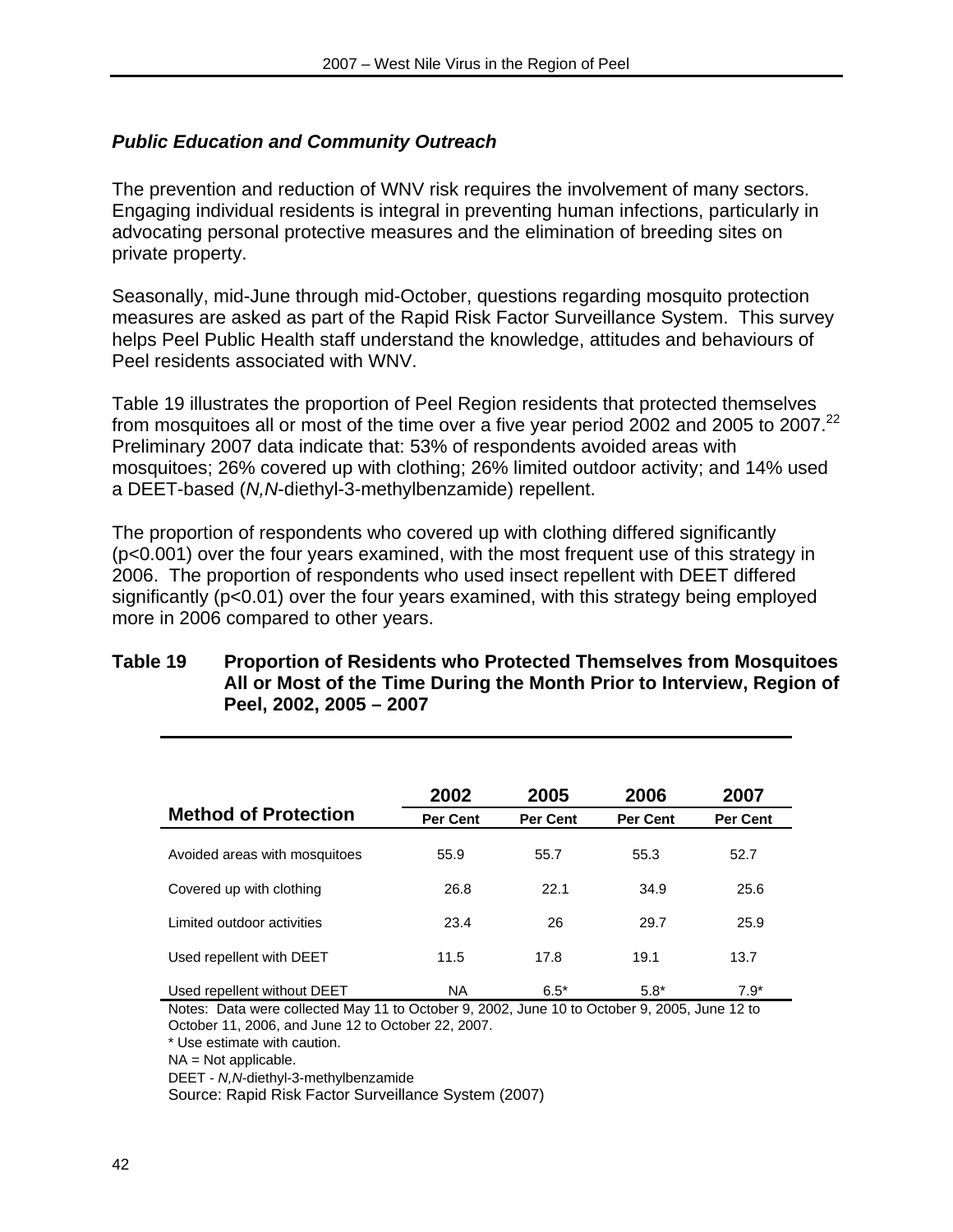### **West Nile Virus Calls**

Peel Region residents were requested to call the CCC with their stagnant water complaints, dead bird reports and when there were any questions related to prevention and protection against WNV. The number of calls may be used as an indicator of public engagement and concern when compared over a number of years.

In 2007, a total of 771 calls were received, which included both stagnant water complaints and dead bird reports (Figure 11). The number of calls received annually continued to decrease with 2007 having the fewest number of calls since first starting to accept calls in 2002, one contributing factor over the last two years may be the fact that the dead bird surveillance program ended on September 30, whereas in years prior to 2005 the program ran until October 31.

#### **Figure 11 Number of Calls to the Customer Contact Centre, Region of Peel, May 1 - September 30; 2002, 2005-2007**



Peel Public Health has developed various resources to educate Peel Region residents about personal protective measures and encourage individual and household activities that prevent or discourage the breeding of mosquitoes. These resources included flyers, fact sheets, posters, mailers and newspaper advertisements. All the materials are made available on the Region of Peel website at http://www.peelregion.ca/health/westnile/resources/pamphlets.htm.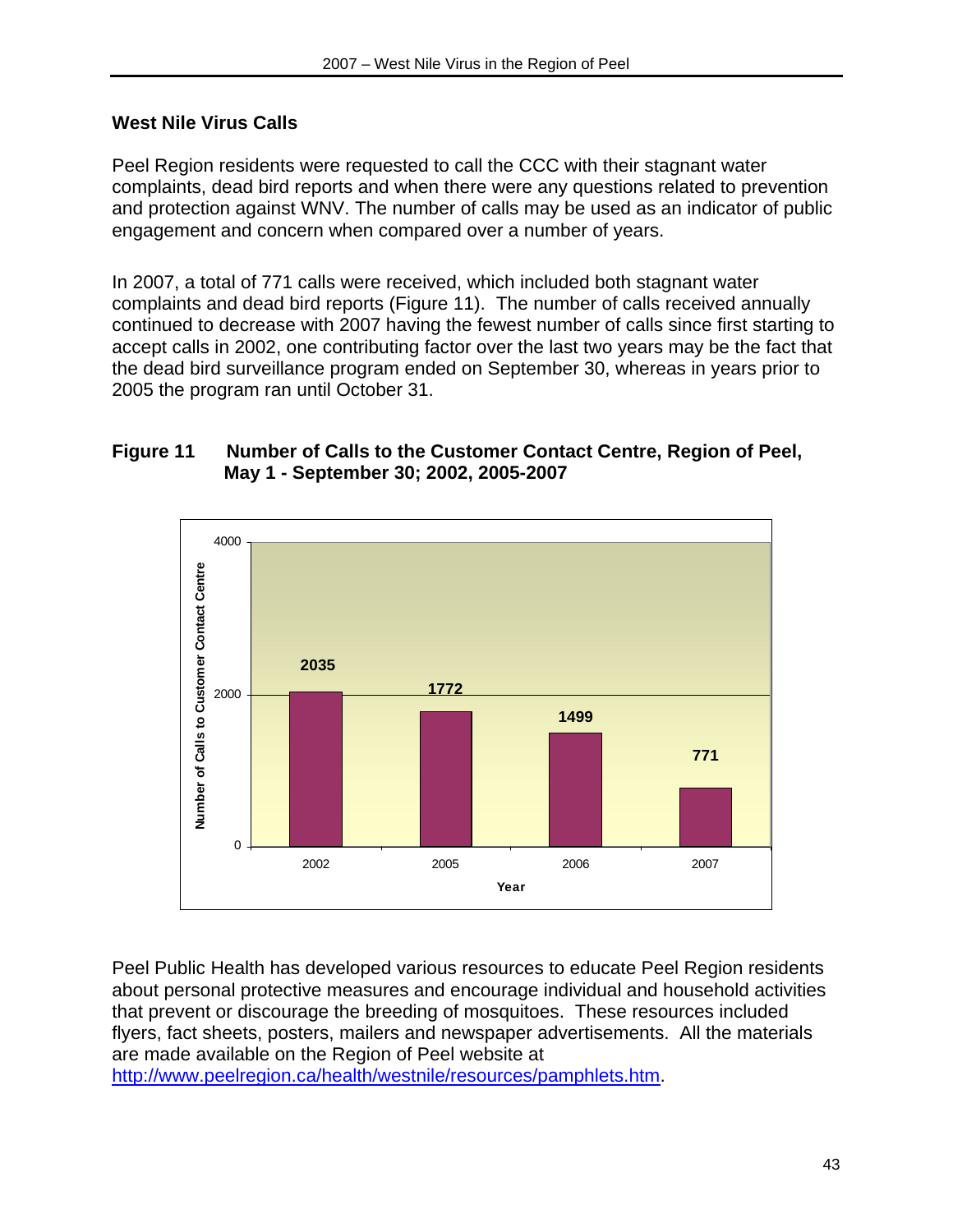# *Conclusions*

Surveillance of humans, birds and mosquitoes in 2007 showed a decrease in West Nile Virus (WNV) activity in the Region of Peel and across Ontario. However, WNV activity reached record numbers with respect to human cases in the prairie provinces. A number of factors influence the risk of human WNV infection requiring the implementation of multiple surveillance and risk reduction strategies to minimize this risk.

There is no information suggesting that the spread of WNV has stopped. While WNV activity, as measured by the three main surveillance systems, will vary from year to year, it is apparent that the disease has established itself in North America and Peel Region.

The information collected using the various surveillance activities continues to be valuable in assessing and minimizing the risk of human WNV infection to Region of Peel residents. This information is helpful in assessing the need for enhanced mosquito reduction systems which include larviciding and increased promotion of breeding site elimination.

The surveillance systems implemented in the Region of Peel suggest that prevention and reduction activities are resulting in reduced risk of human WNV infection in the Region of Peel. Given that the *Culex* species was predominantly responsible for the WNV mosquito pools in the Region of Peel in 2007 and in previous years, targeted mosquito vector reduction focussing on the *Culex* species should continue.

Public education and community outreach are also important components of the program, particularly in preventing personal exposure and in eliminating breeding sites on private property. The education program has built awareness of the WNV risks and prevention. Peel Public Health will continue to work with the Ministry of Health and Long-Term Care, the local municipalities and conservation authorities to identify strategies to promote taking personal protection measures against mosquito bites.

The results of the 2007 WNV program suggest that the 2008 WNV Prevention Plan should continue to focus on surveillance, mosquito reduction and public education and community outreach.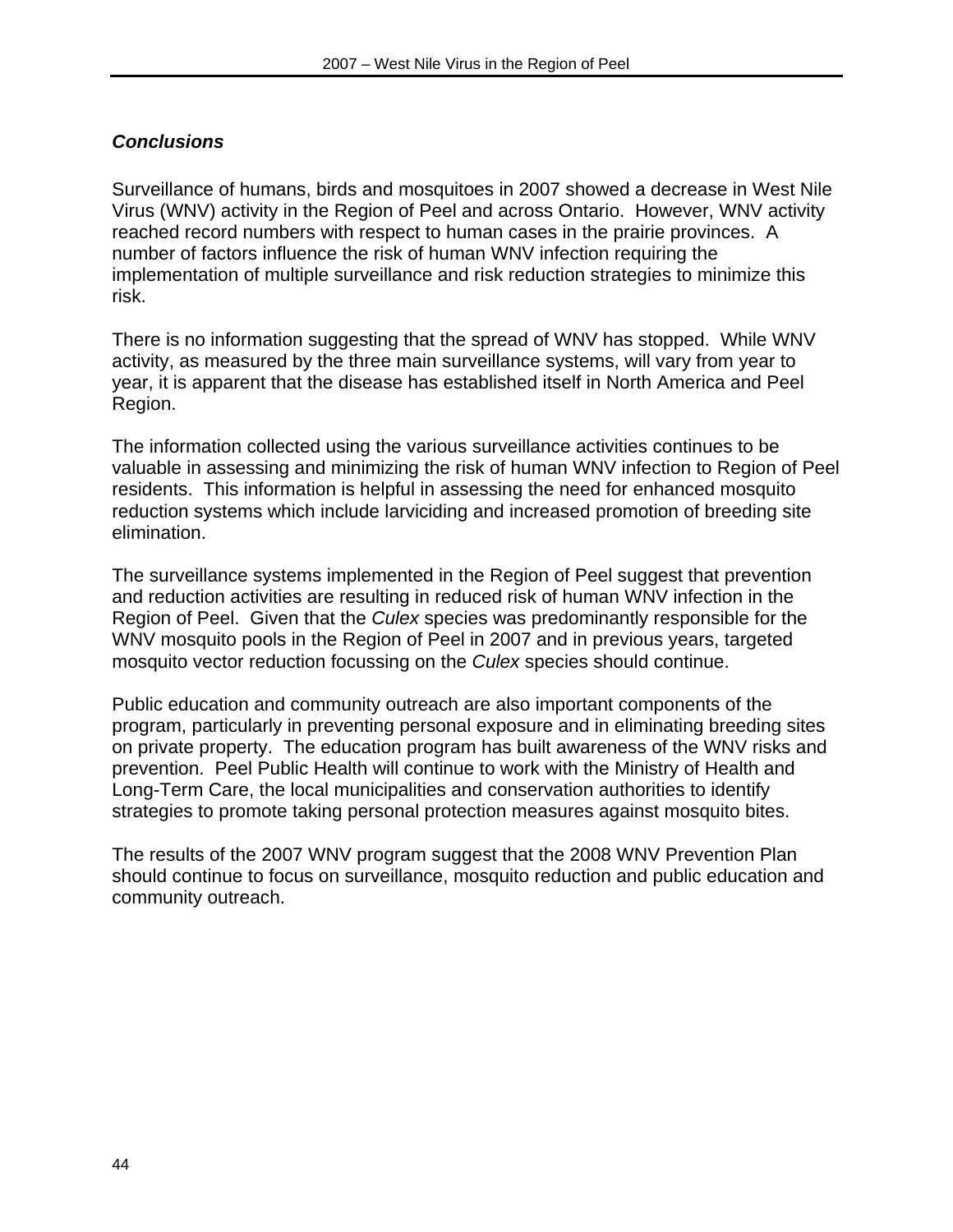# *References*

<sup>1</sup>Kilpatrick A.M, Kramer, L.D.,Campbell, S.R., Alleyne, O. Dobson A., and Daszak, P. (2005) West Nile Virus Risk Assessment and the Bridge Vector Paradigm. Emerging Infectious Diseases. Vol. 11, No. 3. March 2005.

<sup>2</sup>Health Protection and Promotion Act Ontario Regulation 199/03: Control of West Nile Virus. Available from: http://www.elaws.gov.on.ca/html/regs/english/elaws\_regs\_030199\_ev001.htm - downloaded April

18, 2008.

<sup>3</sup>Health Protection and Promotion Act Ontario Regulation 558/91: Specification of Communicable Diseases

<sup>4</sup> Health Protection and Promotion Act Ontario Regulation 559/91: Specification of Reportable Diseases

<sup>5</sup>Region of Peel Public Health. West Nile Virus (WNV) Prevention Plan 2007. (2006).

<sup>6</sup>Ministry of Health and Long-term Care (2005). Provincial Surveillance for West Nile Virus (WNV). Ontario WNV Human Case Definition, Version: July 4, 2005.

<sup>7</sup> Centers for Disease Control and Prevention. (2002) West Nile Virus (WNV) Infection -Information for Clinicians. 2002 August 20. Available from: http://www.cdc.gov/ncidod/dvbid/westnile/resources/fact\_sheet\_clinician\_082102\_0802. pdf

<sup>8</sup>Region of Peel Public Health (2006). 2006 West Nile Virus in the Region of Peel.

<sup>9</sup>Ministry of Health and Long-term Care (2007). West Nile virus 2007: Human Surveillance. Available at

http://www.health.gov.on.ca/english/providers/program/pubhealth/westnile/wnv\_07/wnv \_humans.html.

<sup>10</sup>Public Health Agency of Canada (2007). West Nile Virus National Surveillance Report. Available at http://www.phac-aspc.gc.ca/wnv-vwn/pdf\_nsrrns\_2007/wnvnr\_200747\_e.pdf.

<sup>11</sup>Ontario Ministry of Finance Population Projections by county from 2006-2031, based on 2001 Census. Downloaded 2007/11/29 from the Provincial Health Planning Database, Vital Statistics.

<sup>12</sup>West Nile Virus Update #16 – Manitoba (2007) http://news.gov.mb.ca/news/index.html?archive=2007-10-01&item=2325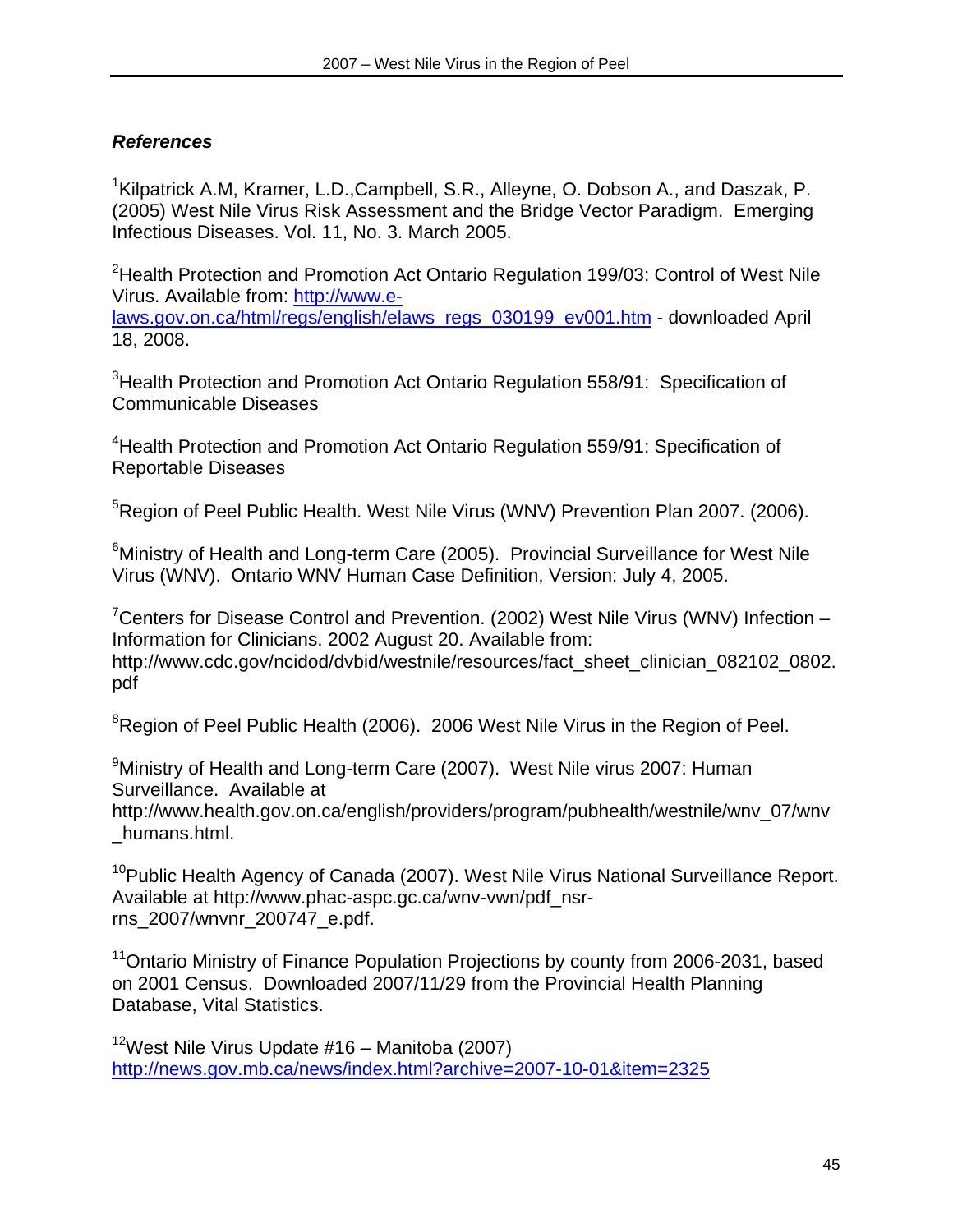132007 West Nile Virus Surveillance Results – Saskatchewan (2007) http://www.health.gov.sk.ca/wnv-surveillance-results

14 West Nile virus 2007: Human Surveillance – Ontario http://www.health.gov.on.ca/english/providers/program/pubhealth/westnile/wnv\_07/wnv \_humans.html#human

15Canadian Cooperative Wildlife Health Centre (2007). 2007 CCWHC Provincial Reports. Available at: http://wildlife1.usak.ca/ – downloaded January 29, 2008.

<sup>16</sup>GDG Environment Ltd. (2007). Report on Mosquito Surveillance and Detection of West Nile Virus in the Region of Peel. 2007 Final Report.

17Scott, J.J. *Ochlerotatus japonicus* (Theobald) Rutgers Entomology. http://www.rci.rutgers.edu/~insects/ocjap.htm.

<sup>18</sup>Ontario Ministry of Health and Long-term Care, West Nile Virus (2007) Vector Surveillance Report CDC Week 36 (September 2 – September 8, 2007).

<sup>19</sup> Ministry of Health and Long-term Care (2007). Public Information: West Nile Virus 2007: Mosquito Surveillance. Available at: http://www.health.gov.on.ca/english/providers/program/pubhealth/westnile/wnv\_07/wnv mosquitoes.html#mosquito - downloaded January 29, 2008.

<sup>20</sup>Baker, S. (Personal communication) (2005). Email from Stacey Baker, Ontario Ministry of Environment dated November 21, 2005.

<sup>21</sup>The Canadian Centre for Mosquito Management Inc. (2007) Mosquito Larval Abatement Program for the Control of West Nile Virus in the Region of Peel: 2007 Final Report.

<sup>22</sup>Rapid Risk Factor Surveillance System, Region of Peel (2007). Preliminary Data.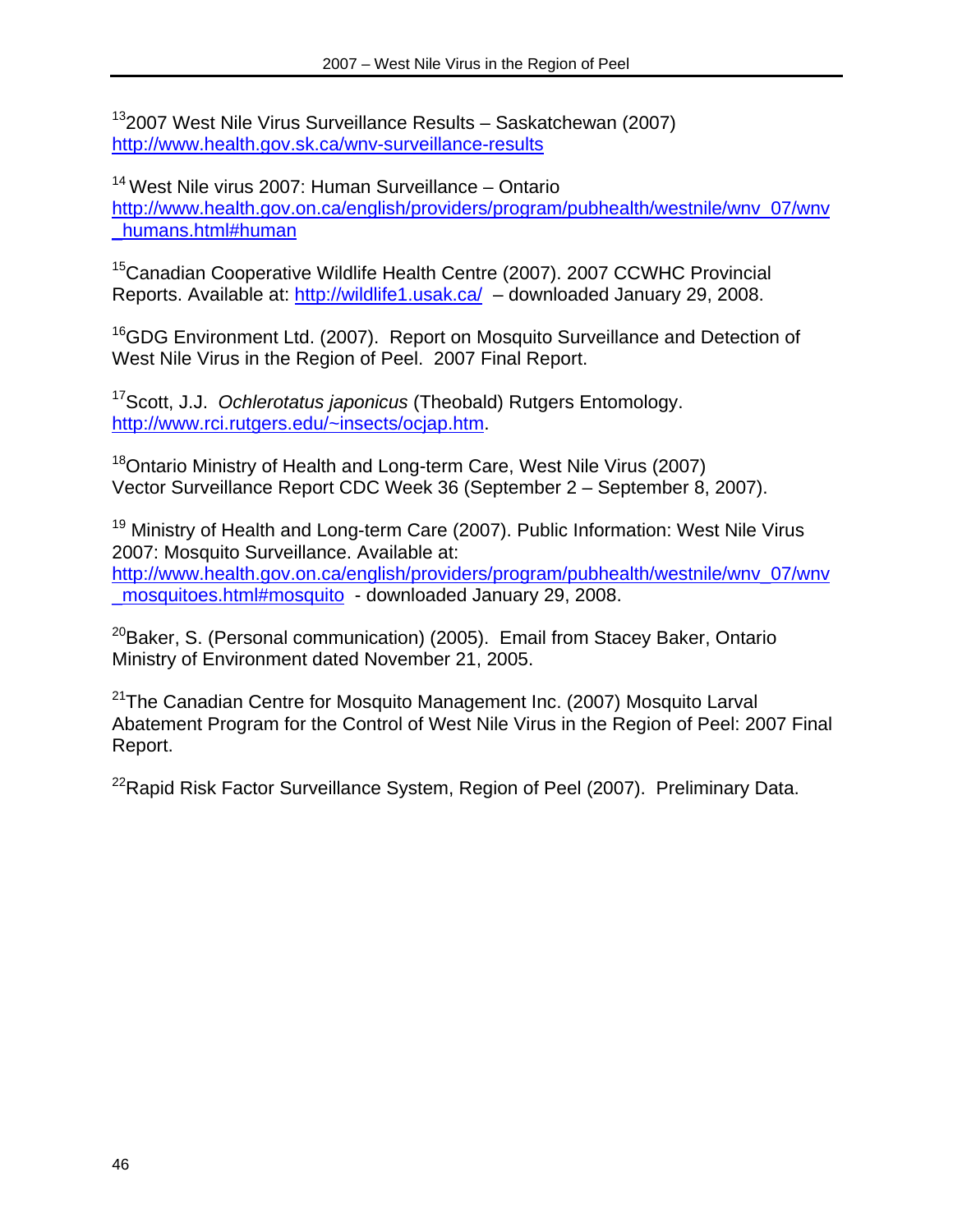#### *Acknowledgements*

The report was authored by Franca Ursitti in collaboration with the staff in various divisions across the Region of Peel Public Health Department. The WNV team consisted of staff from the Environmental Health, the Office of the Medical Officer of Health, Communicable Disease, and Communication Services.

Louise Aubin Paul Proctor Art Augenas Beata Hilliard Teddy Alivio Steven Libera Julie Stratton Andrea James Karen Funnell

Kit Ping Wong Tatiana Golovanova Susan Davis Paul Callanan Nancy Boden Karolina Rolka Nancy Ramuscak and all the summer students

Special thanks are extended to Teddy Alivio and Nancy Boden for their patience and support in wading through and organizing the many datasets during the preparation of this report.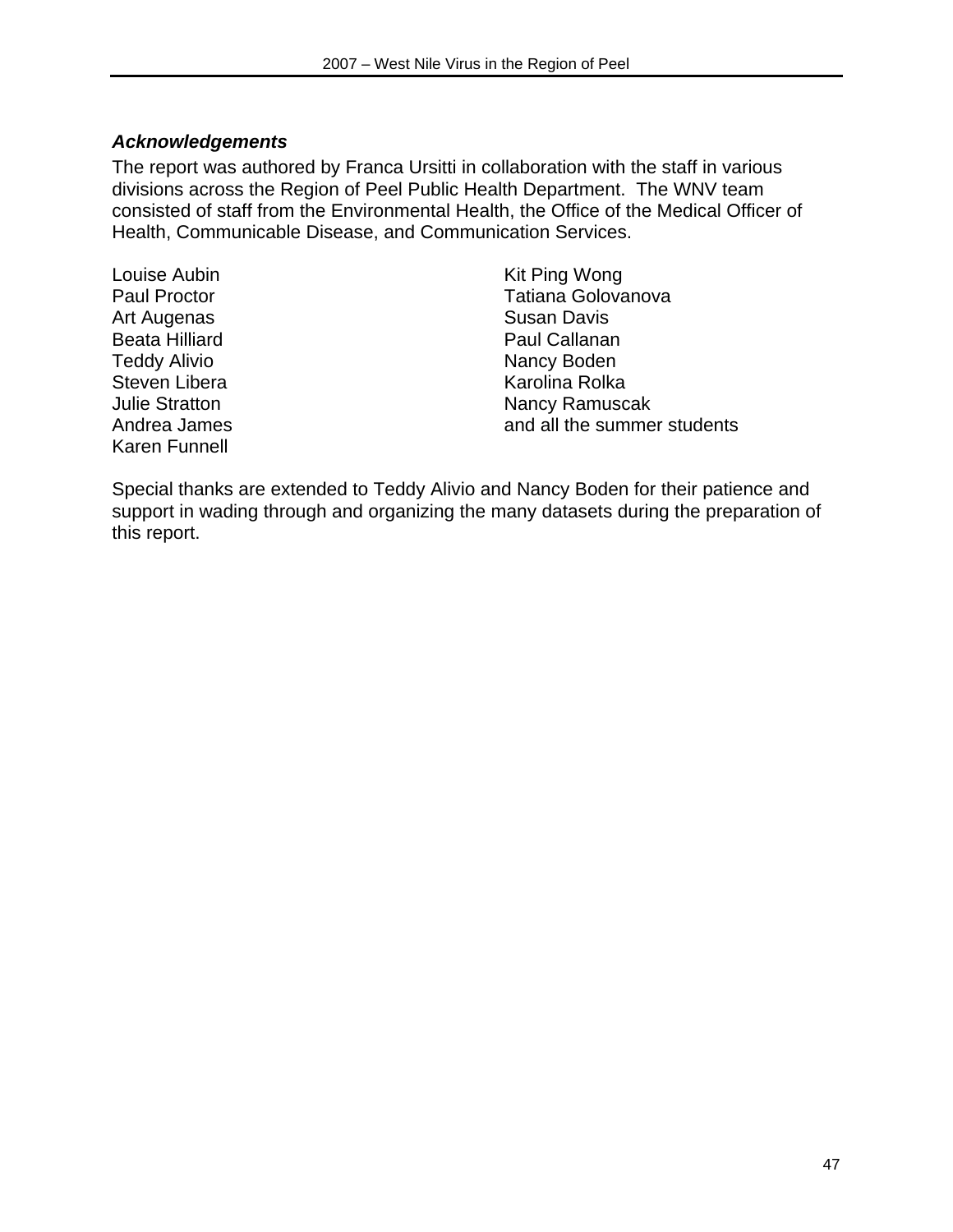# *Appendices*

# **Appendix A**

# **Provincial Surveillance for West Nile Virus – Case Definitions**

Provincial Surveillance for West Nile Virus (WNV)

# Section A: Case Definitions

The current Case Definitions were drafted with available information at the time of writing. Case Definitions and Diagnostic Test Criteria are subject to change as new information becomes available.

#### **1) West Nile Virus Neurological Syndrome (WNNS): Clinical Criteria:**

History of exposure in an area where WN virus (WNV) activity is occurring 1  **OR** 

 history of exposure to an alternative mode of transmission 2  **AND** 

#### onset of fever

# **AND NEW ONSET OF AT LEAST ONE of the following:**

 • encephalitis (acute signs of central or peripheral neurologic dysfunction), or

 • viral meningitis (pleocytosis and signs of infection e.g. headache, nuchal rigidity), or

 $\bullet$  acute flaccid paralysis (e.g. poliomyelitis-like syndrome or Guillain-Barrélike syndrome) or

- movement disorders (e.g., tremor, myoclonus) or
- Parkinsonism or Parkinsonia like conditions (e.g., cogwheel rigidity, bradykinesia, postural instability) or
- other neurological syndromes as defined in the note below

1

History of exposure when and where West Nile virus transmission is present, or could be present, or history of travel to an area with confirmed WNV activity in birds, horses, other mammals, sentinel chickens, mosquitoes, or humans.

 2 Alternative modes of transmission, identified to date, include: laboratory-acquired; in utero; receipt of blood components; organ/tissue transplant; and, possibly via breast milk.

3

 A person with WNV-associated acute flaccid paralysis may present with or without fever or mental status changes. Altered mental status could range from confusion to coma with or without additional signs of brain dysfunction (e.g. paralysis, cranial nerve palsies, sensory deficits,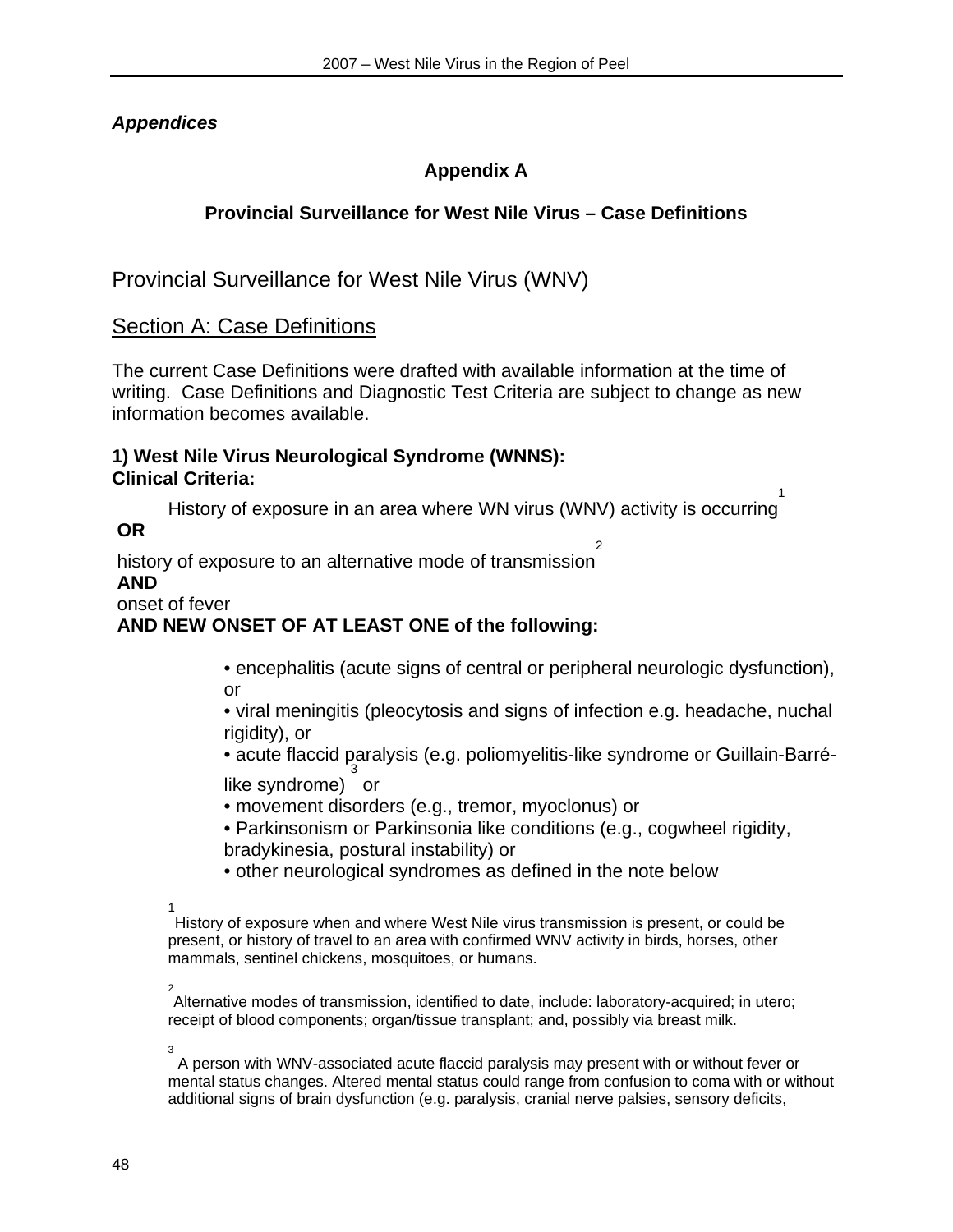abnormal reflexes, generalized convulsions and abnormal movements). Acute flaccid paralysis with respiratory failure is also a problem.

**Note**: A significant feature of West Nile viral neurologic illness may be marked muscle weakness that is more frequently unilateral, but could be bilateral. WNV should be considered in the differential diagnosis of all suspected cases of acute flaccid paralysis with or without sensory deficit. WNVassociated weakness typically affects one or more limbs (sometimes affecting one limb only). Muscle weakness may be the sole presenting feature of WNV illness (in the absence of other neurologic features) or may develop in the setting of fever, altered reflexes, meningitis or encephalitis. Weakness typically develops early in the course of clinical infection. Patients should be carefully monitored for evolving weakness and in particular for acute neuromuscular respiratory failure, which is a severe manifestation associated with high morbidity and mortality. **For the purpose of WNV Neurological Syndrome Classification, muscle weakness is characterized by severe (Polio-like), non-transient and prolonged symptoms.** Electromyography (EMG) and lumbar puncture should be performed to differentiate WNV paralysis from the acute demyelinating polyneuropathy (Guillain-Barré syndrome). Lymphocytic pleocytosis (an increase in WBC with a predominance of lymphocytes in the cerebrospinal fluid [CSF] ) is commonly seen in acute flaccid paralysis due to WNV.

Other emerging clinical syndromes, identified during 2002 included, but were not limited to the following: myelopathy, rhabdomyolysis (acute destruction of skeletal muscle cells), peripheral neuropathy; polyradiculoneuropathy; optic neuritis; and acute demyelinating encephalomyelitis (ADEM). Ophthalmologic conditions including chorioretinitis and vitritis were also reported. Facial weakness was also reported. Myocarditis, pancreatitis and fulminant hepatitis have not been identified in North America, but were reported in outbreaks of WNV in South Africa. "Aseptic" meningitis without encephalitis or flaccid paralysis occurring in August and September when WNV is circulating may be due to non-polio enteroviruses circulating at the same time. This should be considered in the differential diagnosis.

**[Sejvar J et al. JAMA (2003) Vol.290 (4) p. 511-515, Sejvar, J. et al. Emerg Infect Dis (2003) Vol 9 (7) p.788-93 and Burton, JM et al Can. J. Neurol. Sci. (2004) Vol.31 (2) p.185-193]** 

#### **Suspect WN Neurological Syndrome Case:**

Clinical criteria IN THE ABSENCE OF OR PENDING diagnostic test criteria (see below) AND IN THE ABSENCE of any other obvious cause.

#### **Probable WN Neurological Syndrome Case:**

Clinical criteria AND AT LEAST ONE of the probable case diagnostic test criteria (see below).

#### **Confirmed WN Neurological Syndrome Case:**

Clinical criteria AND AT LEAST ONE of the confirmed case diagnostic test criteria (see below).

#### **2) West Nile Virus Non-Neurological Syndrome (WN Non-NS):**

#### **Clinical Criteria:**

 History of exposure in an area where WN virus (WNV) activity is occurring 1  **OR** 

 history of exposure to an alternative mode of transmission 2

**AND AT LEAST TWO** of the following : 5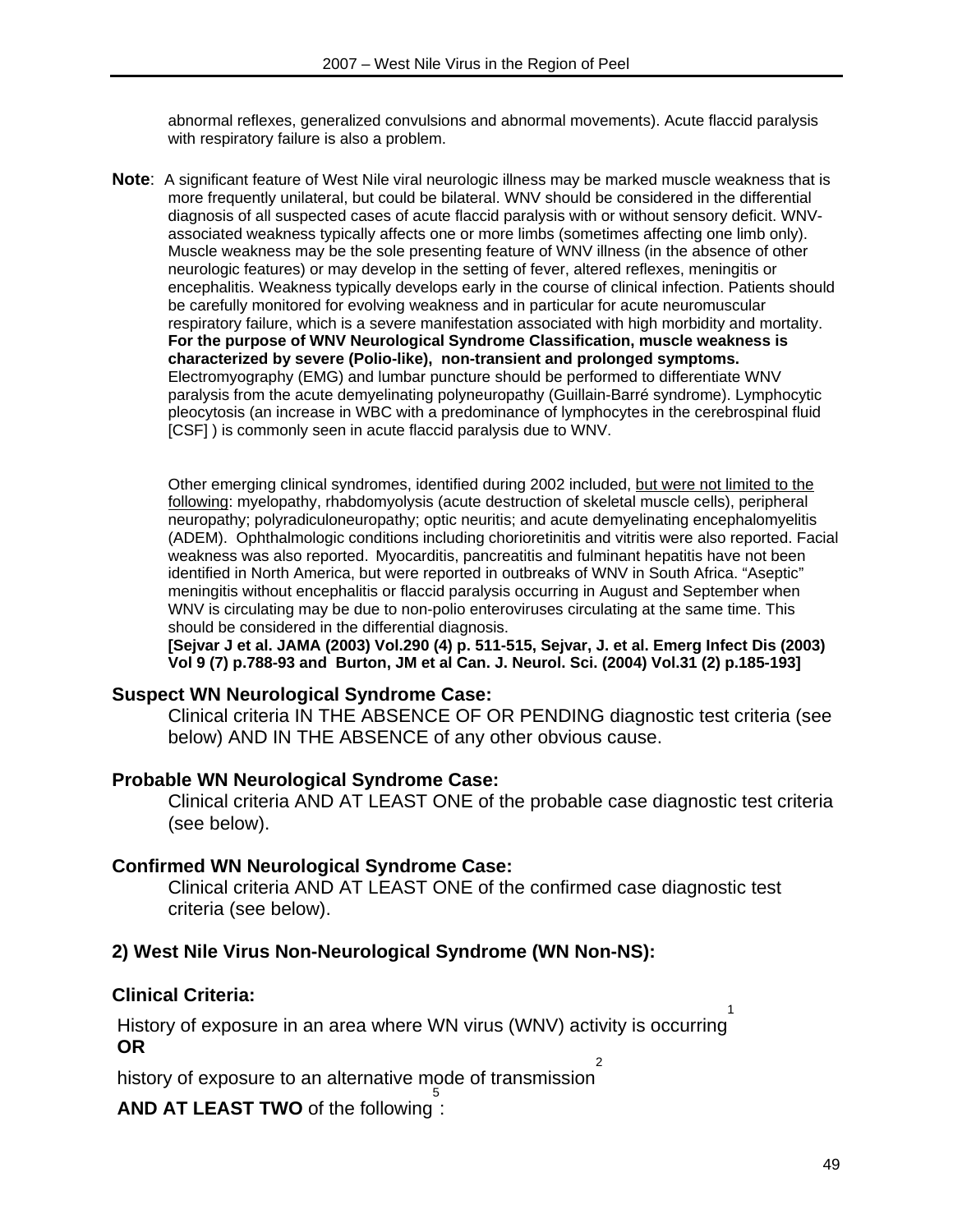- fever,
- myalgia , 6
- arthalgia,
- headache,
- fatigue,
- lymphadenopathy,
- maculopapular rash

1<br>1<br>1<br>1

History of exposure when and where West Nile virus transmission is present, or could be present, or history of travel to an area with confirmed WNV activity in birds, horses, other mammals, sentinel chickens, mosquitoes, or humans.

# 2

Alternative modes of transmission, identified to date, include: laboratory-acquired; in utero; receipt of blood components; organ/tissue transplant; and, possibly via breast milk.

 $\overline{5}$ 

It is possible that other clinical signs and symptoms could be identified that have not been listed and may accompany probable case or confirmed case diagnostic test criteria. For example, gastrointestinal (GI) symptoms were seen in many WNV patients in Canada and the USA in 2003 and 2004.

6

 Muscle weakness may be a presenting feature of WNV illness. **For the purpose of WNV Non-Neurological Syndrome classification, muscle weakness or myalgia (muscle aches and pains) is characterized by mild, transient, unlikely prolonged symptoms that are not caused by motor neuropathy.** 

#### **Suspect WN Non-Neurological Syndrome Case:**

Clinical criteria IN THE ABSENCE OF OR PENDING diagnostic test criteria (see below) AND IN THE ABSENCE of any other obvious cause.

#### **Probable WN Non-Neurological Syndrome Case:**

Clinical criteria AND AT LEAST ONE of the probable case diagnostic test criteria (see below)

#### **Confirmed WN Non-Neurological Syndrome Case:**

Clinical criteria AND AT LEAST ONE of the confirmed case diagnostic test criteria (see below)

#### **3) West Nile Virus Asymptomatic Infection (WNAI) 7 :**

#### **Probable WN Asymptomatic Infection Case:**

Probable case diagnostic test criteria (see below) IN THE ABSENCE of clinical criteria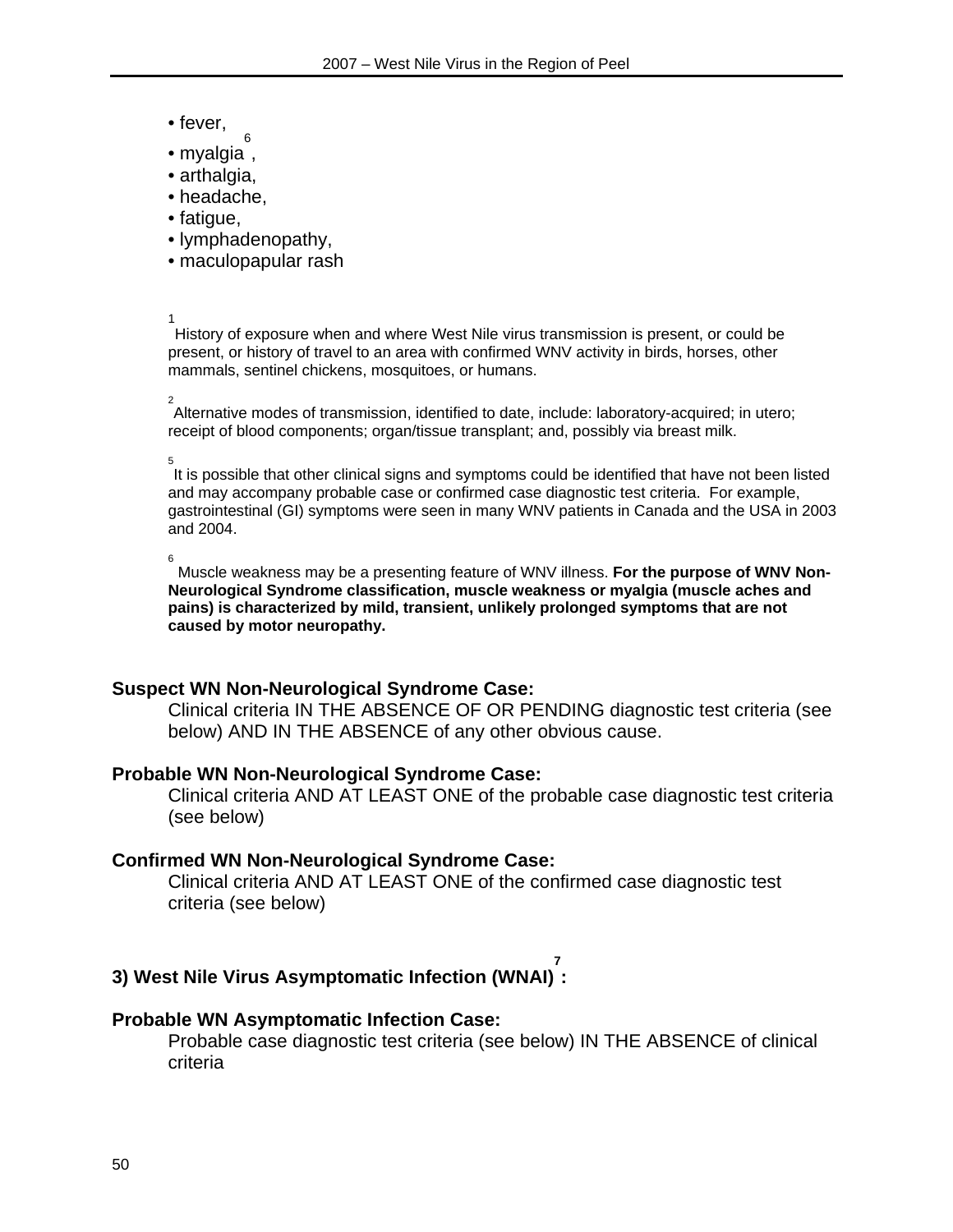#### **Confirmed WN Asymptomatic Infection Case:**

Confirmed case diagnostic test criteria (see below) IN THE ABSENCE of clinical criteria

7

This category could include asymptomatic blood donors whose blood is screened using a Nucleic Acid Amplification Test (NAT), by Blood Operators (i.e. Canadian Blood Services or Hema-Quebec) and is subsequently brought to the attention of public health officials. The NAT that will be used by Blood Operators in Canada is designed to detect all viruses in the Japanese encephalitis (JE) serocomplex. The JE serocomplex includes WN virus and 9 other viruses, although from this group only WN virus and St Louis encephalitis virus are currently endemic to parts of North America. Blood Operators in Canada preform a supplementary WN virus-specific NAT following any positive donor screen test result.

# **Section B: West Nile Virus Diagnostic Test Criteria:**

# **Probable Case Diagnostic Test Criteria:**

# **AT LEAST ONE of the following:**

Detection of flavivirus antibodies in a single serum or CSF sample using a WN virus IgM ELISA 8 without confirmatory neutralization serology (e.g. Plaque Reduction Neutralization Test [PRNT]) **OR**

A 4-fold or greater change in flavivirus HI titres in paired acute and convalescent

sera or demonstration of a seroconversion using a WN virus IgG ELISA 8 **OR**

A titre of  $\geq$  1:320 in a single WN virus HI test, or an elevated titre in a WN virus IgG ELISA, with a confirmatory PRNT result **OR**

[Note: A confirmatory PRNT or other kind of neutralization assay is not required in a health jurisdiction/authority where cases have already been confirmed in the current year]

Demonstration of Japanese encephalitis (JE) serocomplex-specific genomic sequences in blood by NAT screening on donor blood, by Blood Operators in Canada.

**Note**: WNV IgM antibody may persist for more than a year and the demonstration of IgM antibodies in a patient's serum, particularly in residents of endemic areas, may not be diagnostic of an acute WN viral infection. Seroconversion (by HI, IgG ELISA or PRNT assays) demonstrates a current WNV infection. Therefore, the collection of acute and convalescent sera for serologic analysis is particularly important to rule out diagnostic misinterpretation early in the WNV season (e.g. May, June) and to identify initial cases in a specific jurisdiction. However, it should be noted that seroconversions may not always be documented due to timing of acute sample collection (i.e. titres in acute sera may have already peaked). If static titres are observed in acute and convalescent paired sera, it is still possible the case may represent a recent infection. To help

<sup>8</sup> Both CDC and commercial IgM / IgG ELISAs are now available for front line serological testing. Refer to appropriate assay procedures and kit inserts for the interpretation of test results.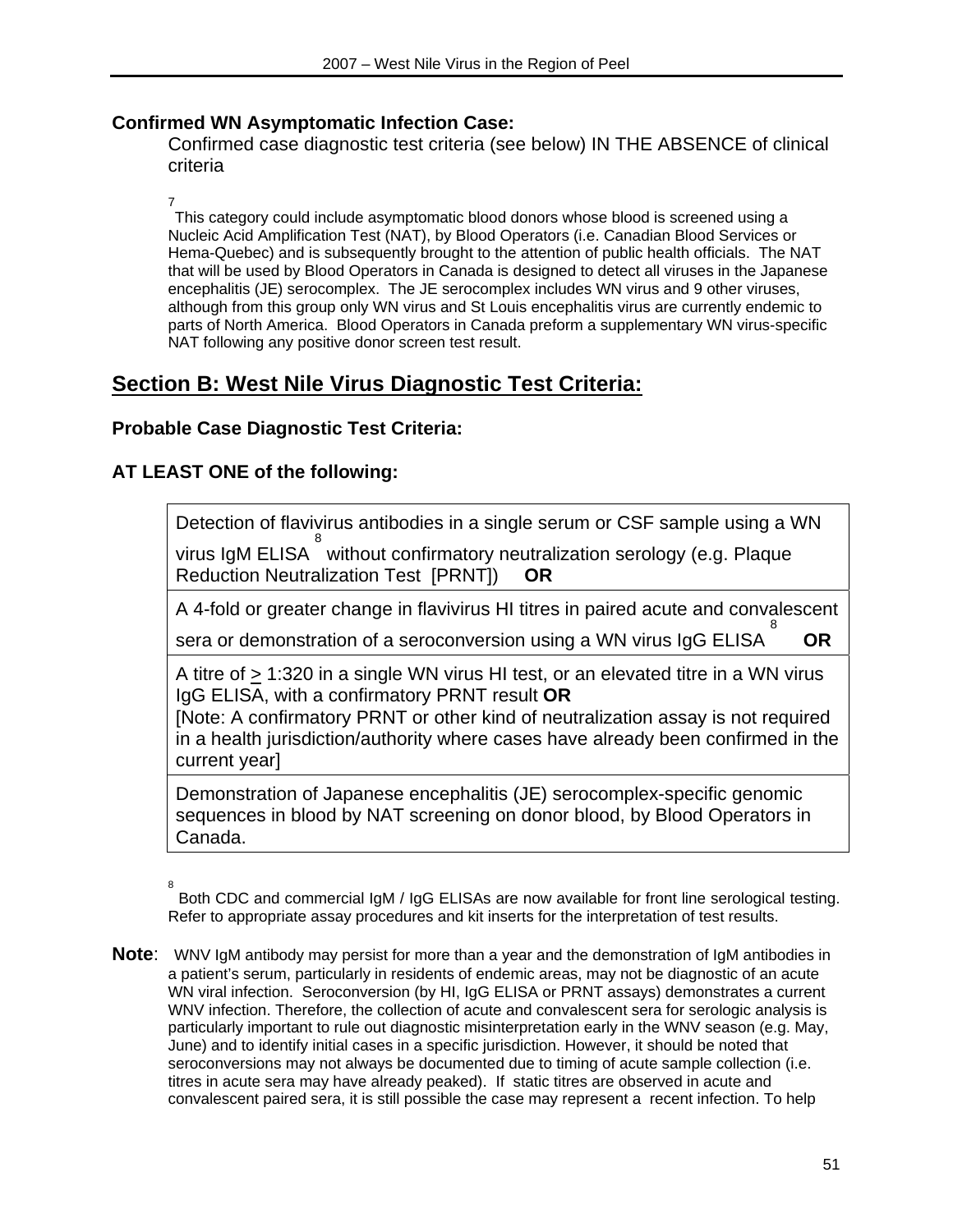resolve this, the use of IgG avidity testing 9 may be considered to distinguish between current and past infection. The presence of both IgM antibody and low avidity IgG in a patient's convalescent serum sample are consistent with current cases of viral associated illness. However test results that show the presence of IgM and high avidity IgG are indicative of exposures that have occurred in the previous season. Immunocompromised individuals may not be able to mount an immune response necessary for a serological diagnosis. West Nile virus diagnostic test criteria for these individuals should be discussed with a medical microbiologist.

9

Early in infection the immune system generates antibodies that bind relatively weakly to viral antigen (low avidity). As the infection proceeds, an increasing percentage of newly generated IgG antibody displays higher binding affinity to virus antigen and thus avidity also rises (Note: avidity is usually measured based upon the ability of IgG to dissociate from antigen preparations after incubation with a solution of urea). As long as high avidity IgG is not yet detected in the serum it can be assumed that the individual was exposed to the viral agent during a recent exposure. With respect to WNV infection it has not been precisely determined when (i.e. postexposure) high avidity antibodies reach levels in serum that can be accurately detected by serological assays (there may be significant variation depending on the individual). However, it has been shown that greater than 95% of sera collected from individuals exposed to WNV 6-8 months previously will have IgG antibodies that bind strongly to viral antigen and will give high avidity scores using both IFA and ELISA testing formats. **Note: Avidity testing will not replace confirmatory neutralization testing, non-WNV flavivirus IgG antibody (Eg. dengue, SLE, etc.) may bind to the antigen preparations used in avidity assays.** 

#### **Confirmed Case Diagnostic Test Criteria:**

It is currently recommended that health jurisdictions/authorities use the Confirmed Case Diagnostic Test Criteria to confirm index cases (locally acquired) in their area each year; for subsequent cases, health jurisdictions/authorities could use the Probable Case Diagnostic Test Criteria to classify cases in their area as "confirmed", **for the purposes of surveillance**. Throughout the remainder of the transmission season health jurisdictions/authorities may wish to document PRNT antibody titres to West Nile virus in a proportion of cases, to be determined by that health jurisdiction/authority, in order to rule-out the possibility of concurrent activity by other flaviviruses. [For further information on diagnostic testing algorithms for West Nile virus, see the section entitled Laboratory Specimen Diagnostic Testing Algorithm in Appendix 4 of the National Guidelines for Response to West Nile virus.]

# **AT LEAST ONE of the following:**

A 4-fold or greater change in WN virus neutralizing antibody titres (using a PRNT or other kind of neutralization assay) in paired acute and convalescent sera, or CSF. **OR**

Isolation of WN virus from, or demonstration of WN virus antigen or WN virus-specific genomic sequences in tissue, blood, CSF or other body fluids **OR**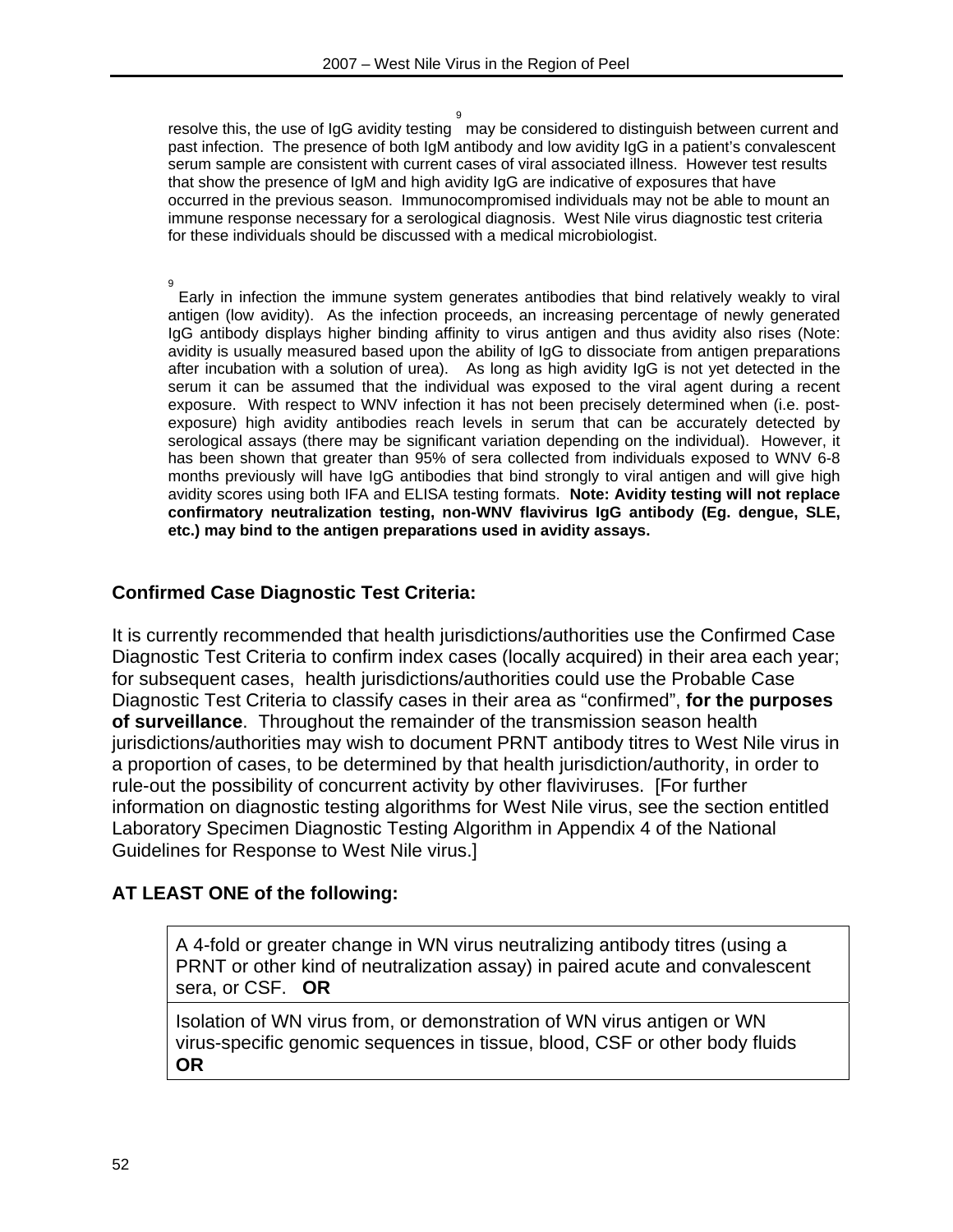Demonstration of flavivirus antibodies in a single serum or CSF sample using a WN virus IgM ELISA 8, 9 , confirmed by the detection of WN virus specific antibodies using a PRNT (acute or convalescent specimen). **OR**

A 4-fold or greater change in flavivirus HI titres in paired acute and convalescent 8, 9

sera or demonstration of a seroconversion using a WN virus IgG ELISA **AND** the detection of WN specific antibodies using a PRNT (acute or convalescent serum sample).

8

 Both CDC and commercial IgM / IgG ELISAs are now available for front line serological testing. Refer to appropriate assay procedures and kit inserts for the interpretation of test results.

**Note**: WNV IgM antibody may persist for more than a year and the demonstration of IgM antibodies in a patient's serum, particularly in residents of endemic areas, may not be diagnostic of an acute WN viral infection. Seroconversion (by HI, IgG ELISA or PRNT assays) demonstrates a current WNV infection. Therefore, the collection of acute and convalescent sera for serologic analysis is particularly important to rule out diagnostic misinterpretation early in the WNV season (e.g. May, June) and to identify initial cases in a specific jurisdiction. However, it should be noted that seroconversions may not always be documented due to timing of acute sample collection (i.e. titres in acute sera may have already peaked). If static titres are observed in acute and convalescent paired sera, it is still possible the case may represent a recent infection. To help

resolve this, the use of IgG avidity testing may be considered to distinguish between current and past infection. The presence of both IgM antibody and low avidity IgG in a patient's convalescent serum sample are consistent with current cases of viral associated illness. However test results that show the presence of IgM and high avidity IgG are indicative of exposures that have occurred in the previous season. Immunocompromised individuals may not be able to mount an immune response necessary for a serological diagnosis. West Nile virus diagnostic test criteria for these individuals should be discussed with a medical microbiologist.

9

Early in infection the immune system generates antibodies that bind relatively weakly to viral antigen (low avidity). As the infection proceeds, an increasing percentage of newly generated IgG antibody displays higher binding affinity to virus antigen and thus avidity also rises (Note: avidity is usually measured based upon the ability of IgG to dissociate from antigen preparations after incubation with a solution of urea). As long as high avidity IgG is not yet detected in the serum it can be assumed that the individual was exposed to the viral agent during a recent exposure. With respect to WNV infection it has not been precisely determined when (i.e. post-exposure) high avidity antibodies reach levels in serum that can be accurately detected by serological assays (there may be significant variation depending on the individual). However, it has been shown that greater than 95% of sera collected from individuals exposed to WNV 6-8 months previously will have IgG antibodies that bind strongly to viral antigen and will give high avidity scores using both IFA and ELISA testing formats. **Note: Avidity testing will not replace confirmatory neutralization testing, non-WNV flavivirus IgG antibody (Eg. dengue, SLE, etc.) may bind to the antigen preparations used in avidity assays.**